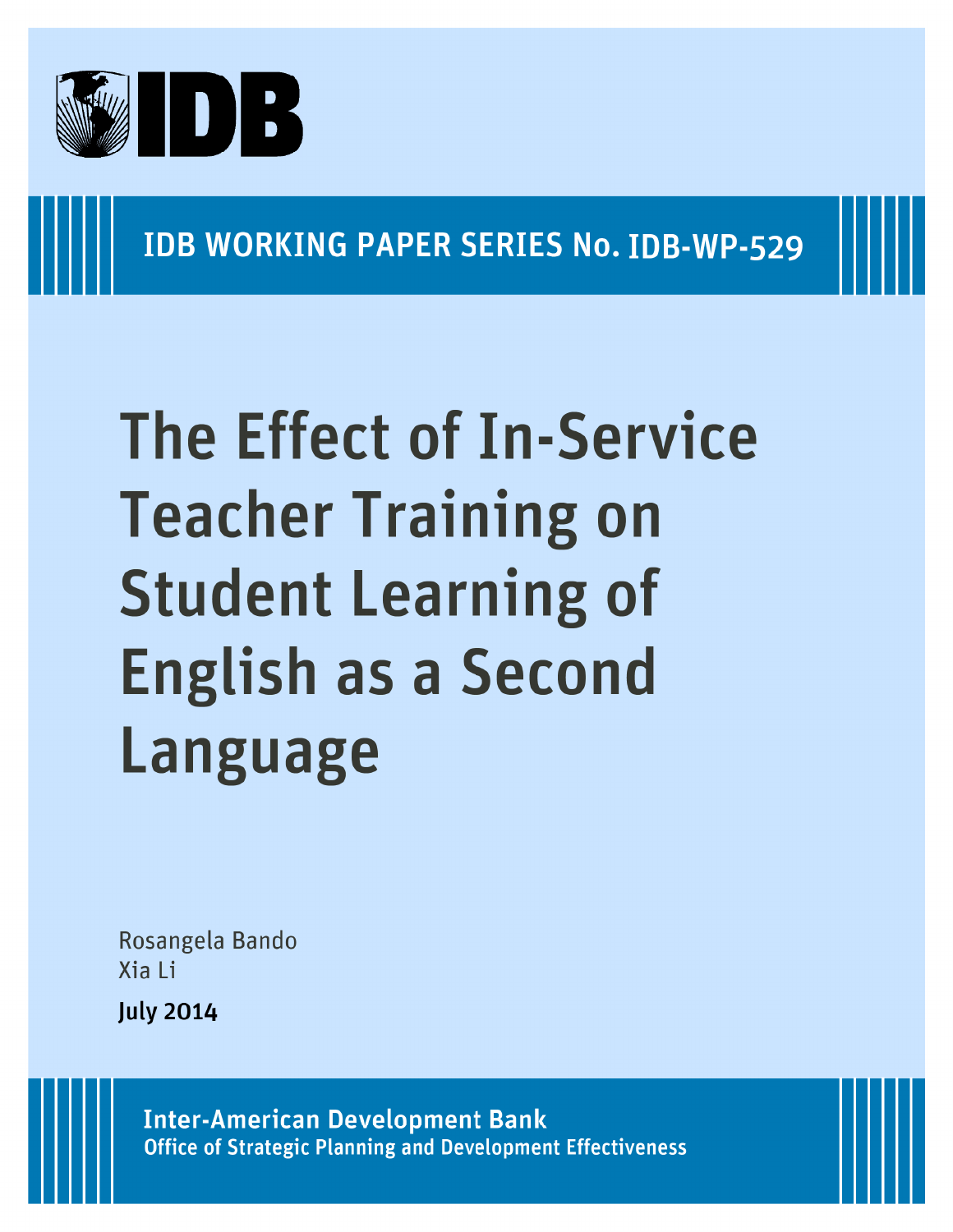## The Effect of In-Service Teacher **Training on Student Learning of English as a Second Language**

Rosangela Bando Xia Li



2014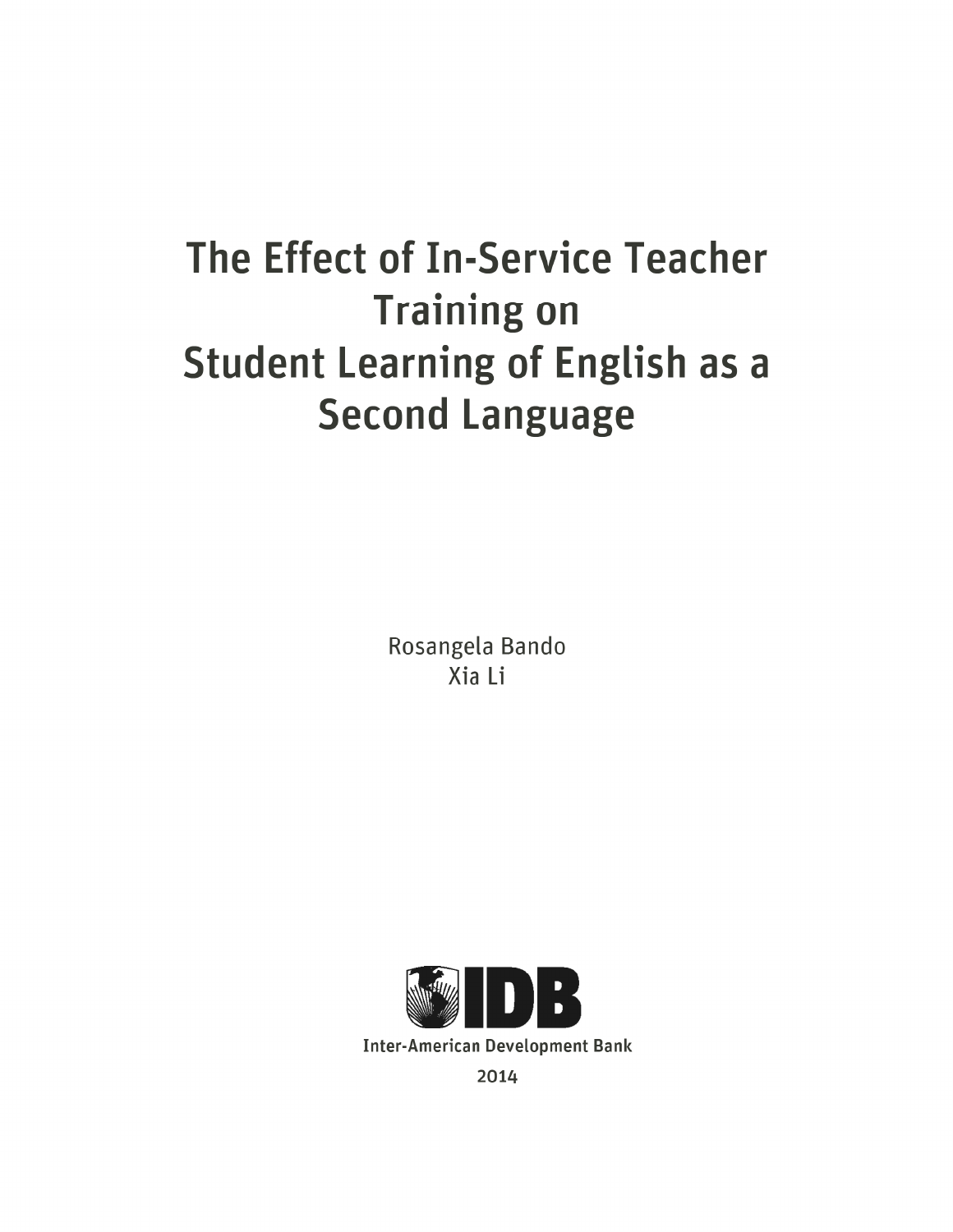Cataloging-in-Publication data provided by the **Inter-American Development Bank** Felipe Herrera Library

Bando, Rosangela.

The effect of in-service teacher training on student learning of English as a second language / Rosangela Bando, Xia Li.

p. cm. - (IDB Working Paper Series; 529)

Includes bibliographic references.

1. Teachers-Training of-Mexico. 2. Teachers-In-service training -Mexico. 3. English language-Study and teaching-Foreign speakers. I. Li, Xia. II. Inter-American Development Bank. Office of Strategic Planning and Development Effectiveness. III. Title. IV. Series. IDB-WP-529

http://www.iadb.org

The opinions expressed in this publication are those of the authors and do not necessarily reflect the views of the Inter-American Development Bank, its Board of Directors, or the countries they represent.

The unauthorized commercial use of Bank documents is prohibited and may be punishable under the Bank's policies and/or applicable laws.

Copyright © 2014 Inter-American Development Bank. This working paper may be reproduced for any non-commercial purpose. It may also be reproduced in any academic journal indexed by the American Economic Association's EconLit, with previous consent by the Inter-American Development Bank (IDB), provided that the IDB is credited and that the author(s) receive no income from the publication.

1300 New York Avenue, NW, Washington, DC 20577 Rosangela Bando, rosangelab@iadb.org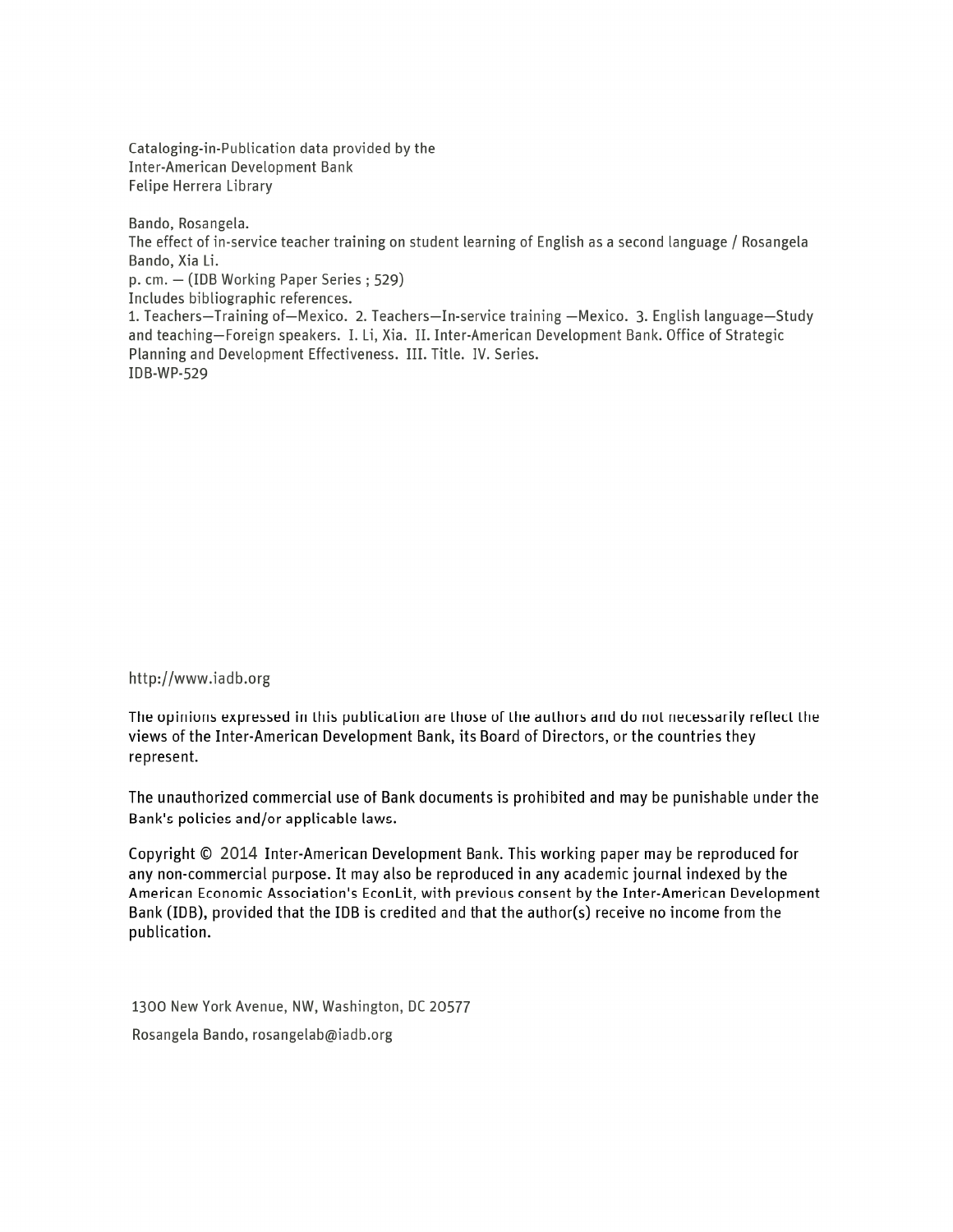## The Effect of In-Service Teacher Training on Student Learning of English as a Second Language<sup>1</sup>

Rosangela Bando and Xia Li2

Inter-American Development Bank

Draft version: July 24, 2014

#### **Abstract**

In-service teacher training aims to improve the supply of public education. A randomized experiment was conducted in Mexico to test whether teacher training could increase teacher efficiency in public secondary schools. After seven and a half months of exposure to a trained teacher, students improved their English. This paper explores two mechanisms through which training can affect student learning. First, trained teachers improved their English by 0.35 standard deviations in the short run. Teachers in the control group caught up with treatment teachers by the end of the school year in part because teachers in the treatment group reduced out-of-pocket expenditures to learn English in 53 percent. Second, teachers changed classroom practices by providing more opportunities for students to actively engage in learning. This evidence suggests that teacher training may be effective at improving student learning and that teacher incentives may play a role in mediating its effects.

*JEL classification*: I21, O15, M53

*Keywords*: Human capital formation, analysis of education, teacher training, English

as a second language, secondary education.

 $1$ We are indebted to the Worldfund team and the Ministry of Education in Puebla and Tlaxcala, who provided logistical support and provided the necessary information to make the evaluation possible: Mary Bourque, Jim Citron, Juan Odín Cano, Helene Rassias, Isabel Reyes, and Patricia Vazquez. Sebastián Galiani provided useful comments. Carola Alvarez and Marcelo Cabrol provided insights and full institutional support for the evaluation. Steve Marban, Raúl Abreu, and Armando Loera provided support to make data collection possible. Aniel Altamirano provided excellent research assistance. The opinions expressed in this publication are those of the authors and do not necessarily reflect the views of the Inter-American Development Bank, its Board of Directors, or the countries they represent.

<sup>2</sup>Corresponding author: Rosangela Bando. 1300 New York Avenue, NW, Washington, DC 20577. Phone: (202) 623-2126. Email: [rosangelab@iadb.org](mailto:rosangelab@iadb.org)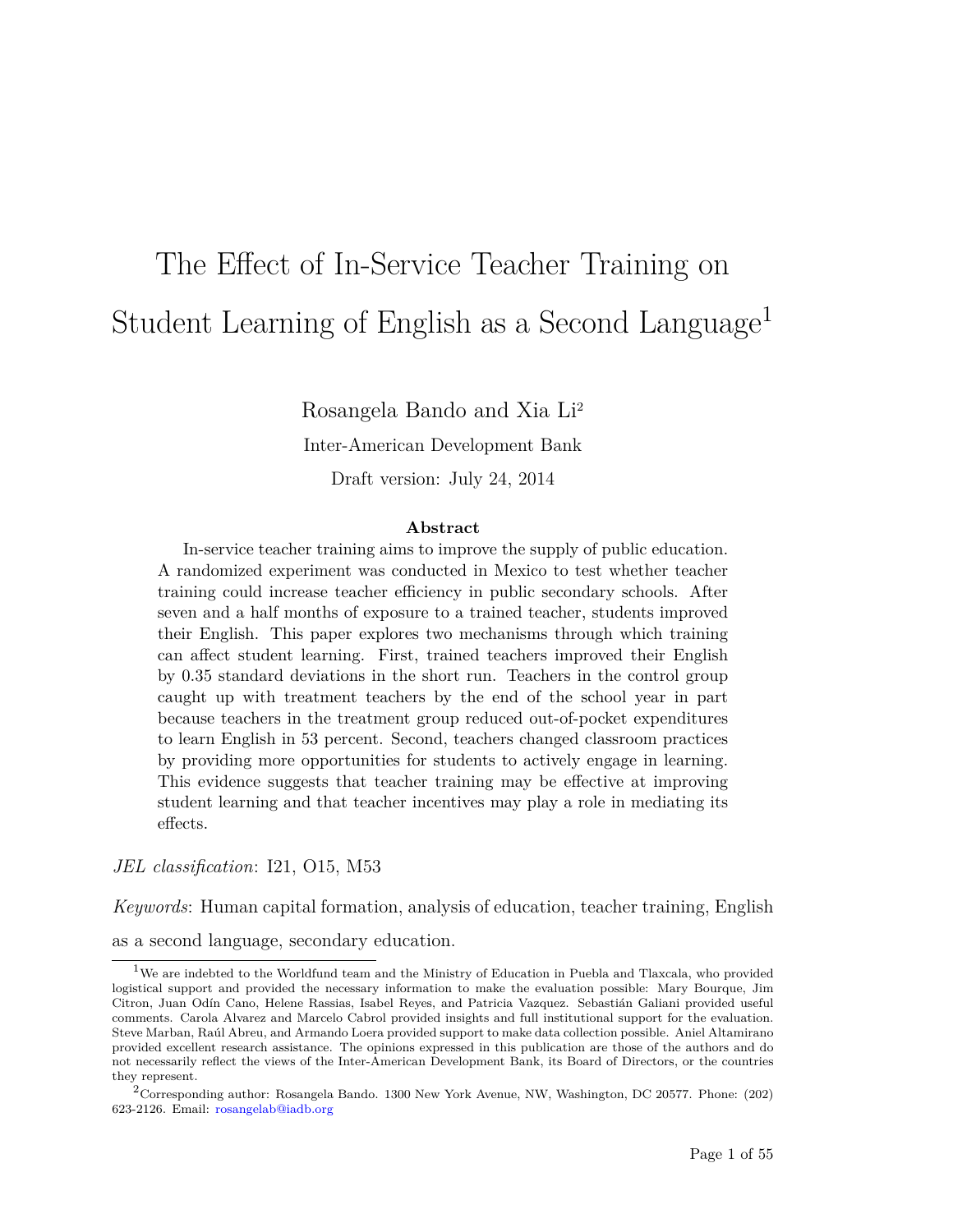## **1 Introduction**

This study explores the effects of an in-service teacher training program on student performance in Mexico. Random allocation of 77 teachers to a treatment group and 67 to a control group allow for identification of causal effects on student learning as measured by standardized test scores. The study was carried out on a sample of teachers teaching English as a second language (ESL) in public secondary schools in the states of Puebla and Tlaxcala, Mexico. Training provided to treatment teachers aims to enhance ESL acquisition in students by changing classroom practices and increasing English teachers' subject matter knowledge. A comparison between students of teachers in the treatment group and students of teachers in the control group shows that teacher training improves student performance. The students of trained teachers improved by around 0.16 standard deviations when compared to students of non-trained teachers in an average of seven and a half months of exposure.

This paper explores two mechanisms through which training can affect student learning: changes in teacher subject matter knowledge and changes in classroom practices. The main contribution of this paper is that it provides quantitative evidence of whether or not in-service teacher training alone can change teacher and student behavior to improve student learning through a randomized controlled trial and its underlying mechanisms.

Providing such evidence is relevant for three reasons. First, considerable resources are increasingly being devoted to teacher training. For example, the federal budget for the Office of Professional Development of Teachers in Mexico increased 7.7 times from 2005 to 2010, with over US\$370 million allocated in 2010 (INEGI, 2012). However, evidence of the effects of in-service teacher training on student learning is limited. The Ministry of Education in Mexico was concern about the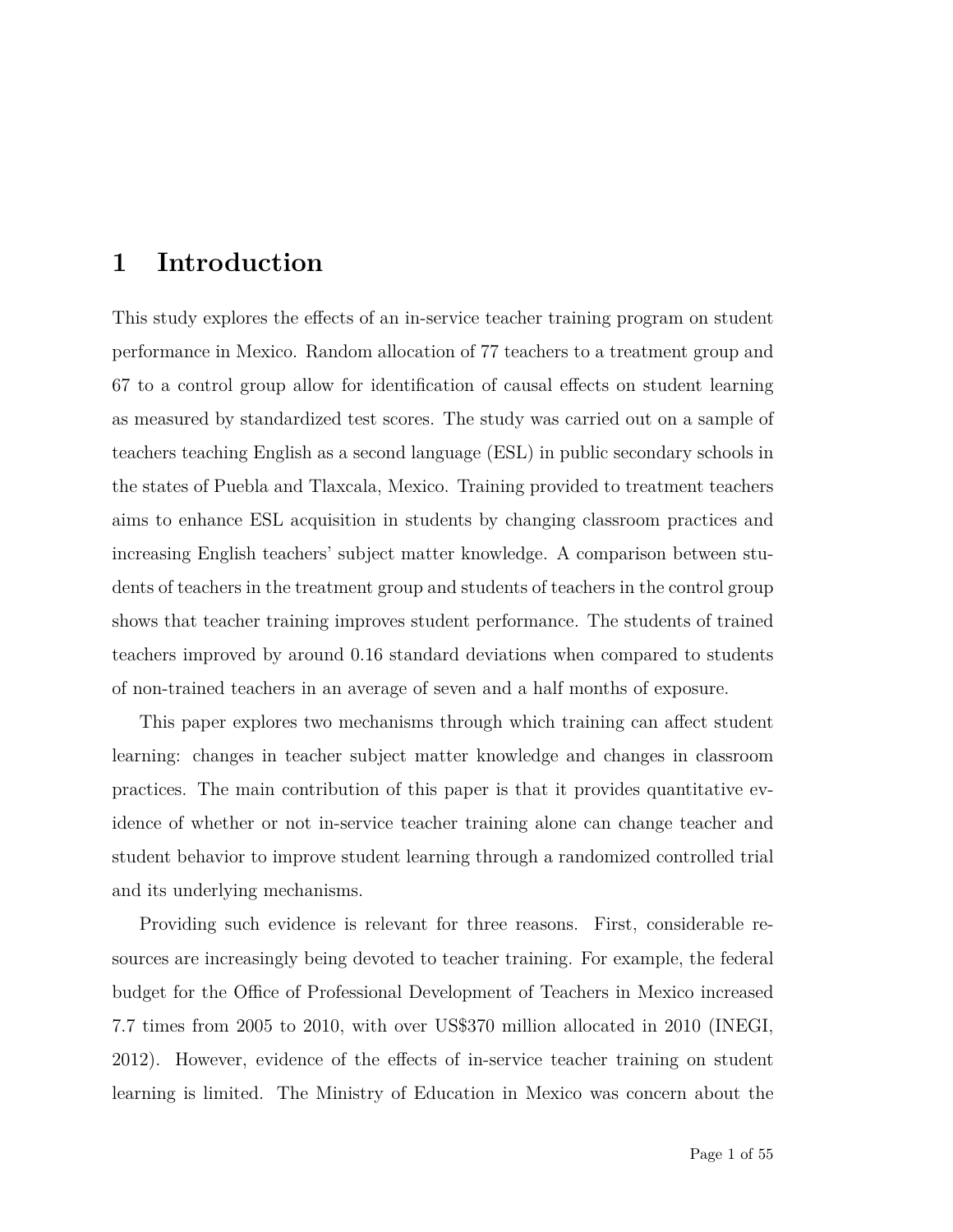lack of evidence and reported in 2003 that investment in in-service teacher training, or professional development, has likely not had much of an effect on student performance (Presidencia de la República, 2013).

Investment in in-service teacher training is motivated by qualitative evidence and international comparisons across educational systems which support the idea that teacher training should lead to student learning [\(Wayne et al.,](#page-45-0) [2008;](#page-45-0) Vegas and Petrow, 2008). One limitation of qualitative studies and international comparisons is that it is difficult to disentangle the effects of teacher training from differences between specific units in the study, other inputs, and the context.

International quantitative evidence in the past has focused on disentangling the effects of in-service teacher training and school and individual teacher characteristics. Teachers that are better trained and more experienced tend to seek work in schools with students with more ability (Harris and Sass, 2011). There are usually strong self-selection effects, and this tends to lead non-experimental designs to overestimate effects (Mano et al., 2013; Hamalainen, Uusitalo, and Vuori, 2008; Hotz, Imbens, and Mortimer, 2005). Harris and Sass (2011) review quantitative studies aiming to assess the effects of teacher training on student learning. The authors find only three randomized controlled trials on the effect of in-service teacher training on student learning, all carried out in the United States. This study is one of the few that addresses the self-selection issue and provides a causal estimate of the effect of in-service teacher training on student learning.

Second, a better understanding of how in-service teacher training affects teacher behavior is needed in order to improve future program implementation. Teacher training is a priority in Mexico and in many other countries. The current development plan in Mexico has the explicit goal of boosting in-service teacher training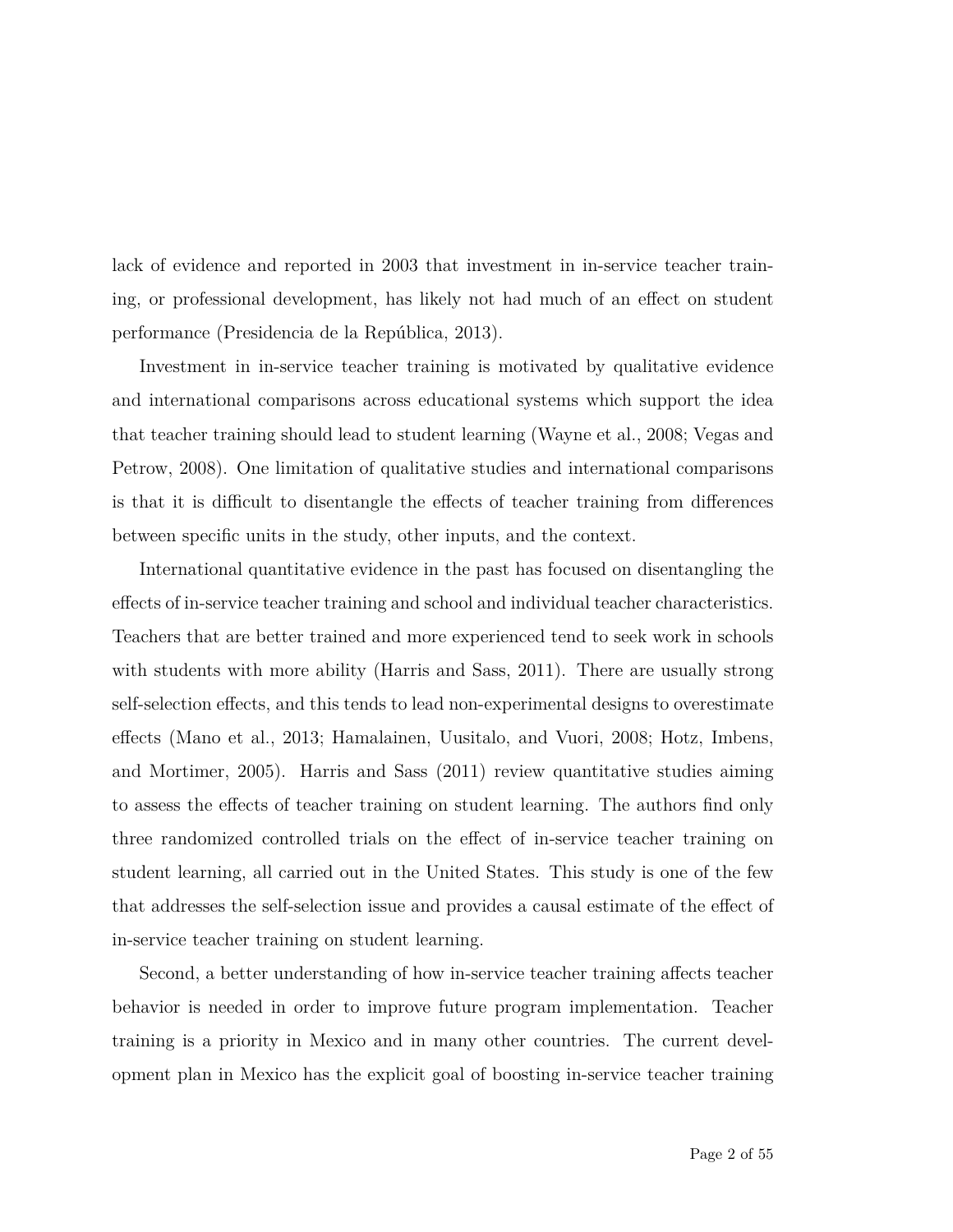to enhance teachers' understanding of the educational system and improve pedagogical practices and management of information technologies (Presidencia de la República, 2013). However, international quantitative evidence on the effects of in-service teacher training on student performance is mixed. Several studies conclude that there are likely no effects on student learning (Metzler and Woessmann, 2010; Chingos and Peterson, 2011; [Garet et al.,](#page-41-0) [2011;](#page-41-0) Harris and Sass, 2011; Rockoff, 2004; Carnoy et al., 2008; Jacob and Lefgren, 2004). Other studies support the idea that training has the potential to increase productivity (Hsiao et al., 2008; [Sunardi,](#page-44-0) [Widyarini, and Tjakraatmadja,](#page-44-0) [2012;](#page-44-0) Angrist and Lavy, 2001; Mason, O'Leary, and Vecchi, 2012).

Most studies emphasize the role of context and complementarities in bringing about the observed results. Thus, it is important to better understand how teacher training affects classroom practices and teacher behavior. Qualitative evidence supports the idea that in order for in-service teacher training to be effective it has to have some specific characteristics, such as being connected to practice, intensive enough, linked to incentives, and continuous (Darling-Hammond et al., 2009). This study explores underlying mechanisms to better understand how in-service teacher training works.

This paper provides evidence of how teacher training changes teacher subject matter knowledge and classroom practices. It is closely related to Goldschmidt and Phelps (2010a), who examine the impact of teacher professional development on teacher knowledge. Their results indicate that teachers demonstrate significant knowledge growth between the pre- and post-assessments but that practical classroom experience hinders knowledge retention, measured six months later.

The results of this study are similar in that teachers improve their English subject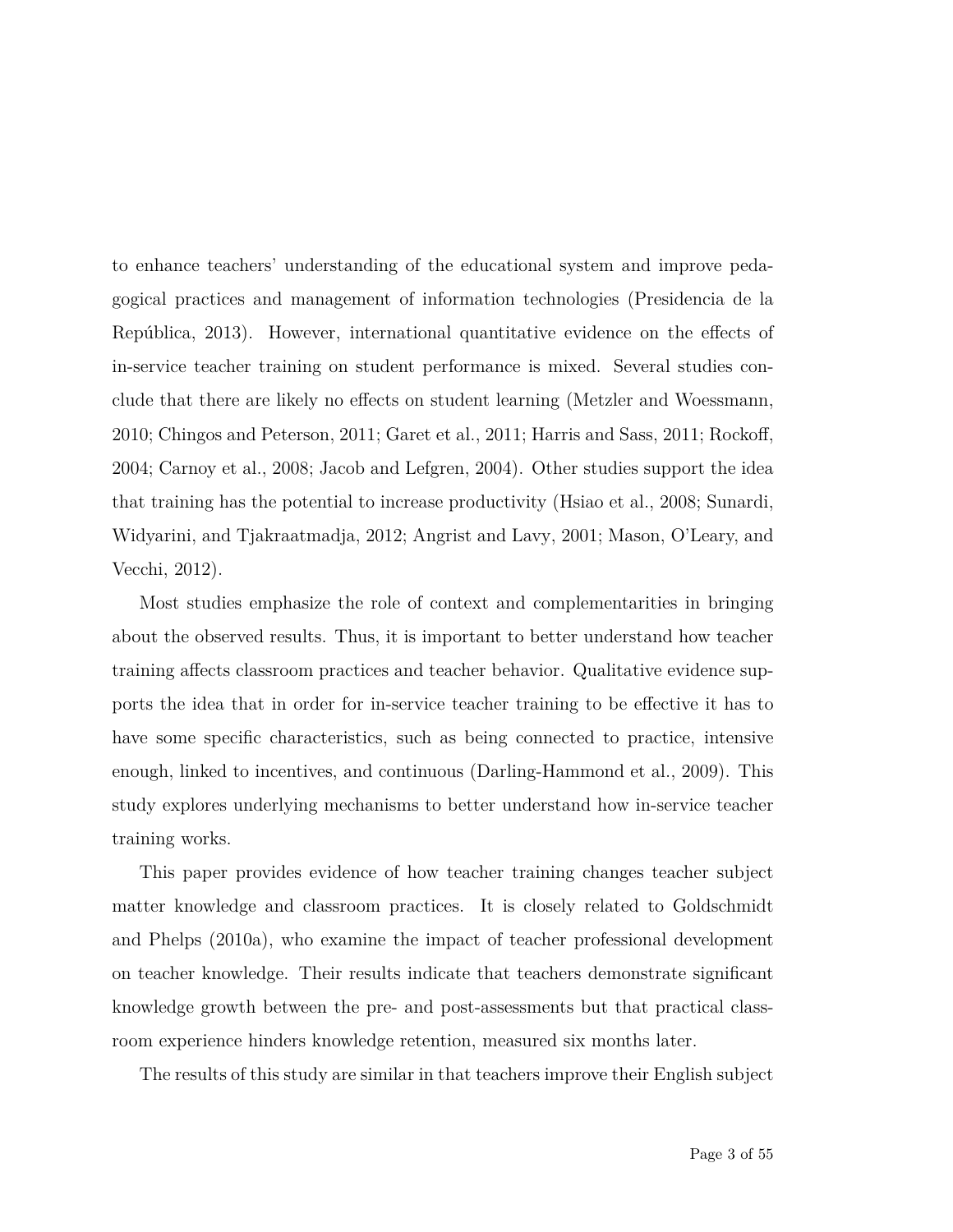matter knowledge right after the training, but they tend to forget it in the long run. However, we show that it is the reduction of personal investment in learning English by the teachers in the treatment group that hinders knowledge retention in the long run. Instead, teachers improve their classroom practice by encouraging effective and active learning. This is very different from Goldschmidt and Phelps (2010a)'s finding. Also, this analysis looks at a developing country, which could be very different from what occurs in the United States, as in Goldschmidt and Phelps (2010a). This study is also closely related to that of Muralidharan and Sundararaman (2010), who find that teacher incentives mediate the effects of teacher training in India. This study is also one of the few that isolate the effects of teacher training from changes in other inputs or factors that usually accompany training, such as changes to curricula, provision of didactic materials, or technology. This study is one of the first to identify the causal effect of in-service teacher training alone on student learning in a developing country.

Third, studying English acquisition is important because the ability to communicate in English determines the extent in which an individual can participate in the global labor market. Estimates of returns to English acquisition in countries other than Mexico and in immigrants in the United States vary between 4 and 39 percent, with stronger effects in more educated individuals (Azam, Chin, and Prakash, 2013; Gonzalez, 2005; Bleakley and Chin, 2004; Munshi and Rosenzweig, 2006).

Current investment in English acquisition is large and increasing. The current curriculum devotes 11 percent of class time to English in high school, and the government plans to make it compulsory at the pre-primary and primary levels in the future. Focusing on public education is important. Eighty-seven percent of students in basic education are enrolled in public schools. Estimates show that 80 percent of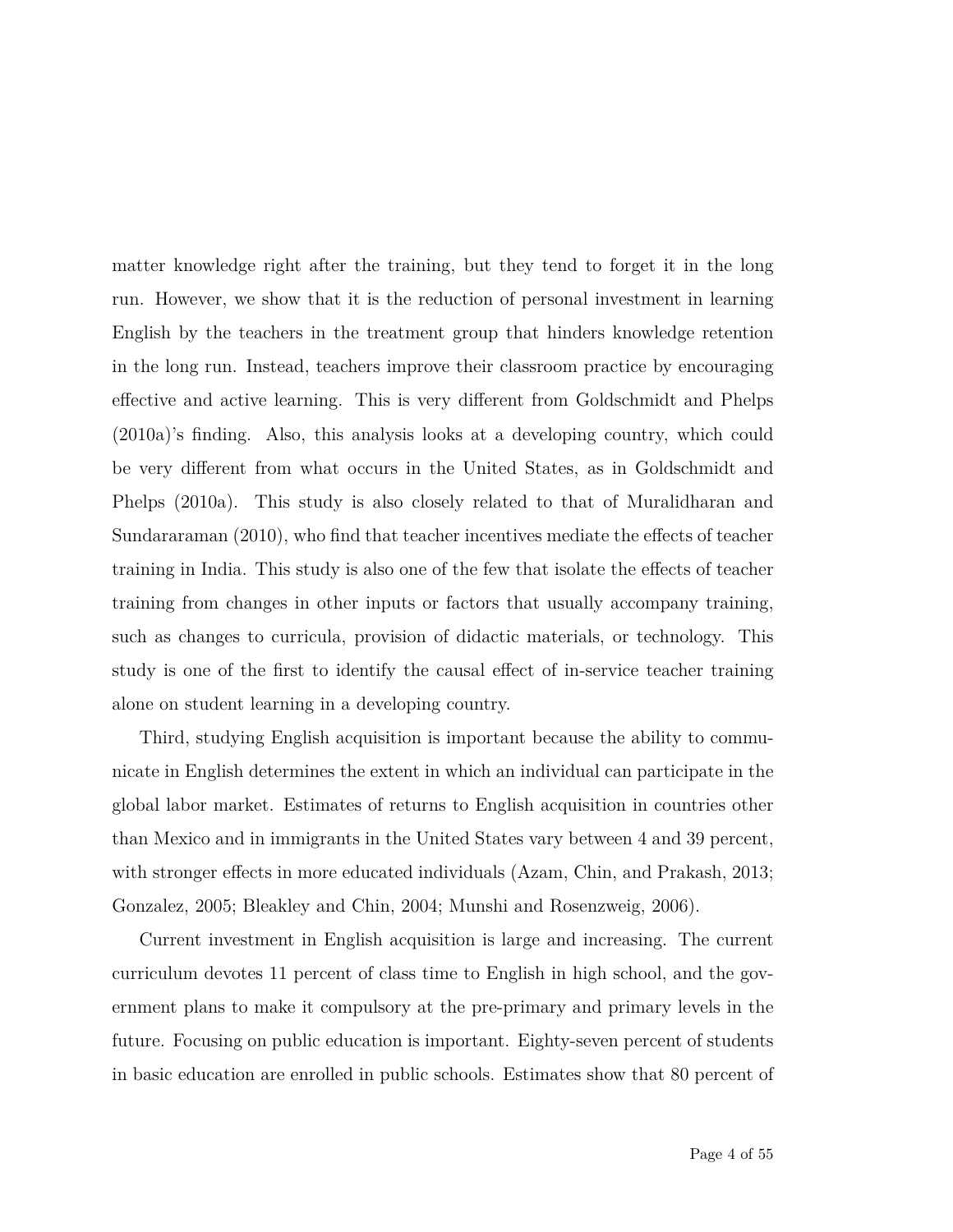the population cannot afford private English instruction. He, Linden, and MacLeod (2008)conducted one of the few studies that specifically addresses English acquisition.

The remainder of the paper is organized as follows. Section 2 contains a description of the program and the background. Section 3 describes the sample, the data, and the evaluation design. Section 4 describes the estimation of program impacts on student learning. Section 5 explores the underlying mechanisms through which training leads to learning. Section 6 provides robustness checks to eliminate the possibility of potential threats to estimation. Section 7 provides a short summary of results and discusses policy implications.

## **2 Background and Program Description**

This study evaluated the impact of a ten-day component of the Inter-American Partnership for Education (IAPE) program, a Clinton Global Initiative Commitment that aims to empower classroom teachers in Mexican public schools with the English language and teaching skills to effectively inspire students to master the core English competencies established by their state or national authorities.3 The program is provided at a cost of  $\text{MXN$22,500}$  per teacher.<sup>4</sup> The program targets teachers with an English level comparable to an approximate TOEFL between 320 and 499 points or levels A1+, A2 or B1 according to the Common European Framework of Reference<sup>5</sup>. The teacher selection process is a joint effort of Dartmouth College's Rassias Center, Worldfund, and Mexican state governments. In a first

<sup>3</sup>Source: IAPE webpage <http://worldfund.org/index.php/our-programs/iape> as retrieved on April 30, 2012.

<sup>4</sup> In 2013 Mexican pesos.

<sup>&</sup>lt;sup>5</sup>Teachers with an English proficiency score of over 499 are advised to apply to another program called the IAPE Teachers' Collaborative program, which takes place at Dartmouth College.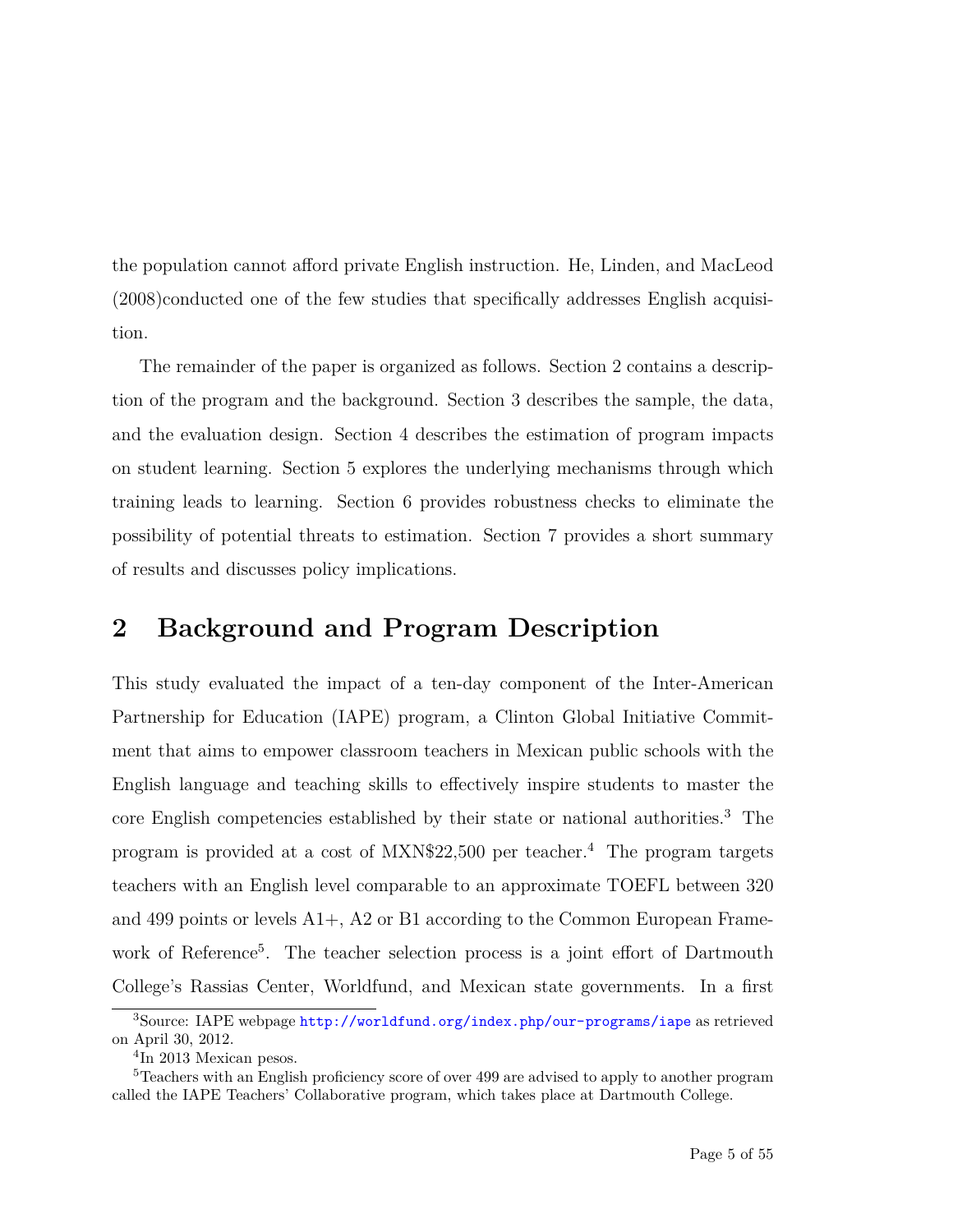stage, teachers are invited by the state to voluntarily participate and apply online. In a second stage, IAPE-trained instructors conduct an eight- to ten-minute phone interview to assess the teacher's English proficiency. The score must fall between 3 and 7 on a 0 to 10 scale, which is approximately equivalent to the levels targeted by the program.

The program provides 100 hours of intensive training, 80 of which are devoted to intensive English instruction and 20 hours to pedagogical training. The program requires teachers to speak only English during their course of study. Teachers are encouraged to use only English as the language of instruction in their own practices. The program encourages teachers to use dynamic activities sustained in repeated interactions under a rhythm. These activities aim to increase class participation. The program also encourages the use of humor and drama in class in order to keep students engaged and speaking. The program provides techniques to encourage teachers and students to remove inhibitions about speaking English. The program is designed to offer periodic follow-up by encouraging trained teachers with higher levels of English proficiency to create virtual communities where both trained and non-trained teachers receive support. The follow-up component of the program was not implemented in the evaluation sample because contamination into control teachers would have been unavoidable and there was no option to create "pure controls" out of the evaluation sample.

Currently, the program is not aligned with any teacher incentives. The role of teacher incentives in in-service teacher training is relevant because they affect participation and effectiveness of teacher training programs. Muralidharan and Sundararaman (2010) studied the effects of teacher incentives on student performance in India and found that teacher incentives were especially effective among teachers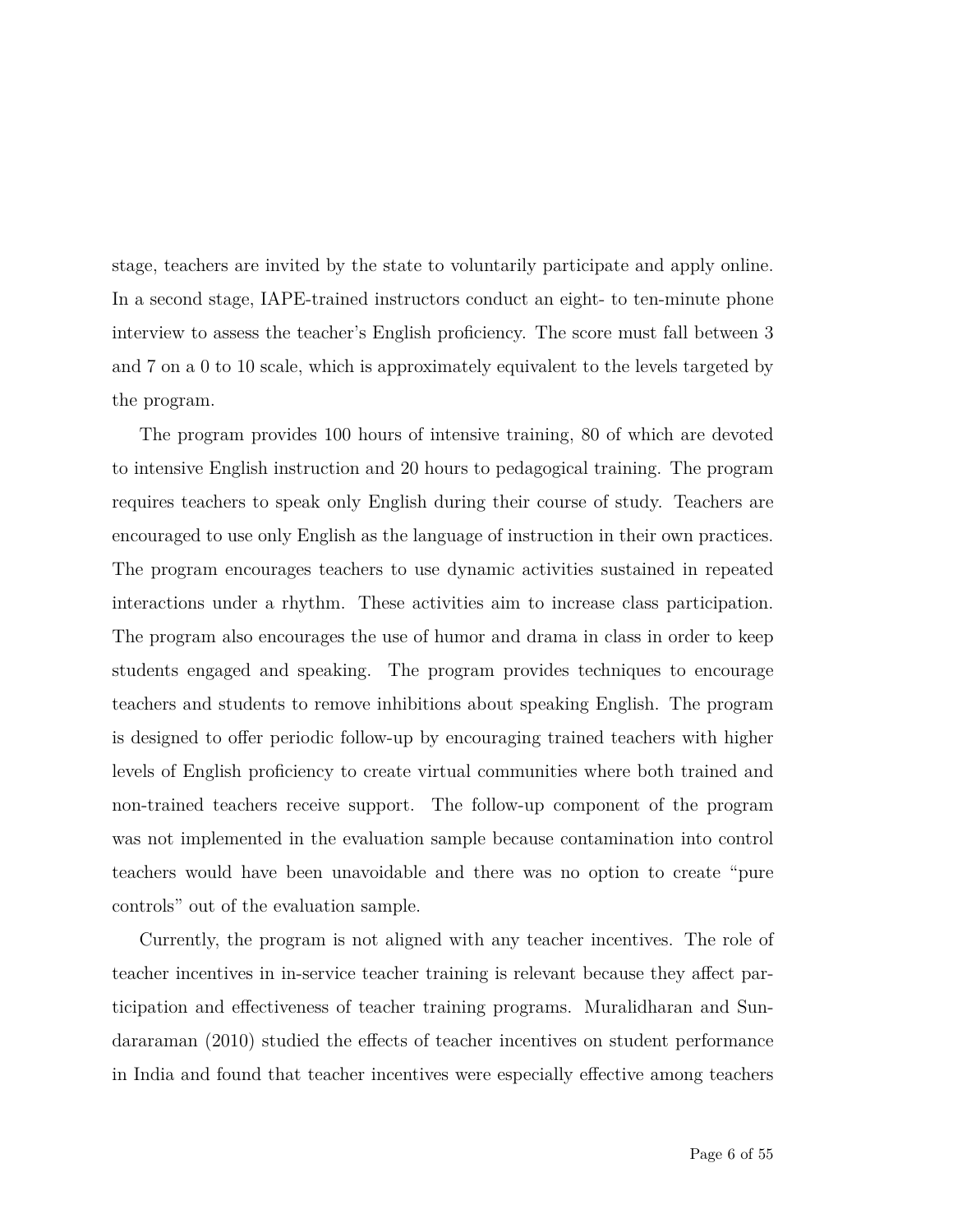with more training but that training alone was not a predictor of student improvements. In this study, the lack of teacher incentives resulted in only about 50 percent of eligible teachers applying for the program. The states covered all of the participants' expenses and provided all of the requisite permits to attend the training. The lack of teacher incentives also contributed to the substitution of private investment in English language learning.

### **3 Sample, Evaluation Design and Data**

#### **3.1 Sample**

The evaluation sample consists of 144 teachers actively working at the secondary level (grades 7 to 12) in public schools in the states of Puebla and Tlaxcala. External validity for this experiment is relevant for teachers that qualify for the program and is limited within the states. Teachers in the sample were recruited in phases. Some teachers attritted from the sample.

The recruitment process began with an invitation sent to 439 teachers in the state of Puebla who had voluntarily participated in an English language training program at the local state university, the Benemérita Universidad del Estado de Puebla (BUAP), and were assessed to be within the English proficiency range to benefit from the program. In a first cohort, 78 teachers were identified as eligible to be trained May 14-24, 2012. In a second cohort, 63 teachers were identified as eligible to be trained September 20-30, 2012. For a third and final cohort, the invitation was extended to the neighboring state of Tlaxcala, which identified 25 qualified teachers in lower secondary schools. For the third cohort, 64 teachers were identified as eligible in the state of Puebla. Of the 64 teachers, 25 teach in lower secondary schools in Tlaxcala. Teachers identified as eligible in the third round were trained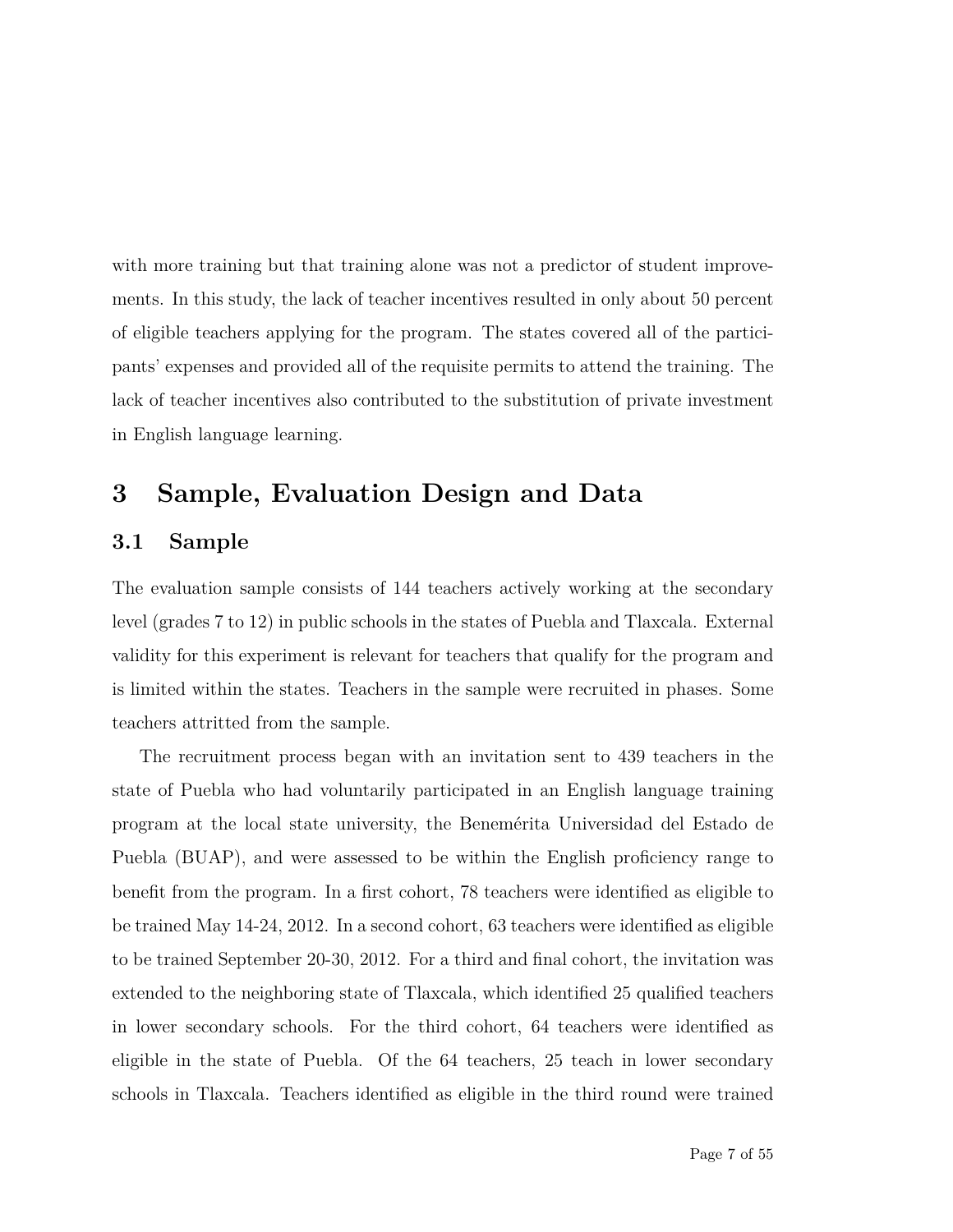November 7-18, 2012. In total, 205 teachers were recruited for the three cohorts, out of which 182 were confirmed to be English teachers actively teaching ESL in a secondary public school. Twenty-one teachers were lost due to attrition. A group of 17 teachers is excluded from the main analysis because attrition was correlated to treatment in this group. The evaluation sample consists of the 144 remaining teachers.

Teachers across cohorts may not be comparable. Teachers in the first cohort may be more motivated to receive training, may have better communication with the state, or may have greater English proficiency.

The selection process affects the external validity of the results. The degree of English proficiency of participating teachers is very likely higher than that of non-participating teachers. Forty-seven percent of the teachers who were assessed scored too low to participate, and only 4 percent scored too high. Participating teachers are located in large urban areas. One-third of the teachers were assessed in municipalities outside of the capital, and none of them scored higher than the lowest rate (A1) and therefore were not eligible for the program. Participating teachers are more likely to be female, teach in larger schools close to or in the capital of the state and in localities with lower poverty rates. Results are valid on teachers with similar English proficiency and in contexts similar to those of Puebla and Tlaxcala. This is likely to be the case in states such as Tamaulipas, Nuevo León, Aguascalientes, Morelos, Coahuila, Sinaloa, Sonora, Colima, Baja California Sur, and the Distrito Federal. These states have made progress in English training for teachers above the national average, according to the Ministry of Education.<sup>6</sup>.

<sup>6</sup> Programa Nacional de Educación Básica, [http://basica.sep.gob.mx/pnieb/start.php?](http://basica.sep.gob.mx/pnieb/start.php?act=mapaEstados) [act=mapaEstados](http://basica.sep.gob.mx/pnieb/start.php?act=mapaEstados). Retrieved on October 13, 2013.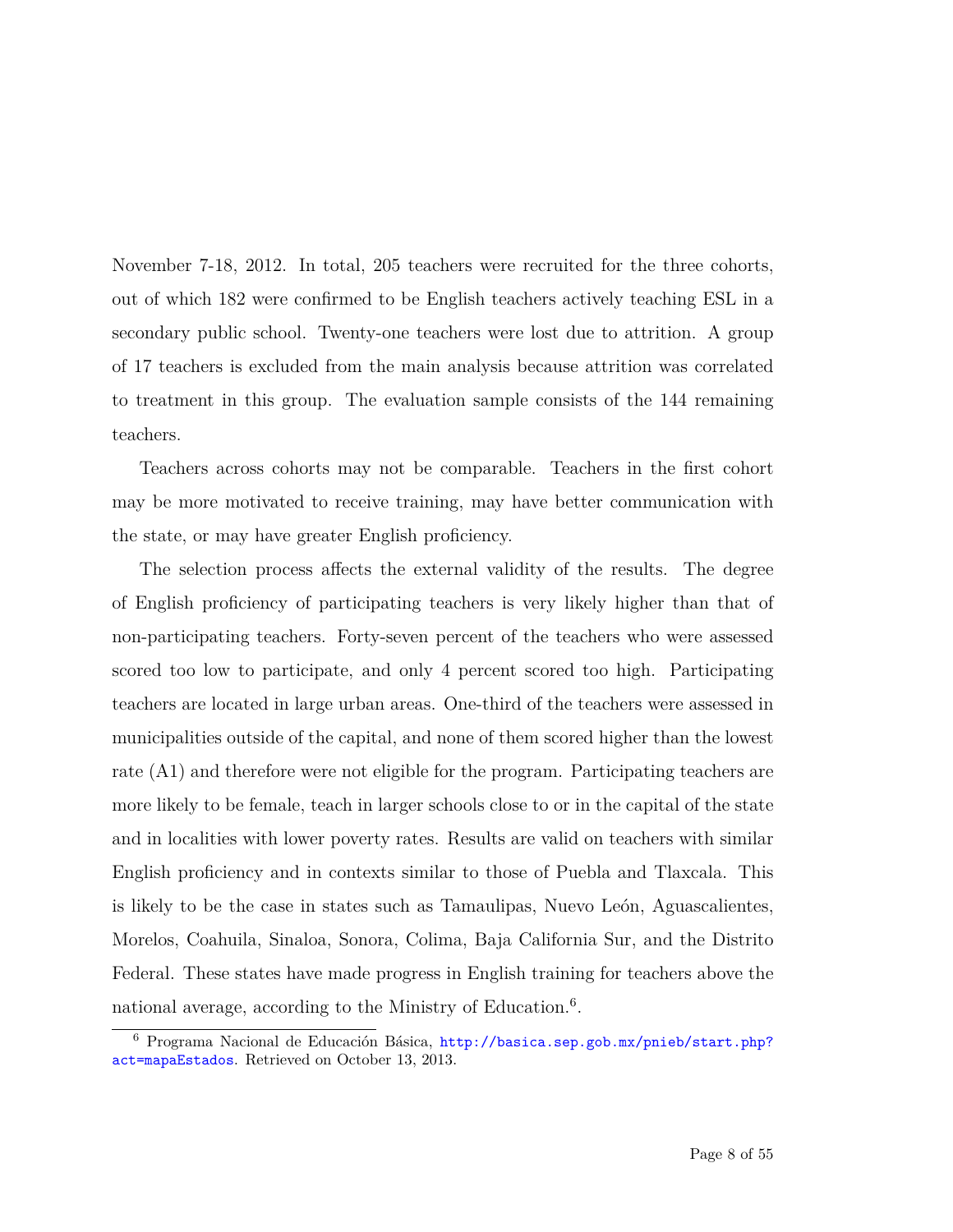#### **3.2 Data**

Data were collected in two rounds: baseline and follow-up. Baseline data were collected on the English proficiency and general characteristics of the teachers before training sessions for each cohort started with the Diagnostic Instrument for the Measurement of English (DIME) test and a closed question questionnaire. The DIME test was developed using best practices in test item development and reflects rigorous English language proficiency measurement protocols. DIME was originally developed to assess English teachers in the Mexican Ministry of Education and has been validated for the purposes of this study.<sup>7</sup> The DIME test presents 45 multiplechoice questions, five fill-in-the-blank questions, and requires a writing sample and a recorded speaking sample. The total DIME test score ranges from 0 to 120 points and the listening, writing, speaking, and reading sections have scores that range from 0 to 30 points. For treatment teachers, the DIME test is also applied right after training to assess effects in the short run.

Follow-up data were collected at the end of the school year, in May to June of 2013. For this round, the DIME and closed questionnaire for teachers applied at baseline are collected again. In addition, one class per teacher is observed and recorded on video. The class observation is made using the Stallings instrument (Stallings, 1980). The Stallings instrument records classroom activities, materials used, and class organization for each tenth of the class length. Stallings allows time allocation in the classroom to be estimated by analyzing activities in the snapshots. The recorded videos are coded according to the applicable dimensions in the TIMSS

<sup>7</sup>The research base used in the development of the test is that used in the development of the ELPA test developed by the University of Michigan, the TOEIC Bridge test developed by the Educational Testing Service, and the battery of tests developed by Cambridge English. The validation was against the Stanford battery of tests published by NCS Pearson.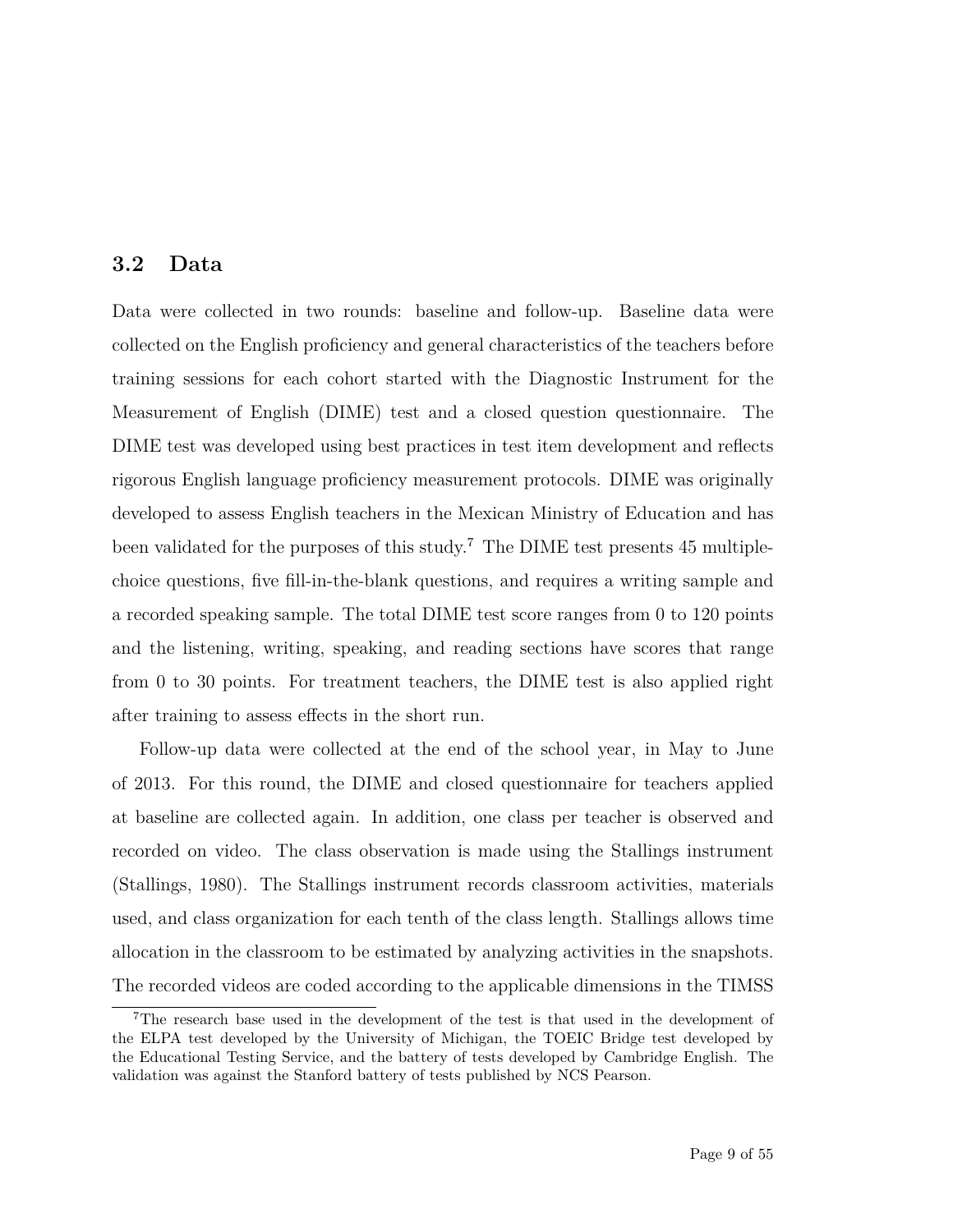1999 video study [\(National Center for Education Statistics,](#page-43-0) [2003\)](#page-43-0). The follow-up round also collected information on students. Five randomly selected students per teacher were tested with a DIME English test specifically designed for students. Students were also asked to answer a closed question questionnaire to obtain information on general characteristics, investment, and attitudes toward learning English. The resulting dataset allows for baseline and follow-up information on the English proficiency of 144 teachers. Information for students and classroom dynamics is only available at follow-up.

#### **3.3 Evaluation Design**

One of the main contributions of this study is to establish the causal effect of teacher training on student learning. High-performing teachers tend to seek to teach in high-performing schools. As a result, a comparison of student learning in teachers that choose to receive English language training would likely incorporate differences in teacher characteristics, such as motivation, and student characteristics, such as initial performance. The 205 eligible teachers identified before school visits were randomly allocated to receive training or not. Within each of the three cohorts recruited, teachers were stratified by whether they reported teaching in lower or upper secondary schools and by state. Within each stratum, teachers were randomly allocated either to treatment or control groups. Random allocation creates two groups of teachers with students that are not different before program intervention. As a result, differences in student learning and teacher behavior observed after training can be attributed to teacher training.

One threat to identification is that the exclusion of the 23 school personnel miss reporting as English teachers and the 21 teachers lost to attrition may change the composition of either the treatment or the control group. We discuss the threat of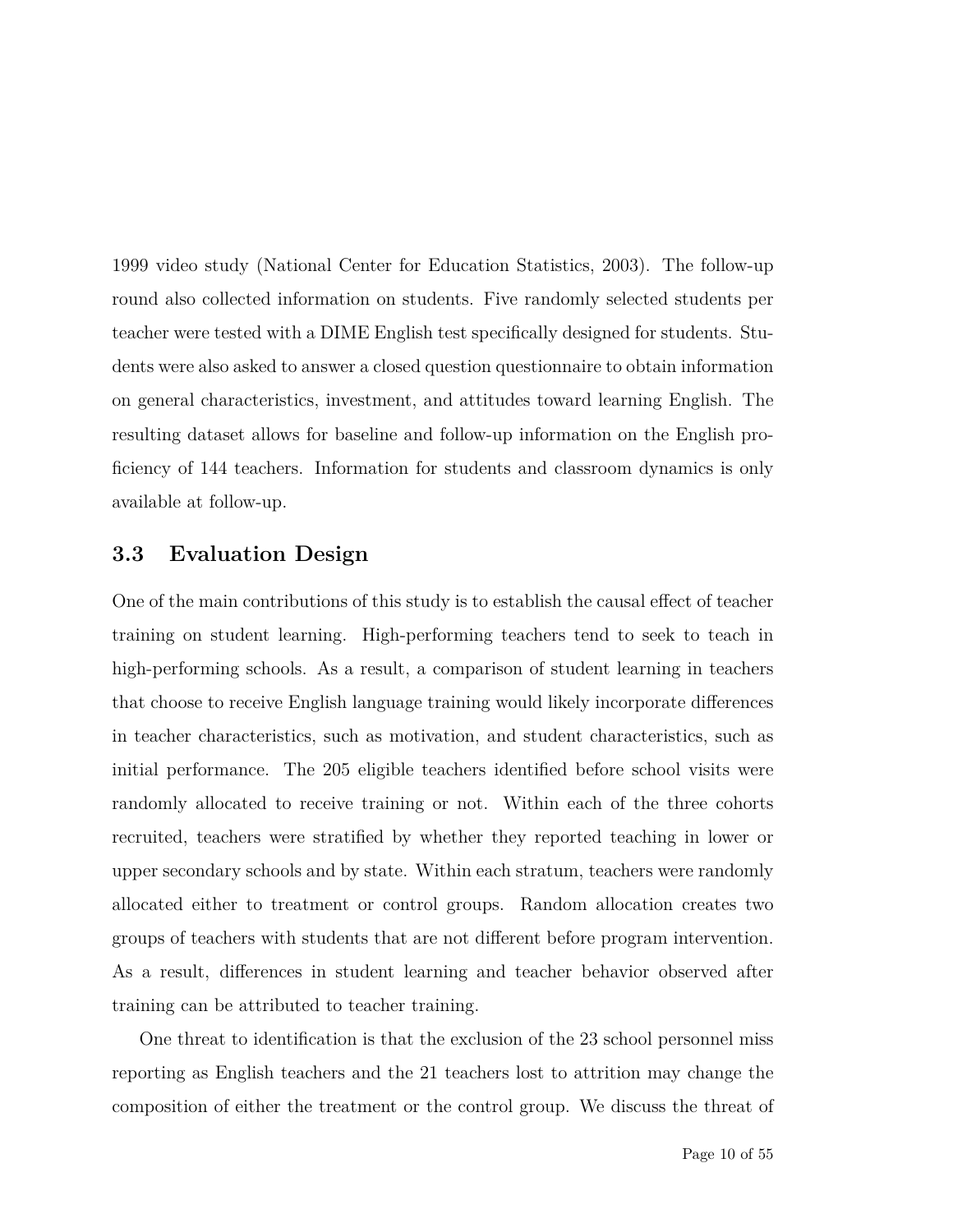the 23 miss reporting first and the 21 teachers lost to attrition second.

First, it is unlikely that miss reporting could change the composition of the treatment or the control groups. Randomization took place after the teachers had declared a teaching status and proficiency level and therefore could not be correlated to treatment. We test this empirically and find that miss reporting is not correlated in all but the stratum corresponding to the second wave upper secondary level in Puebla. This cohort is composed of 23 individuals where 17 are confirmed as English teachers. This cohort is excluded from the study but results are robust to its inclusion.8 . The final sample consists of 165 teachers in the six remaining strata. Table 1 shows the number of teachers allocated to treatment and control groups by wave and proficiency level.

Tests of differences between treatment and control groups are made to determine whether randomization was successful at creating two groups that are not different on average before program intervention. Table 2 shows that there are no differences in the teachers' English proficiency levels, individual characteristics, or school characteristics. Imbens and Wooldridge (2009) argue that when normalized differences exceed one quarter, then linear regression methods tend to be sensitive to the specification. The table reports standardized differences.

Second, we discuss attrition of 21 teachers. Attrition can be problematic if teachers with specific characteristics leave the sample in either group. For example, if better-performing teachers are less likely to leave the treatment group because of program participation, then ignoring attrition would lead to a comparison of two groups that differ both in program participation and teacher composition. Table

<sup>8</sup>For this cohort of 23 individuals, six are not English teachers, of which four are in the control group and two in the treatment group. Out of the 17 teachers in the cohort, two more in the control group and one in the treatment group are lost to attrition. Therefore this group is excluded, as potential differences in attrition patterns may threaten identification.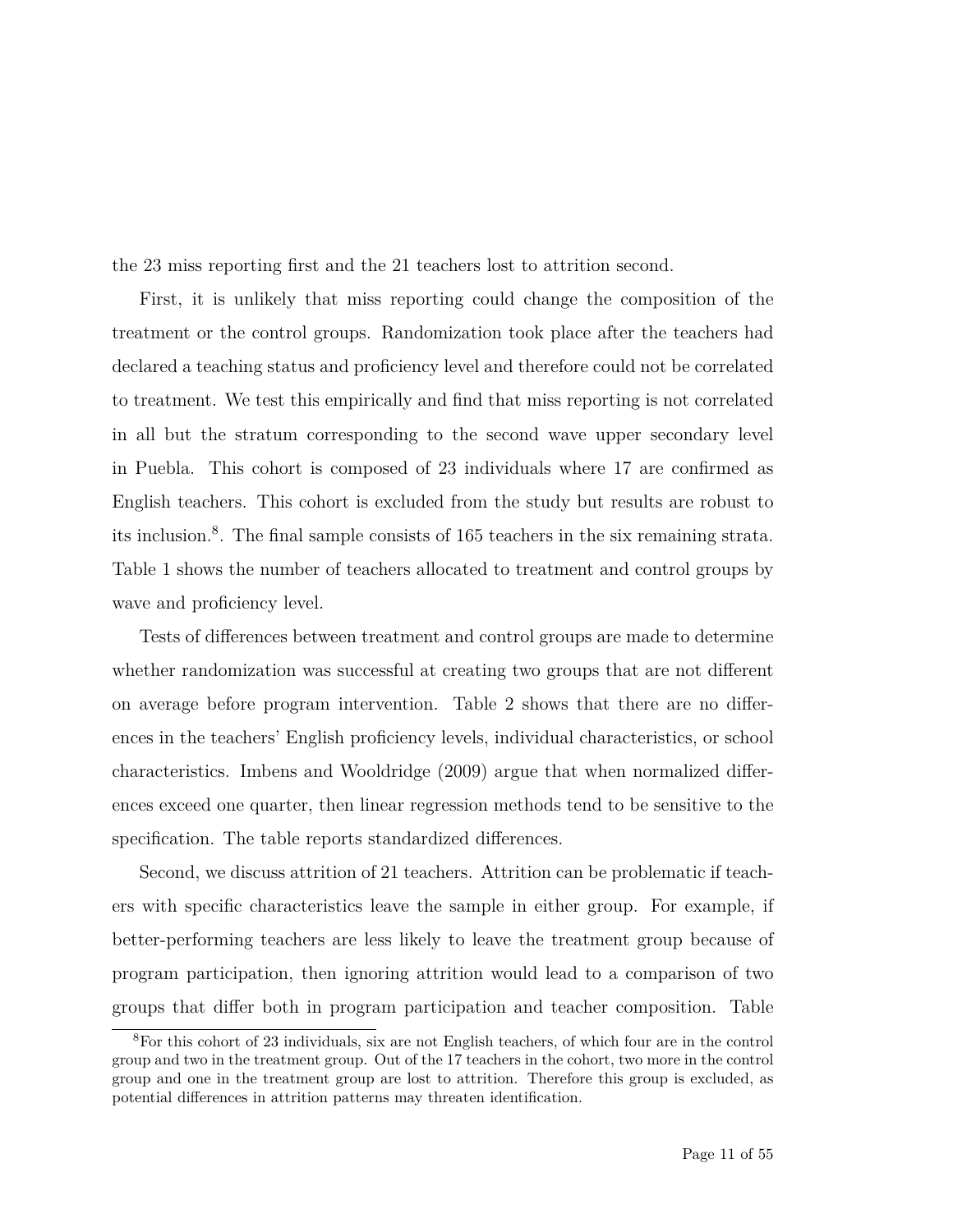| $\frac{1}{2}$<br>$\sim$ 0.2 coordinated at $\sim$ 0.000 coordinates |            |         |            |         |            |         |       |  |  |
|---------------------------------------------------------------------|------------|---------|------------|---------|------------|---------|-------|--|--|
|                                                                     | 1st cohort |         | 2nd cohort |         | 3rd cohort |         |       |  |  |
| School type                                                         | Treatment  | Control | Treatment  | Control | Treatment  | Control | Total |  |  |
| Recruited individuals over which randomization was carried          |            |         |            |         |            |         |       |  |  |
| Lower secondary - Puebla                                            | 29         | 30      | 21         | 19      | 3          | 3       | 105   |  |  |
| Upper secondary - Puebla                                            | 11         | 8       | $11*$      | $12*$   | 17         | 16      | 75    |  |  |
| Lower secondary - Tlaxcala                                          |            |         |            |         | 13         | 12      | 25    |  |  |
| Total                                                               | 40         | 38      | 32         | 31      | 33         | 31      | 205   |  |  |
| Recruited teachers                                                  |            |         |            |         |            |         |       |  |  |
| Lower secondary                                                     | 25         | 26      | 18         | 20      | 16         | 15      | 120   |  |  |
| Upper secondary                                                     | 10         | 8       | $9*$       | $8*$    | 15         | 12      | 45    |  |  |
| Total                                                               | 35         | 34      | 18         | 20      | 31         | 27      | 165   |  |  |
| Teachers with follow up information                                 |            |         |            |         |            |         |       |  |  |
| Lower secondary                                                     | 24         | 22      | 18         | 19      | 14         | 12      | 109   |  |  |
| Upper secondary                                                     |            | 6       | $8*$       | $6*$    | 14         | 8       | 35    |  |  |
| Total                                                               | 31         | 28      | 18         | 19      | 28         | 20      | 144   |  |  |

Table 1: Individuals by Stratum Allocation

The first stratum is composed of the 59 teachers in the lower secondary level in Puebla for the first cohort, the second stratum is composed of the 19 teachers in the upper secondary level in Puebla for the first cohort, the third stratum is composed of the 40 teachers in lower secondary level in Puebla for the second cohort and so on. \* This stratum is excluded from the analysis because attrition may bias results. Results are robust to its inclusion in the analysis.

[3](#page-17-0) shows a comparison of the teachers that remained in the sample and those that left. Attrition was higher among teachers in the control group. Other than program participation, there are no differences in other observable characteristics including English proficiency. The differences in attrition between treatment and control groups do not hold once teachers are controlled by their socioeconomic status.9

Table [4](#page-19-0) shows conditional and unconditional balance on observable teacher characteristics on the sample of 144 teachers for which there is information to evaluate. In the evaluation sample, the treatment and control groups are equal on average be-

<sup>&</sup>lt;sup>9</sup>The P-value for equality in means in attrition rates is 0.221 when controlled for the socioeconomic status. The SES of teachers is a dummy which equals one if the socioeconomic index is above the median and zero otherwise. The socioeconomic index is created using principal component analysis including household assets and dwelling characteristics. Dwelling characteristics include number of rooms, bathrooms, internet access and availability of a quiet place to work. Assets include DVD or VCR, cable, microwave oven, cell phone, television, computer, car, other vehicles, desk for work, encyclopedias or dictionaries, and English courses. Results are robust to the inclusion of a dummy or the index.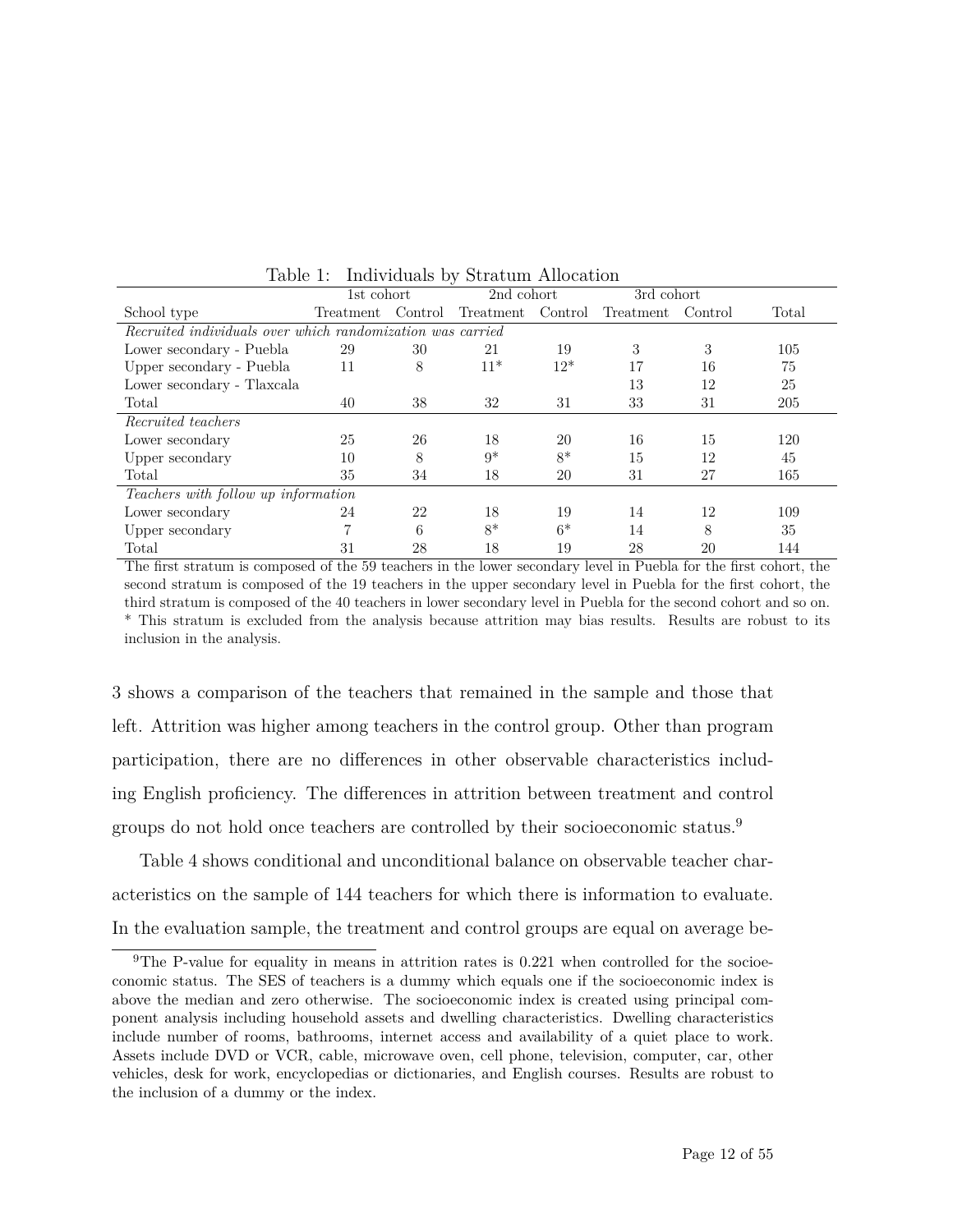|                                                                          | Treatment | Control | Standardized P-value |                |
|--------------------------------------------------------------------------|-----------|---------|----------------------|----------------|
|                                                                          |           |         | differences          | (value)<br>for |
|                                                                          |           |         | in means*            | test<br>of     |
|                                                                          |           |         |                      | equality)      |
| English level                                                            |           |         |                      |                |
| DIME total                                                               | 66.68     | 63.61   | $-0.16$              | 0.162          |
|                                                                          | (1.66)    | (1.41)  |                      |                |
| Writing                                                                  | 20.62     | 20.03   | $-0.08$              | 0.449          |
|                                                                          | (0.54)    | (0.56)  |                      |                |
| Speaking                                                                 | 18.39     | 18.25   | $-0.02$              | 0.842          |
|                                                                          | (0.51)    | (0.50)  |                      |                |
| Listening                                                                | 14.81     | 13.03   | $-0.28$              | 0.013          |
|                                                                          | (0.47)    | (0.52)  |                      |                |
| Reading                                                                  | 12.86     | 12.30   | $-0.08$              | 0.459          |
|                                                                          | (0.56)    | (0.52)  |                      |                |
| CEFR $(1 \text{ if } B1 \text{ and } 0 \text{ if } A1 + \text{ or } A2)$ | 0.38      | 0.46    | 0.11                 | 0.326          |
|                                                                          | (0.05)    | (0.06)  |                      |                |
| Oral interview score (scale $0$ to $10$ )                                | 4.78      | 4.82    | 0.02                 | 0.852          |
|                                                                          | (0.15)    | (0.15)  |                      |                |
| School characteristics                                                   |           |         |                      |                |
| Teaches in lower secondary school                                        | 0.70      | 0.75    | 0.08                 | 0.468          |
| (1 if yes 0 if no)                                                       | (0.05)    | (0.05)  |                      |                |
| School size (number of students)                                         | 322.38    | 336.67  | 0.04                 | 0.711          |
|                                                                          | (26.49)   | (27.96) |                      |                |
| Individual characteristics                                               |           |         |                      |                |
| Gender (1 if male, 0 if female)                                          | 0.35      | 0.35    | $-0.00$              | 0.982          |
|                                                                          | (0.05)    | (0.05)  |                      |                |
| Age (in years)                                                           | 37.55     | 38.00   | 0.04                 | 0.733          |
|                                                                          | (0.84)    | (0.99)  |                      |                |
| Education above teacher certification                                    | 0.80      | 0.73    | $-0.13$              | 0.231          |
| (1 if yes, 0 if no)                                                      | (0.04)    | (0.05)  |                      |                |
| Currently studying $(=1$ if yes, 0 if not)                               | 0.37      | 0.44    | 0.10                 | 0.350          |
|                                                                          | (0.05)    | (0.05)  |                      |                |
| Full time teacher (1 if yes, 0 if no)                                    | 0.31      | 0.35    | 0.06                 | 0.594          |
|                                                                          | (0.05)    | (0.05)  |                      |                |
| Socioeconomic status index (                                             | 0.48      | 0.48    | 0.00                 | 0.992          |
| 1 if below median, 0 if not)                                             | (0.05)    | (0.05)  |                      |                |
| Cohort                                                                   |           |         |                      |                |
| Second $(1$ if yes, $0$ if no)                                           | 0.21      | 0.25    | 0.05                 | 0.621          |
|                                                                          | (0.05)    | (0.05)  |                      |                |
| Third $(1 \text{ if yes}, 0 \text{ if no})$                              | 0.37      | 0.33    | $-0.05$              | 0.633          |
|                                                                          | (0.05)    | (0.05)  |                      |                |
| Observations                                                             | 84        | 81      |                      |                |

Table 2: Baseline Means over Randomization Sample

Standard errors are in parentheses. DIME denotes Diagnostic Instrument for the Measurement of English. CEFR denotes the Common European Framework of Reference. This table shows that randomization was successful at creating two groups that are not different on average. \*Differences above 0.25 may denote problems with linearity assumptions.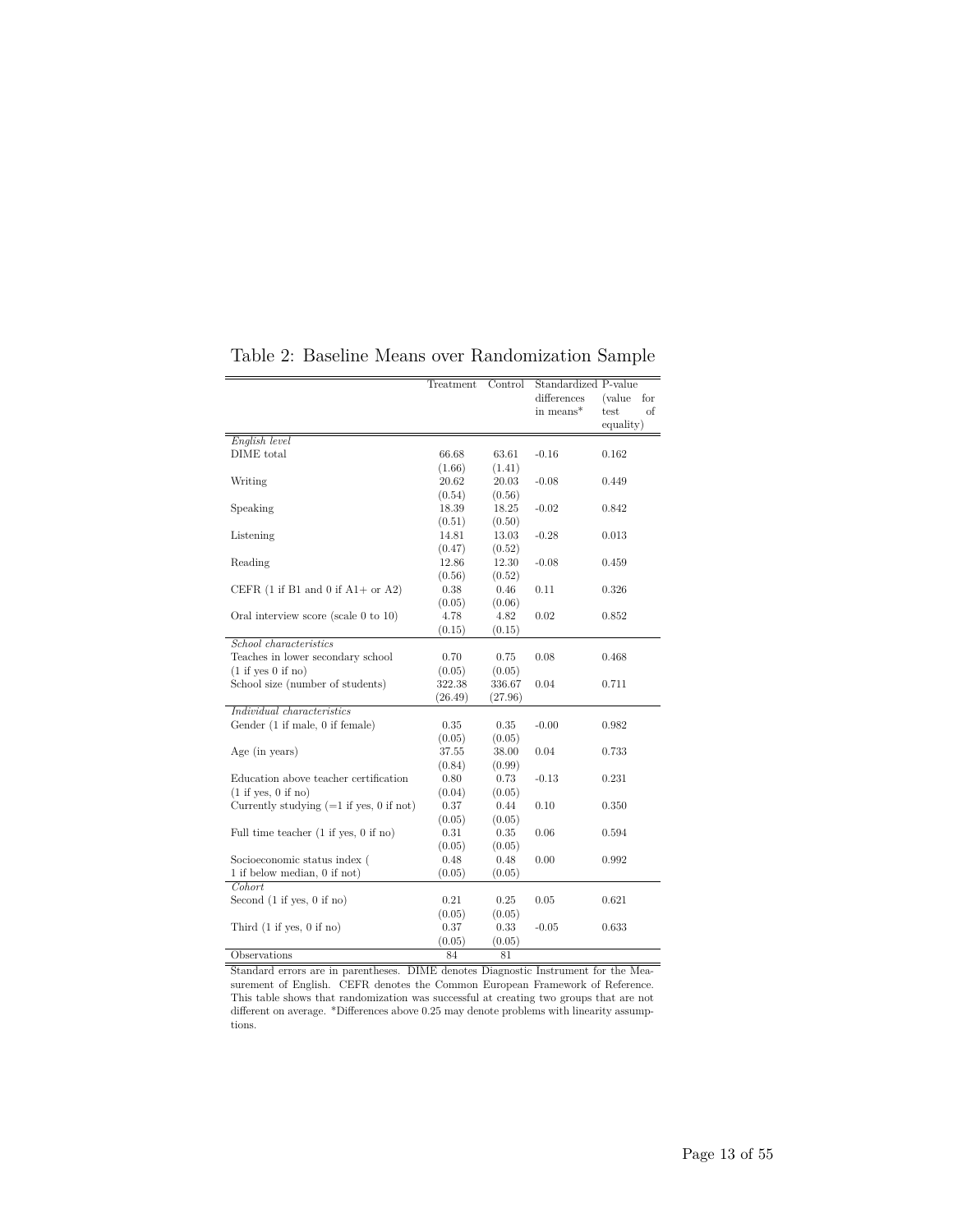<span id="page-17-0"></span>

|                                                                          | Included  | Excluded  | Standardized P-value |                |
|--------------------------------------------------------------------------|-----------|-----------|----------------------|----------------|
|                                                                          |           |           | differences          | (value)<br>for |
|                                                                          |           |           | in means*            | test<br>of     |
|                                                                          |           |           |                      | equality)      |
| Treatment (1 if treatment, 0 if control)                                 | 0.53      | 0.33      | 0.29                 | 0.086          |
|                                                                          | (0.04)    | (0.11)    |                      |                |
| English level                                                            |           |           |                      |                |
| $\text{DIME}$ total (scale 0 to 120)                                     | 64.95     | 66.73     | $-0.09$              | 0.589          |
|                                                                          | (1.16)    | (3.41)    |                      |                |
| DIME writing (scale 0 to 30)                                             | 20.16     | $21.53\,$ | $-0.19$              | 0.243          |
|                                                                          | (0.42)    | (1.12)    |                      |                |
| DIME speaking (scale 0 to 30)                                            | 18.18     | 19.31     | $-0.19$              | 0.292          |
|                                                                          | (0.39)    | (0.77)    |                      |                |
| DIME listening (scale $0$ to $30$ )                                      | 14.04     | 13.23     | 0.11                 | 0.457          |
|                                                                          | (0.37)    | (1.29)    |                      |                |
| DIME reading (scale $0$ to $30$ )                                        | 12.57     | 12.66     | $-0.01$              | 0.940          |
|                                                                          | (0.41)    | (1.11)    |                      |                |
| CEFR $(1 \text{ if } B1 \text{ and } 0 \text{ if } A1 + \text{ or } A2)$ | 0.42      | 0.38      | 0.06                 | 0.713          |
|                                                                          | (0.04)    | (0.11)    |                      |                |
| Oral interview score (scale $0$ to $10$ )                                | 4.77      | 5.00      | $-0.12$              | 0.478          |
|                                                                          | (0.11)    | (0.28)    |                      |                |
| School characteristics                                                   |           |           |                      |                |
| Teaches in lower secondary school                                        | 0.76      | 0.52      | 0.35                 | 0.025          |
| (1 if yes 0 if no)                                                       | (0.04)    | (0.11)    |                      |                |
| School size (number of students)                                         | 327.03    | 345.62    | $-0.05$              | 0.748          |
|                                                                          | (20.31)   | (58.99)   |                      |                |
| Individual characteristics                                               |           |           |                      |                |
| Gender (1 if male, 0 if female)                                          | 0.35      | 0.35      | 0.00                 | 0.999          |
|                                                                          | (0.04)    | (0.10)    |                      |                |
| Age (in years)                                                           | $37.95\,$ | 36.56     | 0.12                 | 0.478          |
|                                                                          | (0.70)    | (1.71)    |                      |                |
| Educ above teacher certification $(1 \text{ if yes}, 0 \text{ if no})$   | 0.76      | 0.80      | $-0.07$              | 0.693          |
|                                                                          | (0.03)    | (0.09)    |                      |                |
| Currently studying $(=1$ if yes, 0 if not)                               | 0.41      | 0.40      | 0.01                 | 0.934          |
|                                                                          | (0.04)    | (0.11)    |                      |                |
| Full time teacher $(1 \text{ if yes}, 0 \text{ if no})$                  | 0.35      | 0.21      | 0.24                 | 0.174          |
|                                                                          | (0.04)    | (0.09)    |                      |                |
| Socioeconomic status index (1 if below median, 0 if not)                 | 0.47      | 0.50      | $-0.03$              | 0.832          |
|                                                                          | (0.04)    | (0.11)    |                      |                |
| Cohort                                                                   |           |           |                      |                |
| Second cohort $(1 \text{ if yes}, 0 \text{ if no})$                      | 0.26      | 0.05      | 0.43                 | 0.033          |
|                                                                          | (0.04)    | (0.05)    |                      |                |
| Third cohort $(1 \text{ if yes}, 0 \text{ if no})$                       | 0.33      | 0.48      | $-0.20$              | 0.203          |
|                                                                          | (0.04)    | (0.11)    |                      |                |
| Observations                                                             | 144       | 21        |                      |                |

Table 3: Differences between Teachers who Leave the Sample and those who are Included

Standard errors are in parentheses. P-values are tests of the null hypothesis of equality of means. DIME denotes Diagnostic Instrument for the Measurement of English. CEFR denotes the Common European Framework of Reference. This table shows that besides treatment status, the group of teachers that attritted is not statistically different in means from the group of teachers that did not attrit. \*Differences above 0.25 may denote problems with linearity assumptions.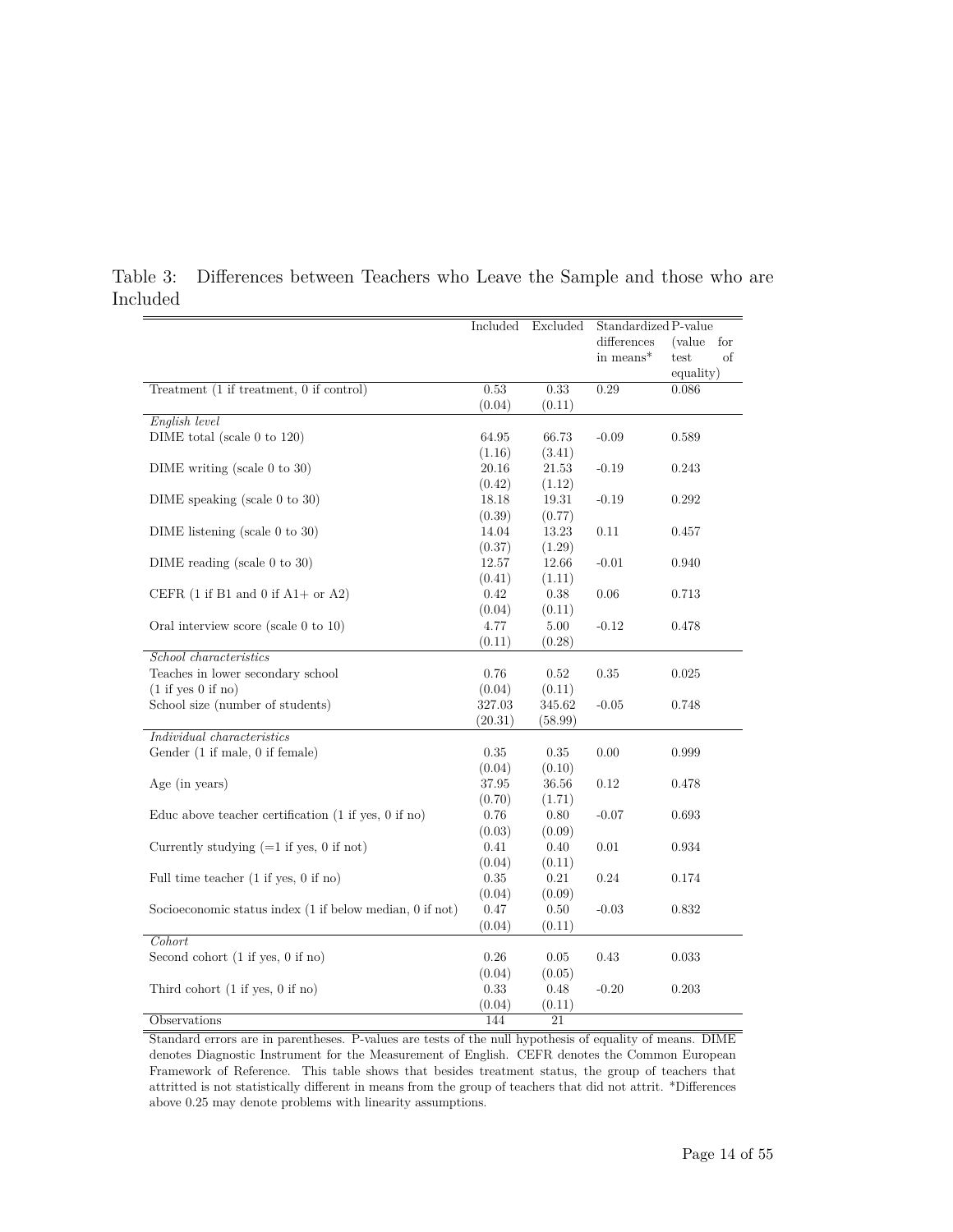fore intervention. Therefore, program effects can be estimated by comparing means between the two groups after program implementation. Estimation is reported with and without controlling for the socioeconomic status (SES) of teachers. Robustness checks are included to rule out that these conclusions are a result of selection bias. Estimation of program effects in the main analysis is robust to the inclusion of the excluded cohort of 17 teachers and to the inclusion of a richer set of controls. Robustness checks including estimation of differences in differences and Manski Lee bounds on applicable data support findings in the main specification.

#### **3.4 Estimating Equation**

A comparison of means between treatment and control groups after program implementation estimates the average impact of the program on students. The estimating equation for the program is:

$$
y_{ijc} = \mu_c + \beta DT_{ijc} + \gamma X_{jc} + \epsilon_{ijc}
$$
 (1)

Where *y* is the outcome of interest, *i* denotes a student, *j* denotes teacher, *c* denotes a cohort-level group (cohort and upper vs lower secondary), *DT* is a dummy which equals one if the teacher was assigned to treatment and zero otherwise, *X* denotes the socioeconomic status of the teacher and  $\epsilon$  is an error term. Stratified randomization in the design is exploited and therefore a cohort-level group fixed effect  $\mu_c$  is introduced. Errors are clustered at the teacher level. For teacher outcomes, the estimating equation is:

$$
y_{jc} = \mu_c + \beta DT_{jc} + \gamma X_{jc} + \epsilon_{jc}
$$
\n<sup>(2)</sup>

White robust standard errors are estimated for teacher outcomes. Program ef-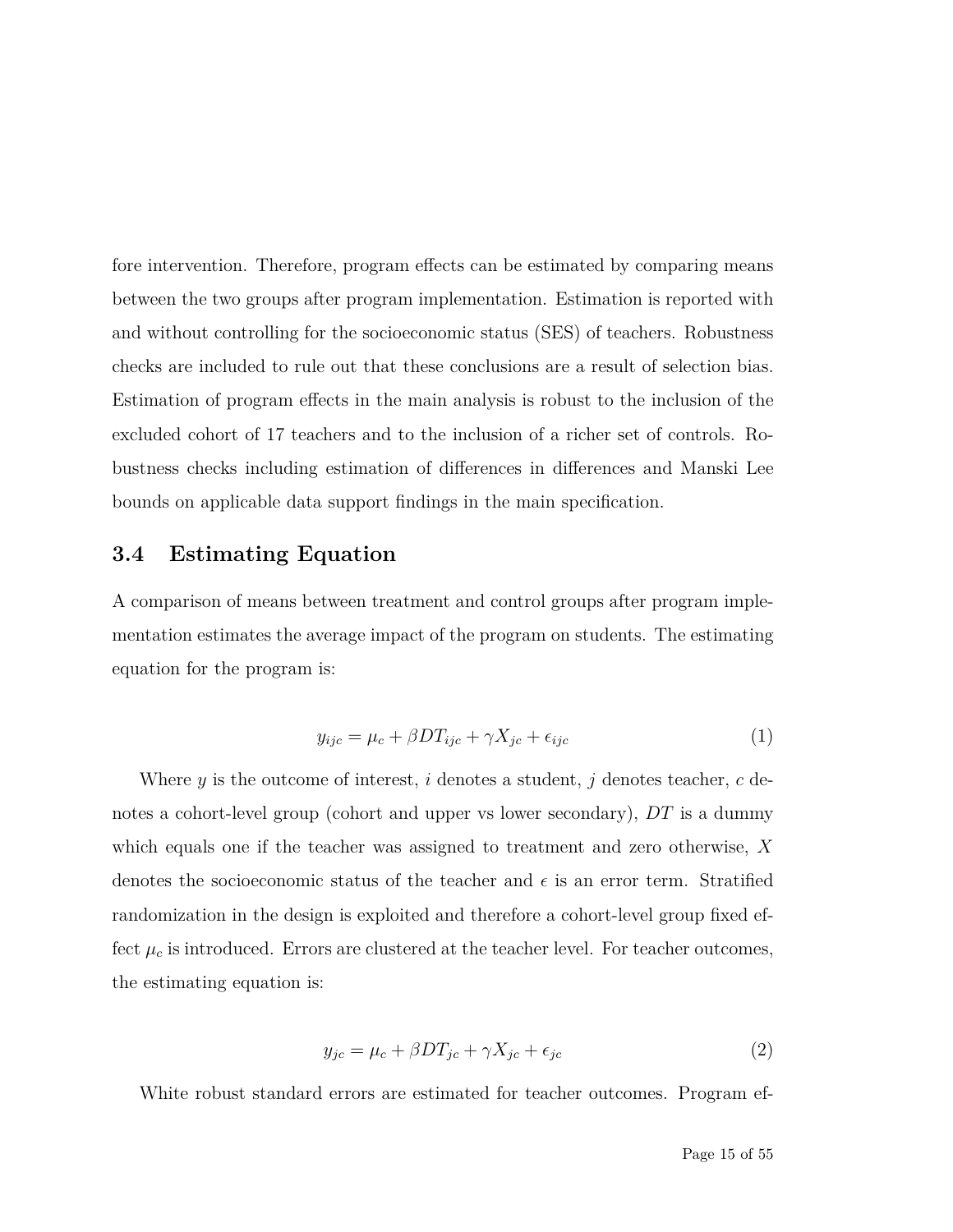|                                                                          | Treatment | Control | Standardized P-value** |       | P-value                       |
|--------------------------------------------------------------------------|-----------|---------|------------------------|-------|-------------------------------|
|                                                                          |           |         | differences            |       | $(SES)$ ***                   |
|                                                                          |           |         | in means*              |       | (value for tests of equality) |
| English proficiency level                                                |           |         |                        |       |                               |
| CEFR $(1 \text{ if } B1 \text{ and } 0 \text{ if } A1 + \text{ or } A2)$ | 0.42      | 0.43    | 0.02                   | 0.836 | 0.822                         |
|                                                                          | (0.06)    | (0.06)  |                        |       |                               |
| Oral interview score (scale 0 to $10$ )                                  | 4.80      | 4.74    | $-0.03$                | 0.789 | 0.982                         |
|                                                                          | (0.16)    | (0.17)  |                        |       |                               |
| School characteristics                                                   |           |         |                        |       |                               |
| Teaches in lower secondary school                                        | 0.73      | 0.79    | 0.11                   | 0.377 | 0.989                         |
| (1 if yes 0 if no)                                                       | (0.05)    | (0.05)  |                        |       |                               |
| School size (number of students)                                         | 324.20    | 330.28  | 0.02                   | 0.882 | 0.930                         |
|                                                                          | (28.22)   | (29.45) |                        |       |                               |
| Individual characteristics                                               |           |         |                        |       |                               |
| Gender (1 if male, 0 if female)                                          | 0.33      | 0.37    | 0.06                   | 0.586 | 0.837                         |
|                                                                          | (0.05)    | (0.06)  |                        |       |                               |
| Age (in years)                                                           | 37.85     | 38.06   | 0.02                   | 0.883 | 0.780                         |
|                                                                          | (0.87)    | (1.12)  |                        |       |                               |
| Educ above teacher certification                                         | 0.78      | 0.73    | $-0.09$                | 0.453 | 0.498                         |
| (1 if yes, 0 if no)                                                      | (0.05)    | (0.05)  |                        |       |                               |
| Full time teacher $(1 \text{ if yes}, 0 \text{ if no})$                  | 0.32      | 0.39    | 0.11                   | 0.338 | 0.466                         |
|                                                                          | (0.05)    | (0.06)  |                        |       |                               |
| Marital status (1 if married or lives                                    | 0.52      | 0.56    | 0.06                   | 0.611 | 0.679                         |
| together, $0$ if not)                                                    | (0.06)    | (0.06)  |                        |       |                               |
| Socioeconomic status index                                               | 0.47      | 0.48    | 0.02                   | 0.876 | 0.186                         |
| $(1$ if below median, 0 if not)                                          | (0.06)    | (0.06)  |                        |       |                               |
| Cohort                                                                   |           |         |                        |       |                               |
| Second $(1$ if yes, $0$ if no)                                           | 0.23      | 0.28    | 0.08                   | 0.498 | 0.366                         |
|                                                                          | (0.05)    | (0.06)  |                        |       |                               |
| Third $(1 \text{ if yes}, 0 \text{ if no})$                              | 0.36      | 0.30    | $-0.10$                | 0.412 | 0.065                         |
|                                                                          | (0.06)    | (0.06)  |                        |       |                               |
| Observations                                                             | 77        | 67      |                        |       |                               |

<span id="page-19-0"></span>Table 4: Baseline Means on Teacher Characteristics in Evaluation Sample

Standard errors are in parentheses. CEFR denotes the Common European Framework of Reference. This table shows that randomization was successful at creating two groups that are not different on average. \*Differences above 0.25 may denote problems with linearity assumptions. \*\*P-values are tests of the null hypothesis of equality of means. \*\*\*P-values for tests for the null of hypothesis of equality of means with controls for the socioeconomic status of teachers to consider the possibility of selection on observables due to attrition.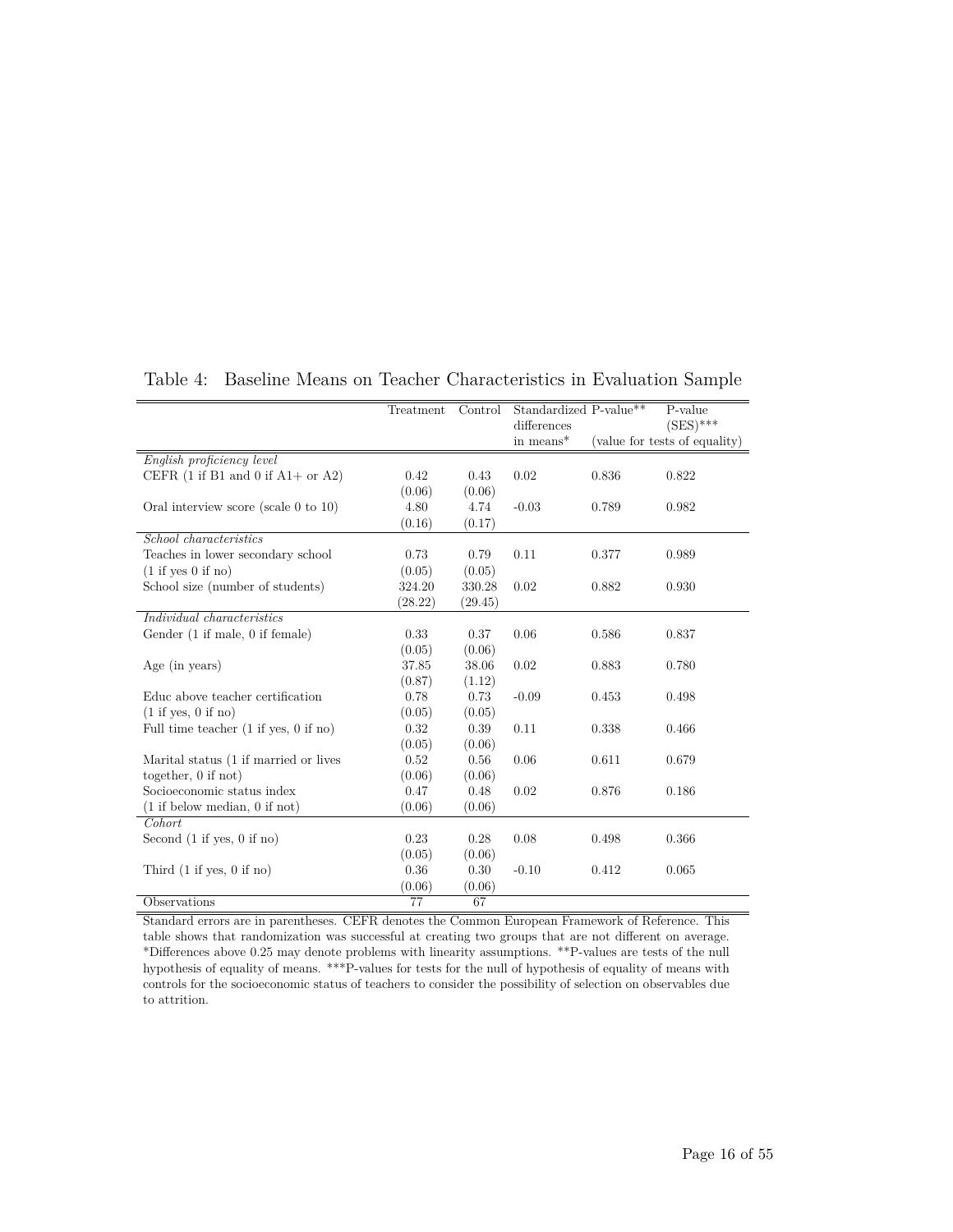fects are reported with and without controlling for the socioeconomic status of teachers  $X$ .

## **4 The Effects of In-Service Teacher Training on Students' English Proficiency**

|                    | Mean on |        |       | <i>Impact without controls</i>          |        |       | <i>Impact controlling for teacher SES</i> |
|--------------------|---------|--------|-------|-----------------------------------------|--------|-------|-------------------------------------------|
| Dependent variable | control |        |       | Impact P-value WMW P-value <sup>†</sup> | Impact |       | P-value WMW P-value <sup>†</sup>          |
|                    | group   |        |       |                                         |        |       |                                           |
| DIME total         | 26.91   | 1.74   | 0.325 | 0.000                                   | 2.29   | 0.214 | 0.000                                     |
|                    |         | (1.77) |       |                                         | (1.84) |       |                                           |
| DIME listening     | 7.85    | 0.49   | 0.310 | 0.014                                   | 0.64   | 0.191 | 0.000                                     |
|                    |         | (0.48) |       |                                         | (0.49) |       |                                           |
| DIME reading       | 10.54   | 0.63   | 0.272 | 0.010                                   | 0.73   | 0.204 | 0.000                                     |
|                    |         | (0.58) |       |                                         | (0.58) |       |                                           |
| DIME writing       | 4.82    | 0.18   | 0.744 | 0.166                                   | 0.29   | 0.614 | 0.015                                     |
|                    |         | (0.54) |       |                                         | (0.58) |       |                                           |
| DIME speaking      | 3.70    | 0.44   | 0.457 | 0.028                                   | 0.63   | 0.306 | 0.000                                     |
|                    |         | (0.59) |       |                                         | (0.61) |       |                                           |

<span id="page-20-0"></span>Table 5: Impact on Student English Proficiency

Tests based on a sample of 718 students (5 per teacher and 2 missing). Standard errors are in parentheses clustered by teacher. Each row represents a different dependent variable in a regression model. \*, \*\*, \*\*\* indicate that the estimates coefficient is significantly statistically different from zero at the 0.10, 0.05 and 0.01 level, respectively. † WMW P-values correspond to Wilcoxon-Mann-Whitney tests of the null hypothesis that students in one group have higher ranks than the other group.

The main evaluation question is whether or not the program improves English in students. Table [5](#page-20-0) shows estimated program effects for the DIME test. Students of treated teachers score on average 2.3 points more than students in the control group, equivalent to 0.16 standard deviations. The absence of statistical significance may be a result of the lack of power to detect this effect. With the observed intra-cluster correlation of 0.5 and 67 teachers in treatment and 77 teachers in control and a sample of five students per teacher, the evaluation set up has the power to detect a minimum detectable effect of 5 points.

The Wilcoxon-Mann-Whitney ranking test is conducted to test whether the dis-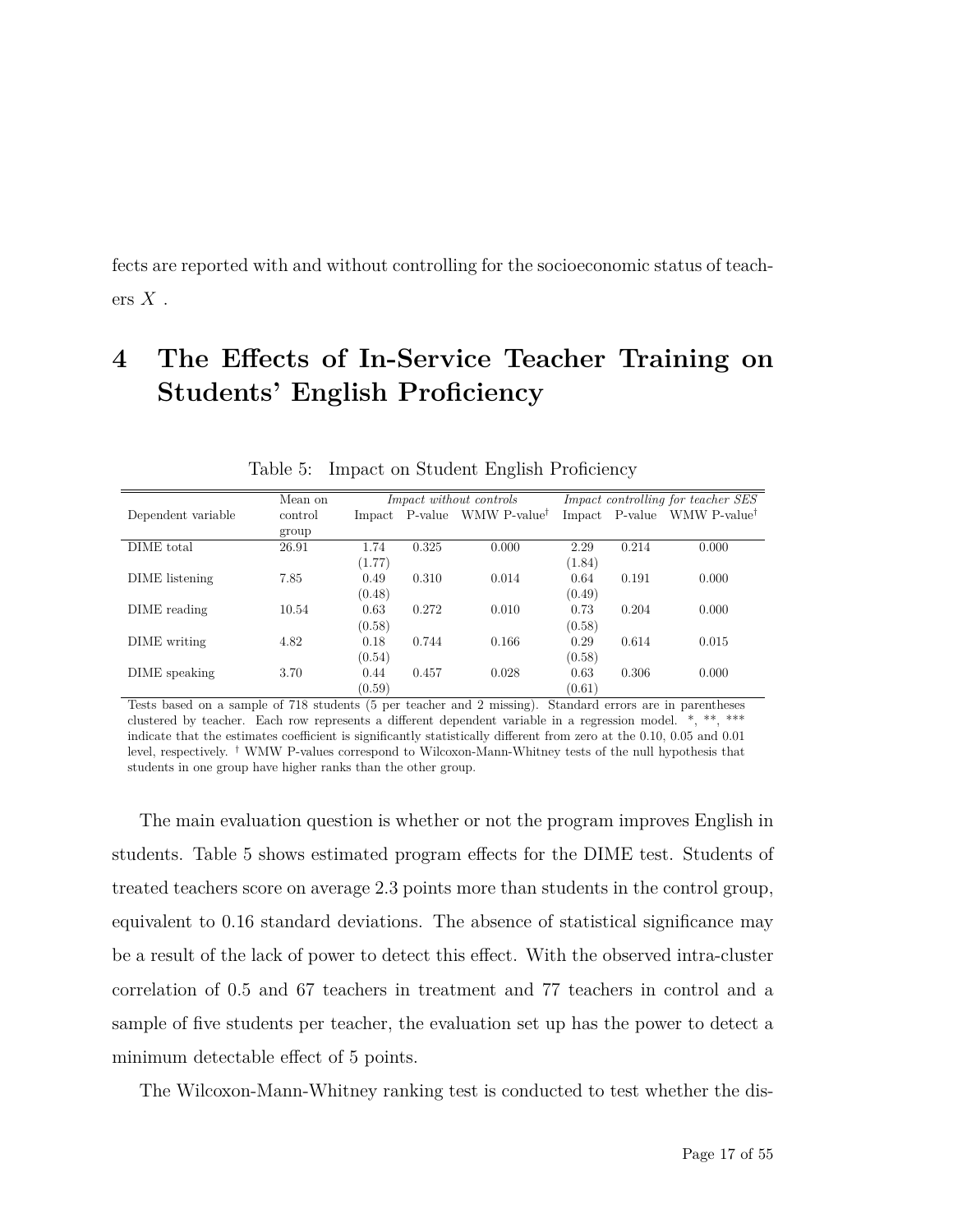tributions of treatment and control students differ. It is assumed that the DIME scores can rank students in order of English knowledge. The null of no effects is rejected at the 1 percent level for the total DIME test and the listening, reading, and speaking sections. If the effect size is the point estimate of 2.3 points, then the program provides the additional benefits equivalent to ten weeks of normative progress in English according to the national curriculum in an average period of seven and a half months of exposure.10 Results are robust to make a simple comparison of treatment and control groups.

## **5 Inside the Box: Changes in Teacher Subject Knowledge and Classroom Practices**

This section explores two underlying mechanisms by which teacher training may affect student learning. Figure 1 shows the logical flow. Teacher training may change what teachers know in two areas: English (subject knowledge) and pedagogy (how to teach). The classroom practices that are explored include class structure and teacher instructional practice. Classroom changes lead to changes in student's use of time, expectations, and private investment, which in turn result in learning.

#### **5.1 Changes in Teacher Subject Knowledge**

The average score for control teachers is 63 out of 120 points, which is equivalent to a score of around 506 points on the TOEFL exam and B2 in the Common European Framework of Reference. Table 6 shows program effects before program implementation (baseline), right after training (short run), and at the end of the school year

<sup>10</sup>Normative progress refers to what a student is supposed to learn according to the curriculum. The national curriculum aims at improving the equivalent of 6.66 points the first year and 10 points the second and third years of secondary education. A school year is 40 weeks of class time. Assuming an average of 8.88 points to 40 weeks, then 2.3 points is equivalent to 10 weeks.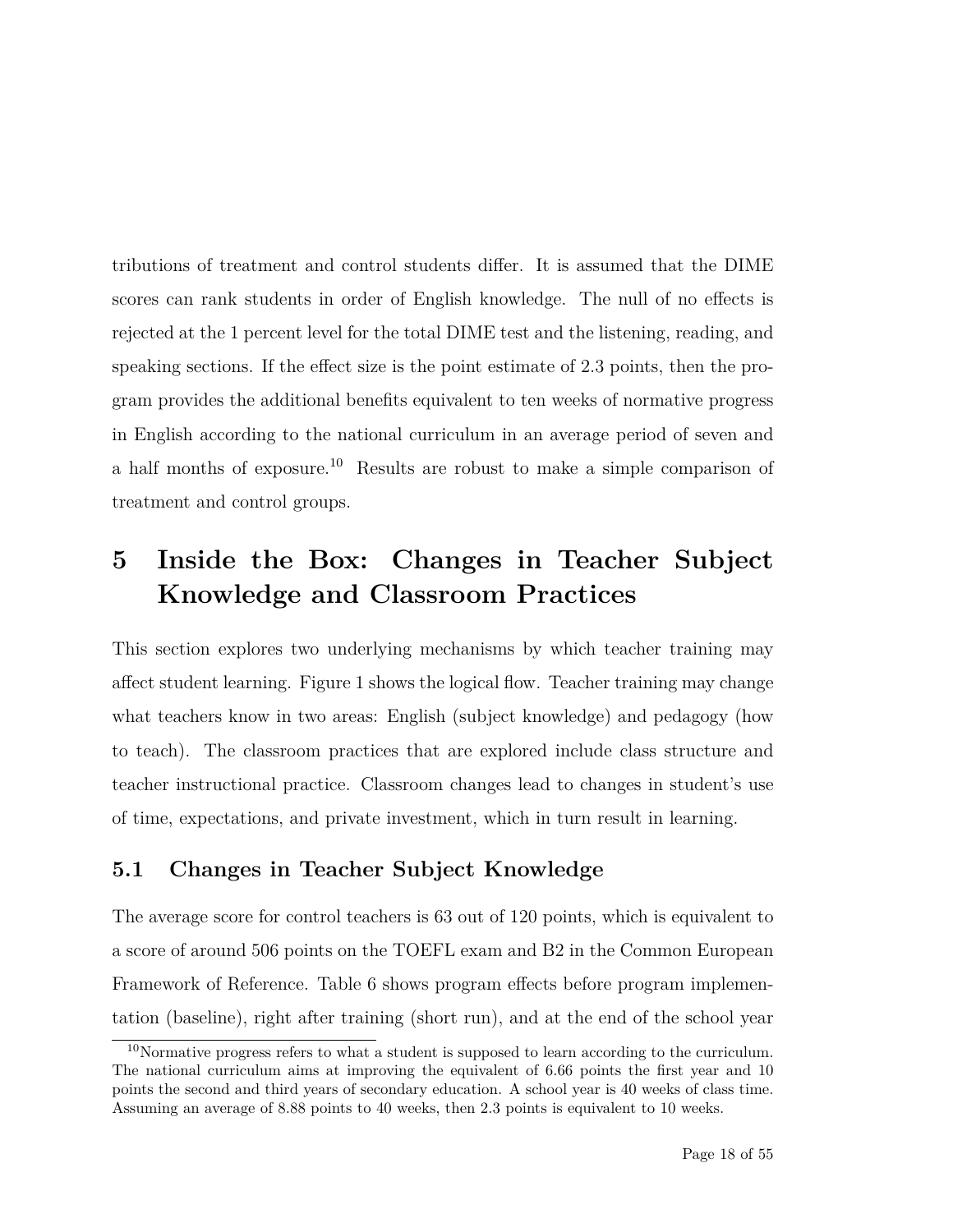

Figure 1: Mechanisms by which Teacher Training Affects Student Learning

(long run). The table includes P-values for the Wilcoxon-Mann-Whitney test. Results are reported both controlling for the SES of teachers and without controls. The baseline results show that there are no differences between the treatment and control groups before the program was implemented. The test for equal distributions is rejected when controlling for teacher SES at baseline. When differences are estimated, consistent effects are found. We take the effects controlling for teacher SES as a caution and find that teachers in the treatment group improved 4.71 points when compared to the control group right after training. This effect comes from improvements in listening and reading. The relative gains in listening and reading were not retained at the end of the school year. Gains in speaking at the end of the school year cannot be rejected. Estimation without controls is consistent with estimation controlling for teachers' SES.

#### **5.2 Changes in Teacher Private Investment**

Substitution of program funds among beneficiaries has been documented in education (Das et al., 2013). One policy-relevant hypothesis to test is whether teachers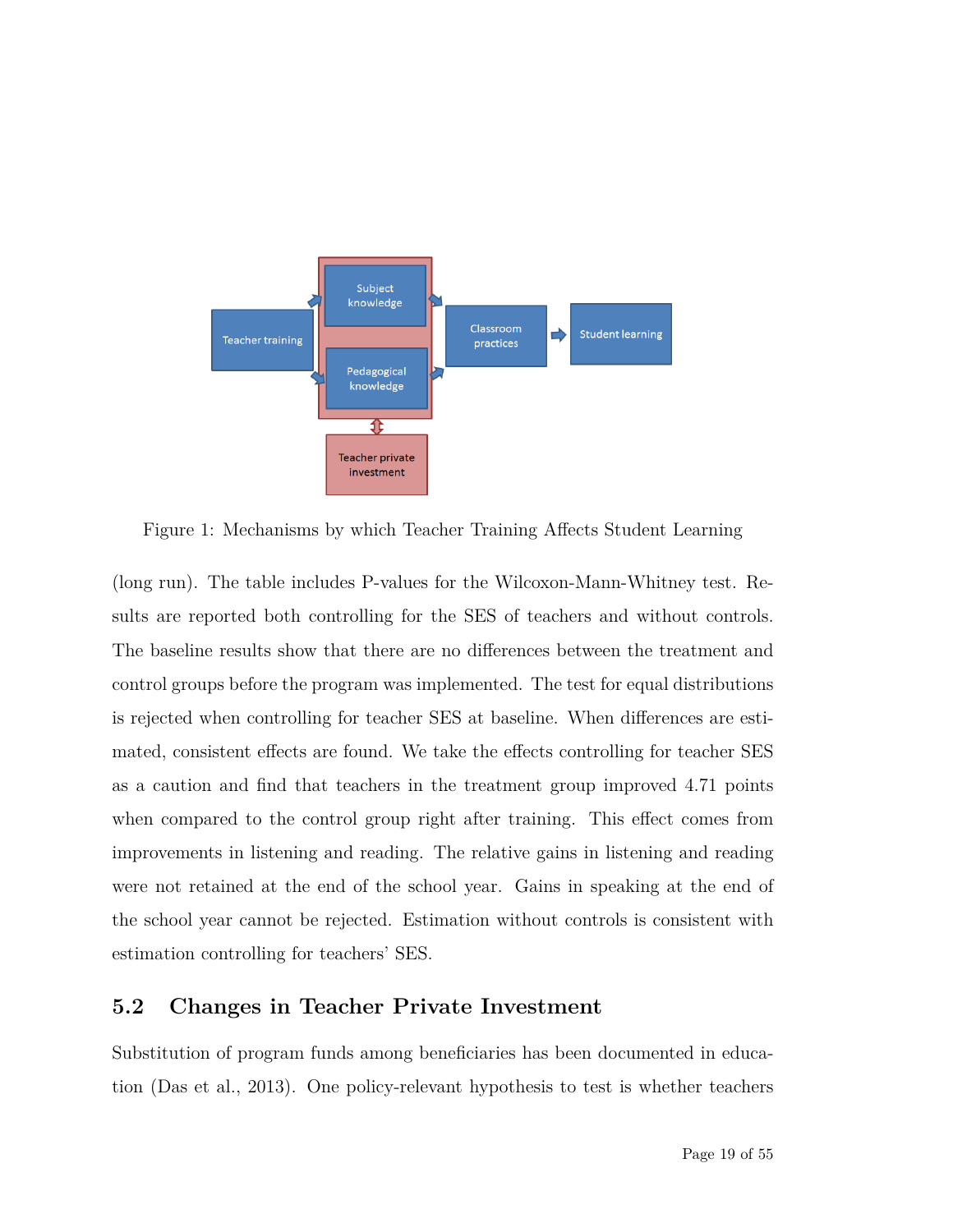|                                       |            | Baseline |         |                     |         |    | $Short-run$ |         |                     |         |    | $Long-run$ |         |                     |
|---------------------------------------|------------|----------|---------|---------------------|---------|----|-------------|---------|---------------------|---------|----|------------|---------|---------------------|
| Dependent vari-                       | Mean<br>on | Impact   | P-value | <b>WMW</b>          | Mean    | on | Impact      | P-value | <b>WMW</b>          | Mean    | on | Impact     | P-value | <b>WMW</b>          |
| able                                  | control    |          |         | $P-value^{\dagger}$ | control |    |             |         | $P-value^{\dagger}$ | control |    |            |         | $P-value^{\dagger}$ |
|                                       | group      |          |         |                     | group   |    |             |         |                     | group   |    |            |         |                     |
| Estimates controlling for teacher SES |            |          |         |                     |         |    |             |         |                     |         |    |            |         |                     |
| Total DIME                            | 63.40      | 1.91     | 0.368   | 0.041               | 63.17   |    | 4.71        | 0.020   | 0.000               | 71.06   |    | 1.22       | 0.697   | 0.334               |
|                                       |            | (2.12)   |         |                     |         |    | (2.00)      |         |                     |         |    | (3.12)     |         |                     |
| Listening                             | 13.35      | 0.93     | 0.176   | 0.010               | 13.24   |    | 2.54        | 0.000   | 0.000               | 15.82   |    | $-0.74$    | 0.370   | 0.122               |
|                                       |            | (0.69)   |         |                     |         |    | (0.68)      |         |                     |         |    | (0.82)     |         |                     |
| Reading                               | 12.35      | 0.18     | 0.821   | 0.626               | 12.29   |    | 1.40        | 0.045   | 0.000               | 14.52   |    | $-0.27$    | 0.756   | 0.364               |
|                                       |            | (0.77)   |         |                     |         |    | (0.69)      |         |                     |         |    | (0.86)     |         |                     |
| Writing                               | 19.69      | 0.66     | 0.421   | 0.150               | 19.63   |    | 0.67        | 0.396   | 0.071               | 19.54   |    | 0.27       | 0.844   | 0.440               |
|                                       |            | (0.81)   |         |                     |         |    | (0.79)      |         |                     |         |    | (1.36)     |         |                     |
| Speaking                              | 18.01      | 0.15     | 0.844   | 0.487               | 17.99   |    | 0.46        | 0.522   | 0.170               | 21.18   |    | 1.96       | 0.183   | 0.000               |
|                                       |            | (0.75)   |         |                     |         |    | (0.71)      |         |                     |         |    | (1.46)     |         |                     |
| Estimates without controls            |            |          |         |                     |         |    |             |         |                     |         |    |            |         |                     |
| Total DIME                            | 63.40      | 2.46     | 0.254   | 0.179               | 63.17   |    | 5.48        | 0.008   | 0.005               | 71.06   |    | 0.74       | 0.811   | 0.527               |
|                                       |            | (2.14)   |         |                     |         |    | (2.03)      |         |                     |         |    | (3.12)     |         |                     |
| Listening                             | 13.35      | 1.21     | 0.091   | 0.128               | 13.24   |    | 2.77        | 0.000   | 0.000               | 15.82   |    | $-0.91$    | 0.271   | 0.353               |
|                                       |            | (0.71)   |         |                     |         |    | (0.69)      |         |                     |         |    | (0.82)     |         |                     |
| Reading                               | 12.35      | $0.32\,$ | 0.680   | 0.726               | 12.29   |    | 1.76        | 0.015   | 0.032               | 14.52   |    | $-0.37$    | 0.672   | 0.747               |
|                                       |            | (0.77)   |         |                     |         |    | (0.71)      |         |                     |         |    | (0.88)     |         |                     |
| Writing                               | 19.69      | 0.79     | 0.341   | 0.413               | 19.63   |    | 0.85        | 0.291   | 0.347               | 19.54   |    | 0.27       | 0.839   | 0.731               |
|                                       |            | (0.83)   |         |                     |         |    | (0.80)      |         |                     |         |    | (1.34)     |         |                     |
| Speaking                              | 18.01      | 0.14     | 0.857   | 0.571               | 17.99   |    | 0.46        | 0.537   | 0.644               | 21.18   |    | 1.75       | 0.201   | 0.047               |
|                                       |            | (0.80)   |         |                     |         |    | (0.74)      |         |                     |         |    | (1.37)     |         |                     |

Table 6: Impact on Teachers' English Proficiency

Tests based on a sample of 144 teachers. Robust standard errors are in parentheses. Each row represents a different dependent variable in a regression model. \*, \*\*\* indicate that the estimates coefficient is significantly statistically different from zero at the 0.10, 0.05 and 0.01 level, respectively. SES denotes socioeconomic status. † WMW P-values correspond to Wilcoxon-Mann-Whitney tests of the null hypothesis that students in one group have higher rankings than those in the other group.

decrease private investment in subject knowledge when they receive training provided by the public education system. If teachers lack incentives to increase subject knowledge, then some government-provided teacher training resources may go to substitute teacher-provided private resources. As a result, program efficiency would decrease. A before-after comparison of English proficiency levels shows that teachers improve their English by 9 points with or without training by the end of the school year. Table 7 shows that teachers without training invested MXN\$3,132 in the six months prior to the end of the school year to buy methods or materials to improve their English.11 Trained teachers invested MXN\$1,672 less than non-trained teachers in improving English. Estimations controlling for the socioeconomic status of teachers also show that teachers substitute investment in improving classroom

<sup>11</sup>All investment amounts in the document are expressed in 2013 Mexican pesos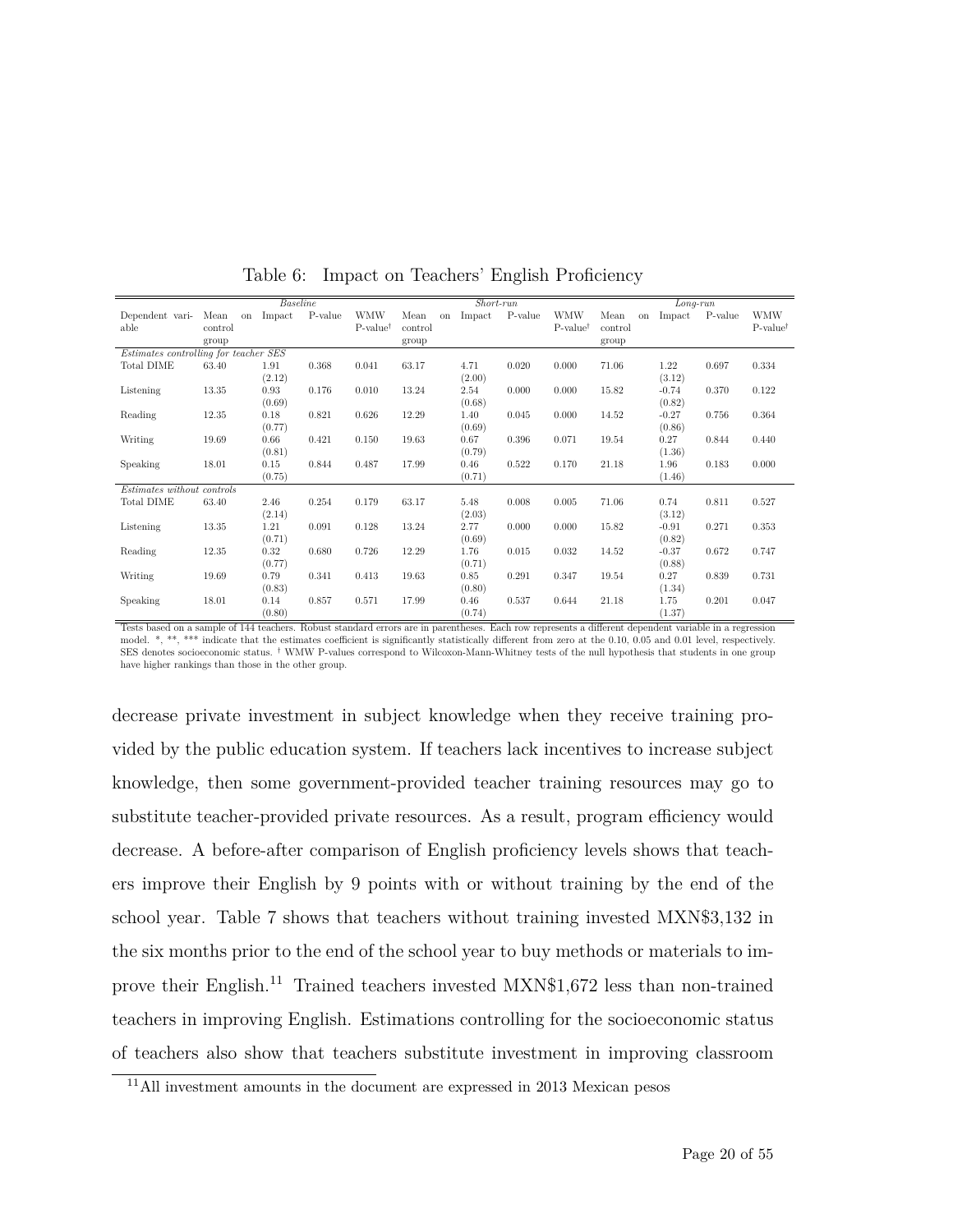practices from MXN\$2,340 to MXN\$1,279. This evidence suggests that the private market is more efficient in improving English. This result should be interpreted with caution. The IAPE program implemented in Puebla does not include the follow-up training that the program provides in other states. If the program methodology requires more investment upfront when compared to alternative training programs, then a comparison in the long run may lead to the opposite conclusion.

Table 7: Impact on Teacher Investment

| Dependent variable                                 | Mean<br><sub>on</sub> | Impact without | Impact control-  |
|----------------------------------------------------|-----------------------|----------------|------------------|
|                                                    | control               | controls       | ling for teacher |
|                                                    | group                 |                | <b>SES</b>       |
| Private investment (in Mexican pesos) <sup>†</sup> |                       |                |                  |
| Investment on improving English                    | 3131.80               | $-1700.72$     | $-1671.73$       |
|                                                    |                       | $(755.91)$ **  | $(775.26)$ **    |
| Investment on improving classroom practices        | 2339.84               | $-1053.19$     | $-1060.62$       |
|                                                    |                       | (655.55)       | $(642.94)^*$     |

Tests based on a sample of 144 teachers. Robust standard errors are in parentheses. Each row represents a different dependent variable in a regression model. \*, \*\*, \*\*\* indicate that the estimates coefficient is significantly statistically different from zero at the 0.10, 0.05 and 0.01 level, respectively. SES denotes socioeconomic status. † One peso was equivalent to US\$.13 as of January 13, 2013 as established by the Mexican Central Bank and published in the *Diario Oficial de la Federación* .

A closely related issue regarding teacher behavior mediating the effects of teacher training on student learning is changes in labor supply. If teachers increase their labor supply and divert resources, this may hinder program effects. We cannot rule out that teachers increased the supply of labor in private schools or private classes. Another concern would be changes in teacher expectations on students which result in changes in private investment. Students who have teachers which expect them to succeed later in life perform better than those that do not (Tosenthal and Jacobson, 1968). No effects on teacher expectations of their students were found. Appendix B shows the results.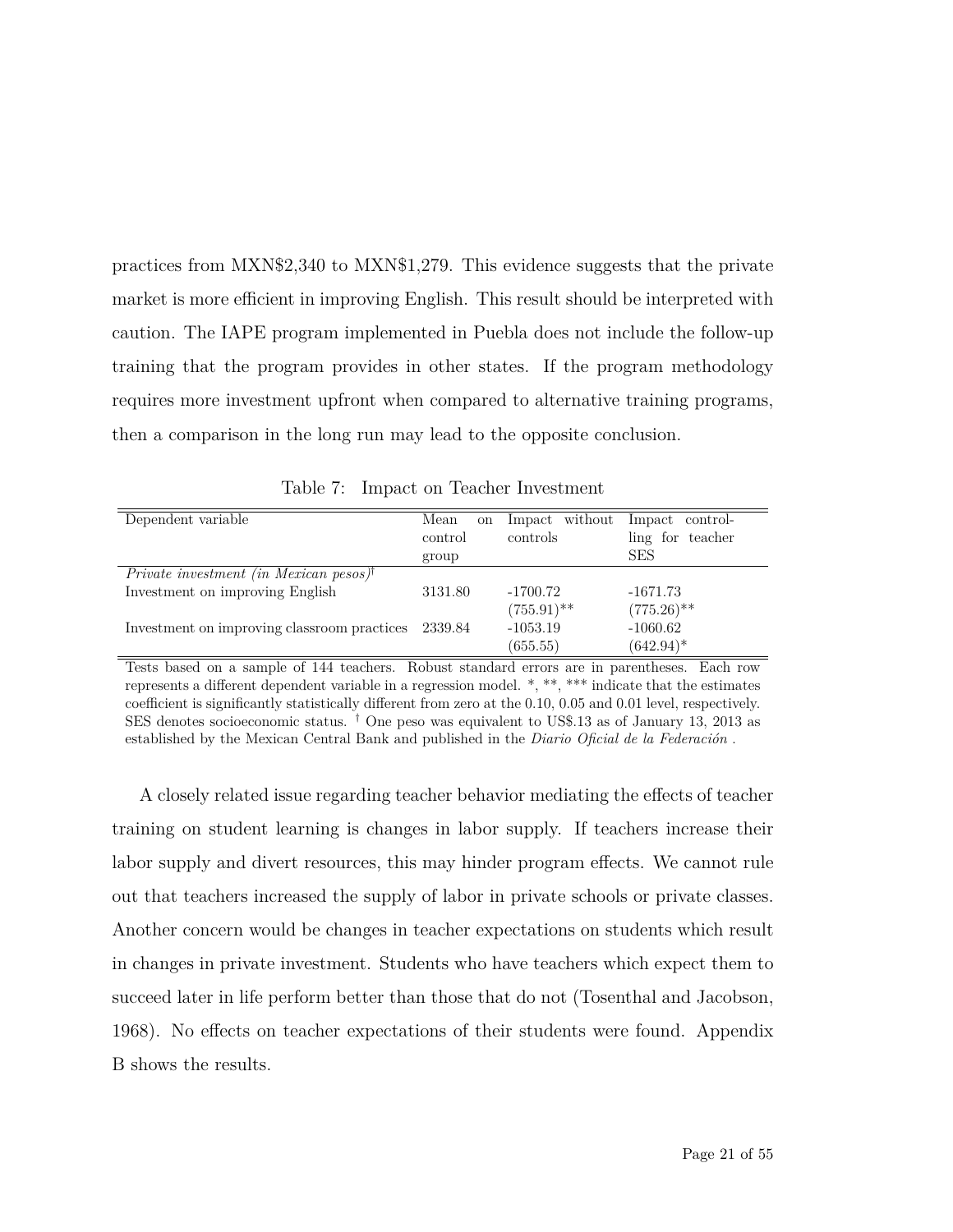#### **5.3 Changes in Classroom Practices**

Changes in teacher allocation of time in the classroom are explored for two reasons. First, observing changes in the classroom illuminates student outcomes by determining what teachers changed and how students reacted to these changes. Second, observing classroom changes enables changes to be identified that may lead to an effect on student learning in the long run and explain possible improvements in spoken English. This section includes an analysis of class features in three areas: class structure, instructional practices and its effects on students' behavior in and out of the classroom. Regarding class structure, trained teachers provide students with a more active role in learning by speaking English an additional 14 percent of class time, and by reducing activities that focus on reading and writing 14 percent substituting for activities that focus on listening and conversation. Regarding instructional practices, trained teachers spend 9 percent less time in class monitoring activities that students carry out while seated and increase dynamic activities. Teachers speak English an additional 14 percent of class time. Teachers decrease the class time where students work with textbooks by 7 percent and increase the amount of time spent using didactic materials. Trained teachers show more confidence.

#### **5.3.1 Class Structure**

[National Center for Education Statistics](#page-43-0) [\(2003\)](#page-43-0) video study supports the idea that more time on task, activities where students play an active rather than a passive role, the introduction of new content, and more teacher and student interactions should lead to more learning. Table 8 shows the effects of the program on the structure of the class as measured by the relative weight of the tasks conducted by the teacher. Classes with a trained teacher decrease the percentage of class time spent by the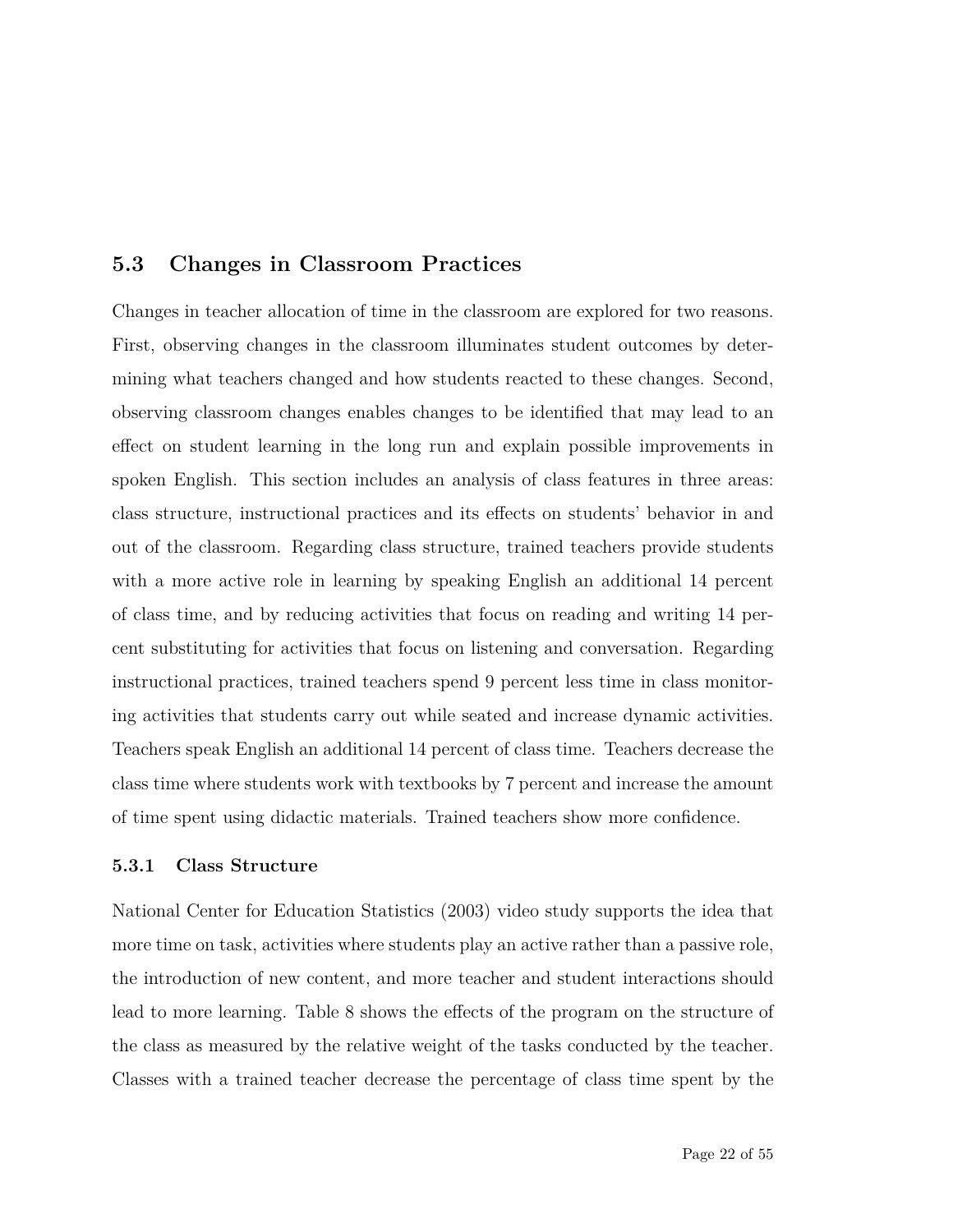teacher on answering questions based on the reading from 17 to 9 percent. Teachers decrease the percentage of class time spent leading activities based on students' composing or writing texts from 22 to 13 percent. Trained teachers increase the percentage of class time spent by the teacher on listening and conversation activities from 12 percent to 26 percent. The addition of time on listening and conversation is not statistically different to the reduction on reading, writing and composing (pvalue=0.969). Other class structure characteristics including time on task, purpose of the lesson, organization, grading, and pedagogical features are measured to assess changes. There are no effects in these dimensions except for homework revision. 12% of teachers in the control group review homework while only 3% reviews homework in the treatment group  $(p=0.039$  for a test of differences in means). Appendix 7 shows program estimates on these other dimensions measured by the structure of class.

| Dependent variable                                        | Mean<br><sub>on</sub> | without<br>Impact | Impact<br>control- |
|-----------------------------------------------------------|-----------------------|-------------------|--------------------|
|                                                           | control               | controls          | ling for teacher   |
|                                                           | group                 |                   | <b>SES</b>         |
| Role of tasks. Percentage of class time where the teacher |                       |                   |                    |
| Spend on new vocabulary, spelling                         | 11.04                 | 3.83              | 3.37               |
| or completing sentences                                   |                       | (3.30)            | (3.16)             |
| Answer questions based on reading                         | 17.10                 | $-8.55$           | $-8.07$            |
|                                                           |                       | $(4.56)^*$        | $(4.46)^*$         |
| Spend on student composing/writing texts                  | 21.50                 | $-9.36$           | $-9.27$            |
|                                                           |                       | $(4.24)$ **       | $(4.36)$ **        |
| Designate for answer only tasks                           | 8.84                  | 0.68              | 0.57               |
|                                                           |                       | (3.70)            | (3.79)             |
| Spend on listening/conversation                           | 11.62                 | 13.49             | 14.00              |
|                                                           |                       | $(3.97)$ ***      | $(4.15)$ ***       |

Table 8: Impact on the Structure of the Class

Tests based on a sample of 144 teachers. Robust standard errors are in parentheses. Each row represents a different dependent variable in a regression model. \*, \*\*, \*\*\* indicate that the estimates coefficient is significantly statistically different from zero at the 0.10, 0.05 and 0.01 level, respectively. SES denotes socioeconomic status.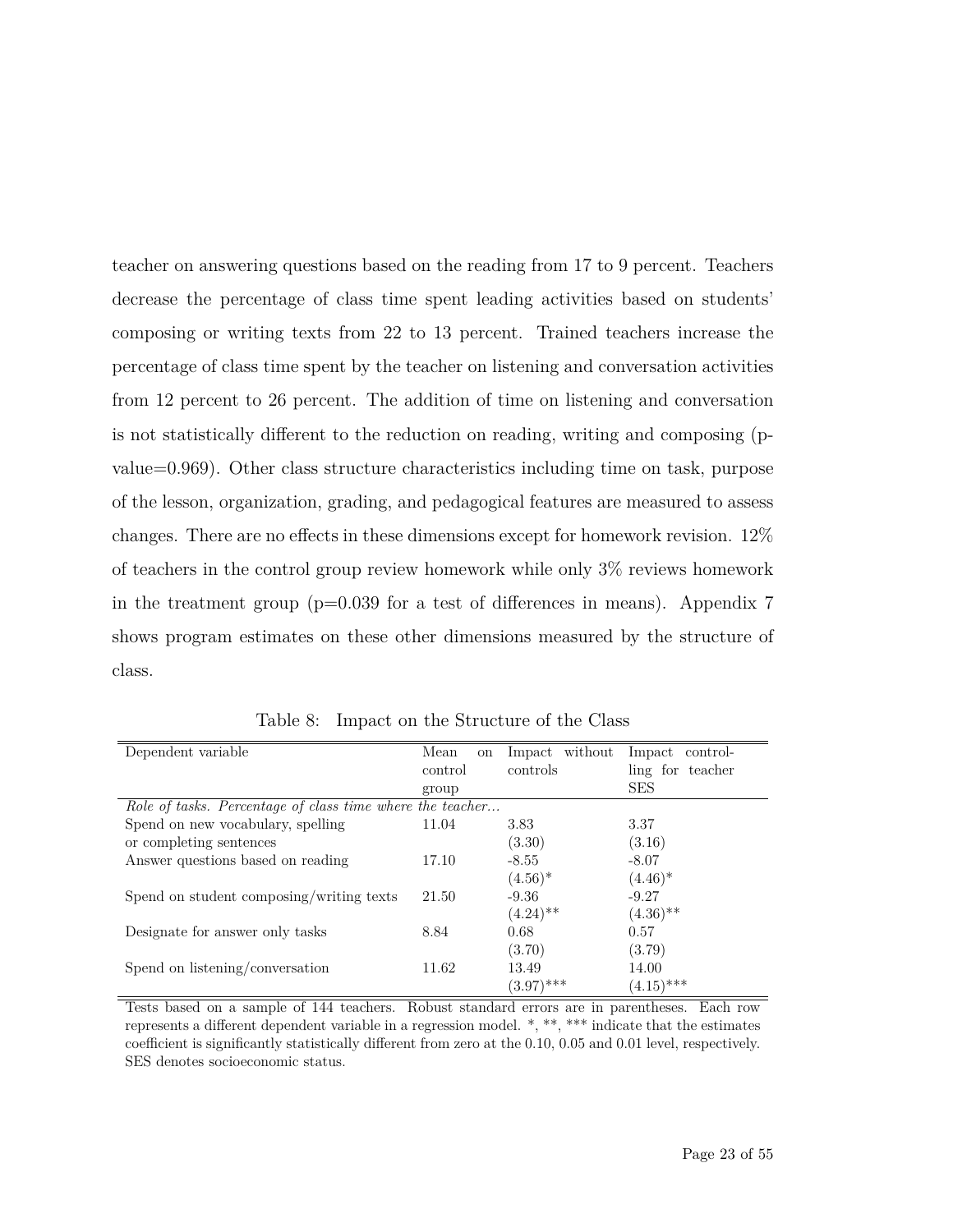#### **5.3.2 Instructional Practices**

Tables [9](#page-29-0) and 10 show the effects of the program on instructional practices. [Na](#page-43-0)[tional Center for Education Statistics](#page-43-0) [\(2003\)](#page-43-0) lists the features that enhance student learning. Teachers should devote more time to activities where students are directly involved. Teachers should consider real-life situations and speak English during class (as subject exposure). Teachers should promote student inquiry on the subject. Therefore, more questions and answers in class are associated with better outcomes. The learning climate should be one of respect and where the teacher feels confident. There is no specific recommended allocation of time to use any specific given material in class.

The two most common activities observed in the classes are work while students are seated and lectures. Teachers explicitly instruct students to perform a task in a notebook or books, or to work with other classmates while they are seated at their desks 20 percent of the time and teachers lecture 14 percent of time. Teachers decrease the amount of time that students are sitting at their desks and increase the time spent on dynamic activities by 8 percent of class time.<sup>12</sup> The reduction in student work while seated is not statistically different from the increase in time spent on games and dynamic activities (p-value=0.0993). Teachers spend 7 percent of class time on tasks that consider real-life situations. Teachers in the control group spend 28 percent of the class time speaking English, while teachers in the treatment group spend 43 percent of the time speaking English. In control schools, the most frequently used materials were the blackboard, used 28 percent of the time, followed

<sup>&</sup>lt;sup>12</sup>Specifically, teachers increase the time spent on three techniques encouraged by the IAPE program: repetition drills, from 8 to 16 percent ( $p= 0.000$ ); substitution drills, from 1 to 4 percent  $(p= 0.010)$ ; and discrimination drills, from 0.4 to 1.9 percent  $(p= 0.052)$ . Teachers do not change the amount of time spent on transformation drills (1.4 percent) or personalized drills (3.7 percent).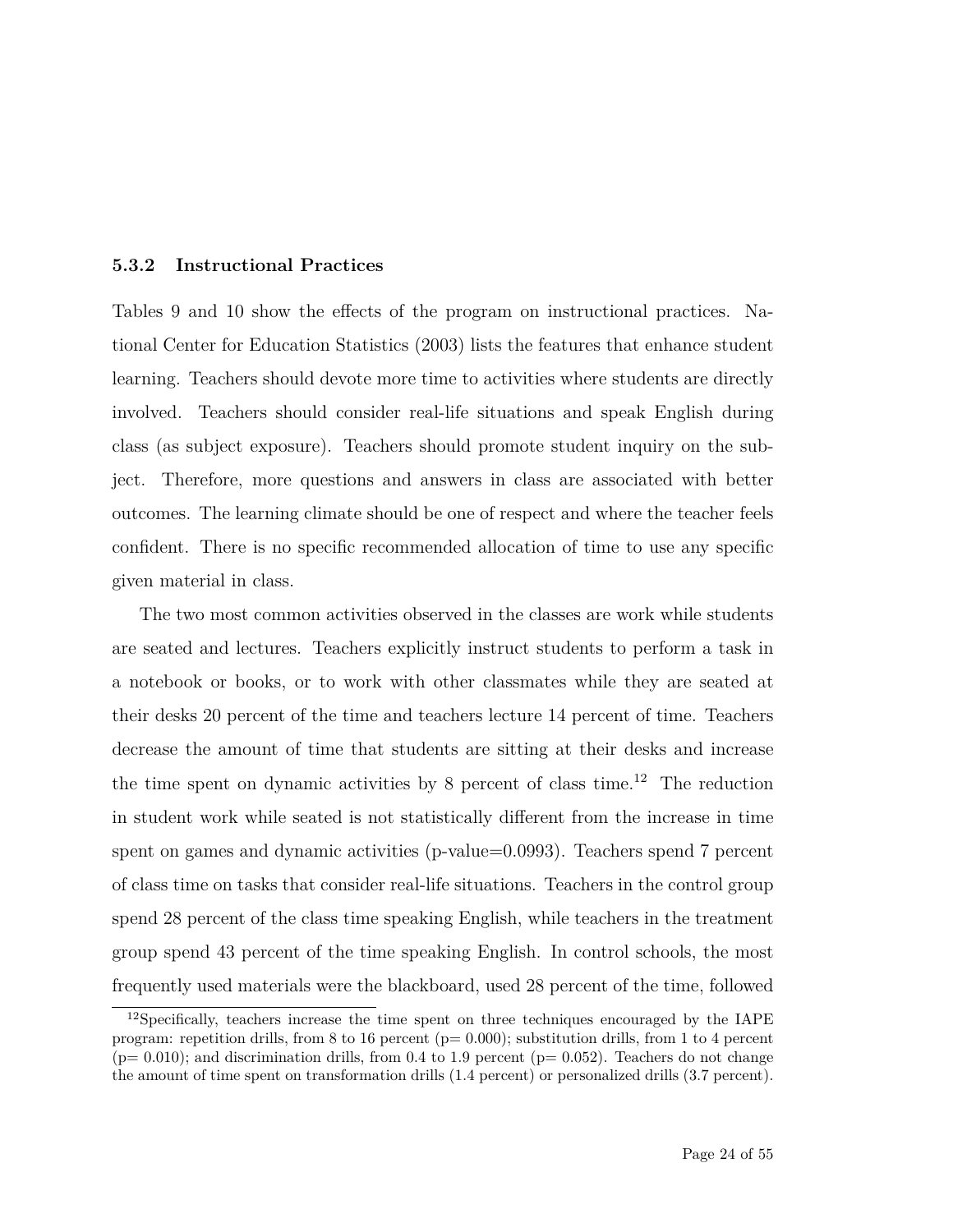by work without materials and the textbook, around 16 percent each, notebooks and writing devices, 14 percent, and didactic materials and information and communication technologies, 8 percent. Teachers that participated in the program increased the time that students use didactic materials from 8 to 19 percent and reduced the use of textbooks from 16 to 8 percent. The increase in the use of didactic materials is not statistically different to the reduction in the use of textbooks suggesting a substitution (p-value=0.585). Regarding the learning climate, IAPE teachers showed more confidence, from 8 to 18 percent of the time. No instances of a teacher making an inappropriate remark or ridiculing a particular student were observed.

#### **5.3.3 Effects of Classroom Changes on Student Behavior**

Table [11](#page-31-0) shows that student time allocation in class is a function of whether students are listening, writing or speaking English, and class climate. Students in the control group spend 32 percent of class time listening to the teacher or another student speaking English. 14 percent of the class time most students are writing English and about 2 percent of the time students are engaged in conversations in English. The program changes the allocation of time to these activities. Students with a trained teacher spend more time listening and conversing, with respective increases of 15 and 4 percentage points. Students spend less time writing decreasing the share of class time in 8 percentage points.

Regarding classroom climate, during 91 percent of class time, most students are paying attention to the teacher but do not show enthusiasm. Training of teachers does not change the amount of time that students show this attitude. Pure enthusiasm is rare. On average, it is observed only in 0.15 percent of class time. Students of treatment teachers increase their expressions of enthusiasm to 0.8 percent of the time. Table [11](#page-31-0) shows the estimates of the program's impact on these dimensions.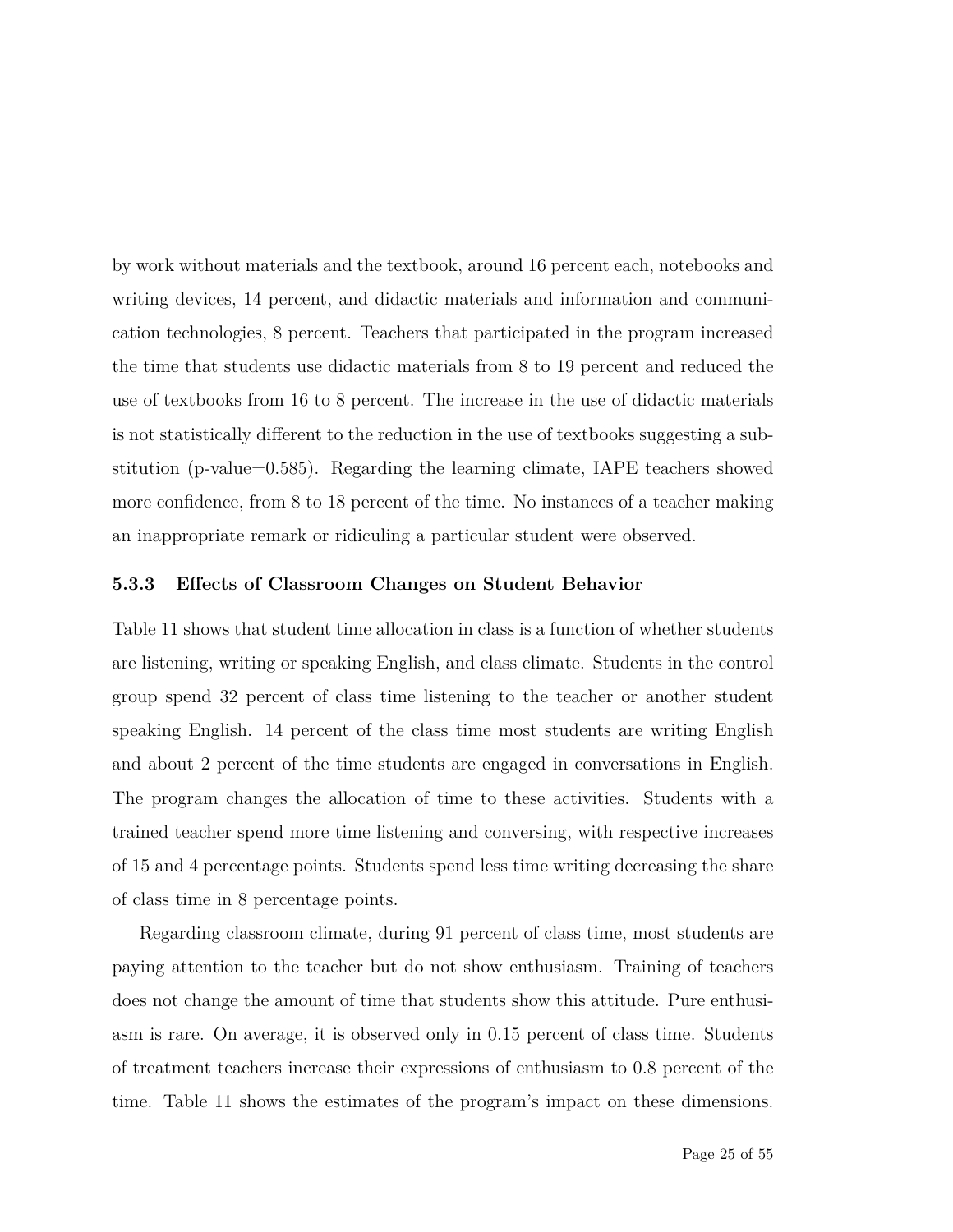| Dependent variable                                             | Mean<br><b>on</b> | Impact without | Impact control-  |
|----------------------------------------------------------------|-------------------|----------------|------------------|
|                                                                | control           | controls       | ling for teacher |
|                                                                | group             |                | <b>SES</b>       |
| Teacher activities. Percentage of class time where the teacher |                   |                |                  |
| Asks questions                                                 | 8.93              | 4.95           | 5.49             |
|                                                                |                   | $(2.76)^*$     | $(2.98)^*$       |
| Lectures                                                       | 14.41             | $-2.89$        | $-2.71$          |
|                                                                |                   | (2.40)         | (2.34)           |
| Does a demonstration/                                          | 5.87              | 1.49           | 1.34             |
| presentation of material                                       |                   | (2.51)         | (2.64)           |
| Monitors student work while seated                             | 19.70             | $-9.06$        | $-8.84$          |
|                                                                |                   | $(3.70)$ **    | $(3.68)$ **      |
| Writes on the blackboard                                       | 8.00              | $-1.19$        | $-1.29$          |
|                                                                |                   | (1.49)         | (1.45)           |
| Reads from a textbook or notebook                              | 8.88              | $-1.37$        | $-1.05$          |
|                                                                |                   | (2.34)         | (2.26)           |
| Leads role-playing or representations                          | 1.07              | 2.23           | 2.00             |
|                                                                |                   | (1.64)         | (1.64)           |
| Leads games or dynamic activities                              | 3.78              | 8.14           | 7.72             |
|                                                                |                   | $(2.84)$ ***   | $(2.83)$ ***     |
| Monitors student activities                                    | 7.78              | $-1.66$        | $-1.33$          |
|                                                                |                   | (2.15)         | (2.36)           |
| Context. Percentage of class time where the teacher            |                   |                |                  |
| Considers real-life situations as                              | 6.81              | 0.75           | $0.38\,$         |
| lesson's content                                               |                   | (3.02)         | (3.02)           |
| Speaks in English                                              | 28.23             | 15.19          | 14.09            |
|                                                                |                   | $(3.04)$ ***   | $(2.94)$ ***     |

<span id="page-29-0"></span>Table 9: Estimates of Impact of the IAPE Program on Instructional Practices

Tests based on a sample of 144 teachers. Robust standard errors are in parentheses. Each row represents a different dependent variable in a regression model. \*, \*\*, \*\*\* indicate that the estimates coefficient is significantly statistically different from zero at the 0.10, 0.05 and 0.01 level, respectively. SES denotes socioeconomic status.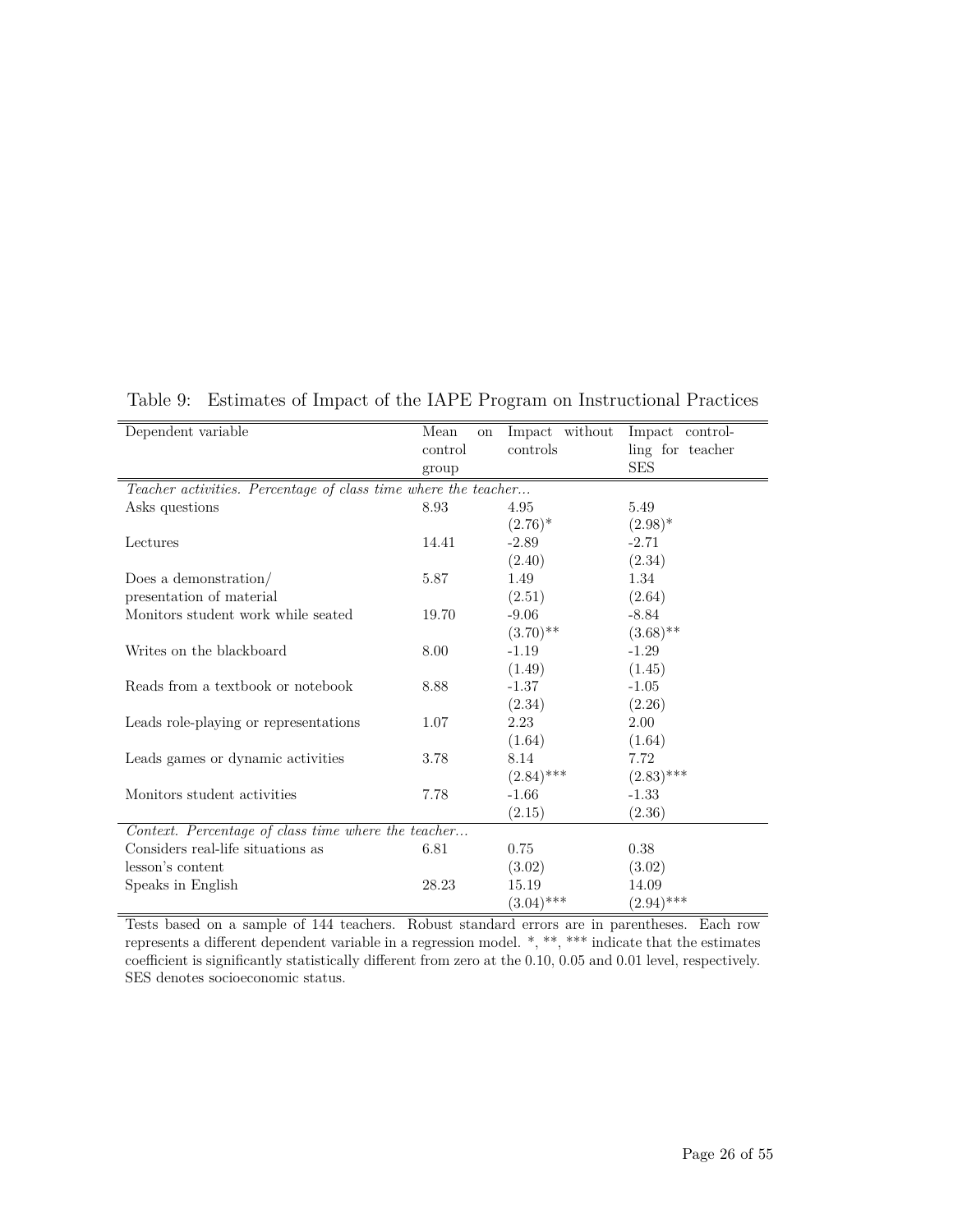| Dependent variable                                                   | Mean<br>on | Impact without | Impact control-  |
|----------------------------------------------------------------------|------------|----------------|------------------|
|                                                                      | control    | controls       | ling for teacher |
|                                                                      | group      |                | <b>SES</b>       |
| Percentage of class time where the teacher uses for a given activity |            |                |                  |
| No materials                                                         | 16.27      | 3.65           | 3.75             |
|                                                                      |            | (2.91)         | (3.07)           |
| The textbook                                                         | 15.56      | $-7.20$        | $-7.48$          |
|                                                                      |            | $(3.36)$ **    | $(3.48)$ **      |
| Notebooks or writing devices                                         | 13.91      | $-2.42$        | $-2.34$          |
|                                                                      |            | (3.54)         | (3.46)           |
| Blackboard                                                           | 28.08      | $-4.06$        | $-4.46$          |
|                                                                      |            | (4.39)         | (4.42)           |
| Didactic materials                                                   | 8.05       | 10.49          | 11.27            |
|                                                                      |            | $(3.64)$ ***   | $(3.56)$ ***     |
| Information and communication technologies                           | 8.20       | 2.96           | 2.87             |
|                                                                      |            | (3.73)         | (3.91)           |
| Learning climate. Percentage of class time that the teacher          |            |                |                  |
| Shows confidence, command of class,                                  | 8.28       | 9.80           | 9.37             |
| and stage presence                                                   |            | $(4.27)$ **    | $(4.31)$ **      |

Table 10: Estimates of the Impact of the IAPE Program on Instructional Practices

Tests based on a sample of 144 teachers. Robust standard errors are in parentheses. Each row represents a different dependent variable in a regression model. \*, \*\*, \*\*\* indicate that the estimates coefficient is significantly statistically different from zero at the 0.10, 0.05 and 0.01 level, respectively. SES denotes socioeconomic status.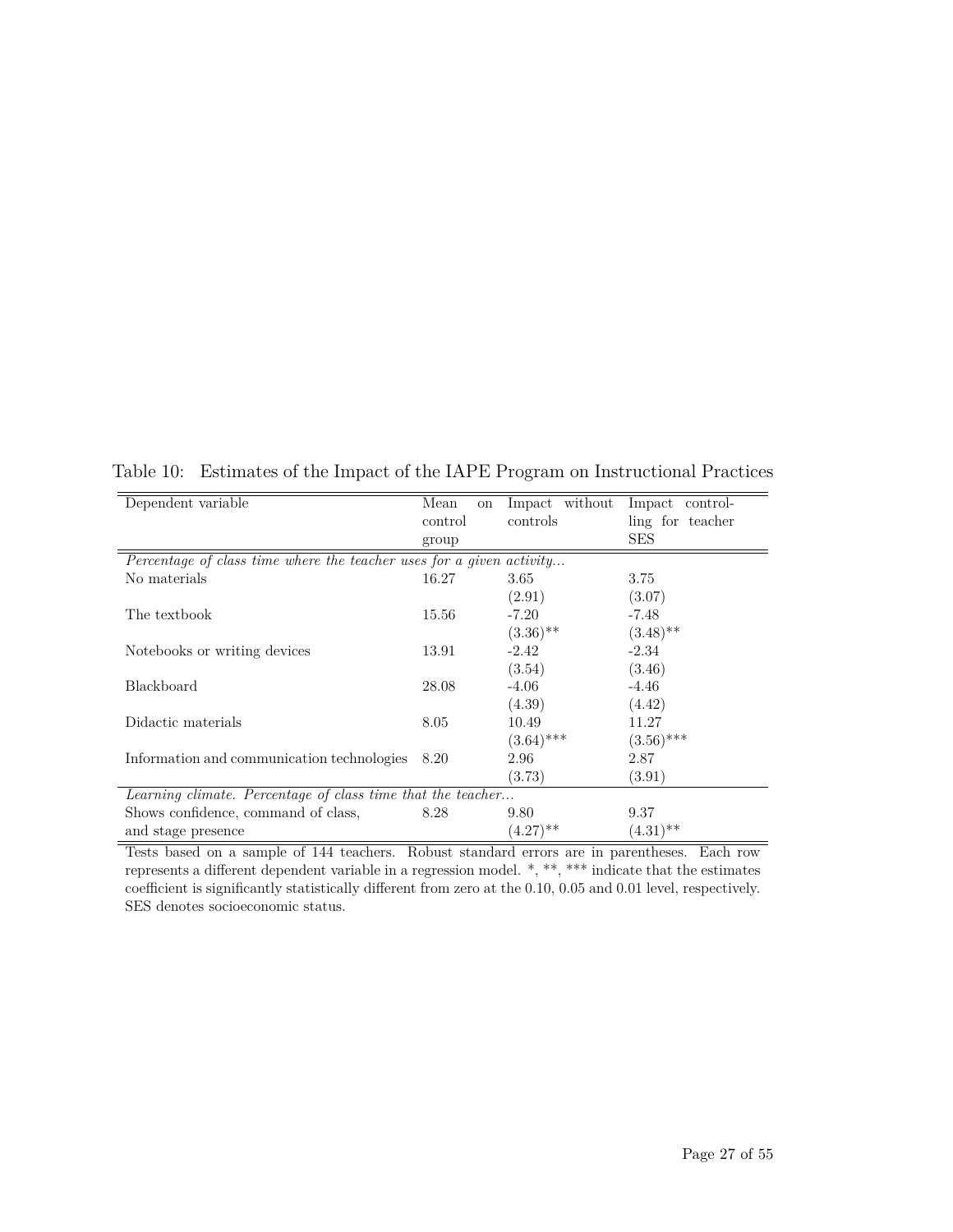Results are robust to the exclusion of SES.

| Dependent variable                                        | Mean    |              | Impact       |
|-----------------------------------------------------------|---------|--------------|--------------|
|                                                           | on      | Impact       |              |
|                                                           | control | without      | controlling  |
|                                                           | group   | controls     | for teacher  |
|                                                           |         |              | <b>SES</b>   |
| Engaged <i>listening</i> to the teacher speaking English. | 31.60   | 15.26        | 14.52        |
| or another student                                        |         | $(3.42)$ *** | $(3.36)$ *** |
| Writing English in their notebooks or textbooks           | 14.48   | $-7.81$      | $-7.90$      |
|                                                           |         | $(2.59)$ *** | $(2.62)$ *** |
| Engaged in conversations <i>speaking</i> English          | 1.55    | 4.08         | 4.05         |
|                                                           |         | $(0.91)$ *** | $(0.94)$ *** |
| Paying attention to the teacher without                   | 91.16   | $-2.25$      | $-2.49$      |
| showing enthusiasm                                        |         | (1.84)       | (1.94)       |
| Showing a clear behavior of happiness or                  | 0.15    | 0.69         | 0.66         |
| excitement on the learning tasks                          |         | $(0.27)$ **  | $(0.27)$ **  |

<span id="page-31-0"></span>Table 11: Impact on Student Time Allocation in English Class

Tests based on a sample of 718 students (5 per teacher and 2 missing). Standard errors are in parentheses clustered by teacher. Each row represents a different dependent variable in a regression model. Dependent variables are expressed as percentage of class time devoted to a given activity. \*, \*\*, \*\*\* indicate that the estimates coefficient is significantly statistically different from zero at the 0.10, 0.05 and 0.01 level, respectively. SES denotes socioeconomic status.

Students' expectations and beliefs can lead to changes in investment and therefore learning in the long run. For example, Chiapa, Garrido, and Prina (2012) and Brown, Ortiz-Nunez, and Taylor (2011) both find that higher educational aspirations and career expectations improve students' attainment. The program did not change students' enjoyment of English class or their perception of its utility for their lives. Students with a treatment teacher improved their expectations about the likelihood that they will have a job when they are 30 years old and that they will attend university. The training program does not directly aim to change student expectations. The psychological component of the program, which allows students to believe that they are capable of doing something they thought they could not do, such as speak English, may have influenced expectations. Students with IAPEtrained teachers are more likely to study English on their own and increase the time they spend studying. Appendix D shows program estimates.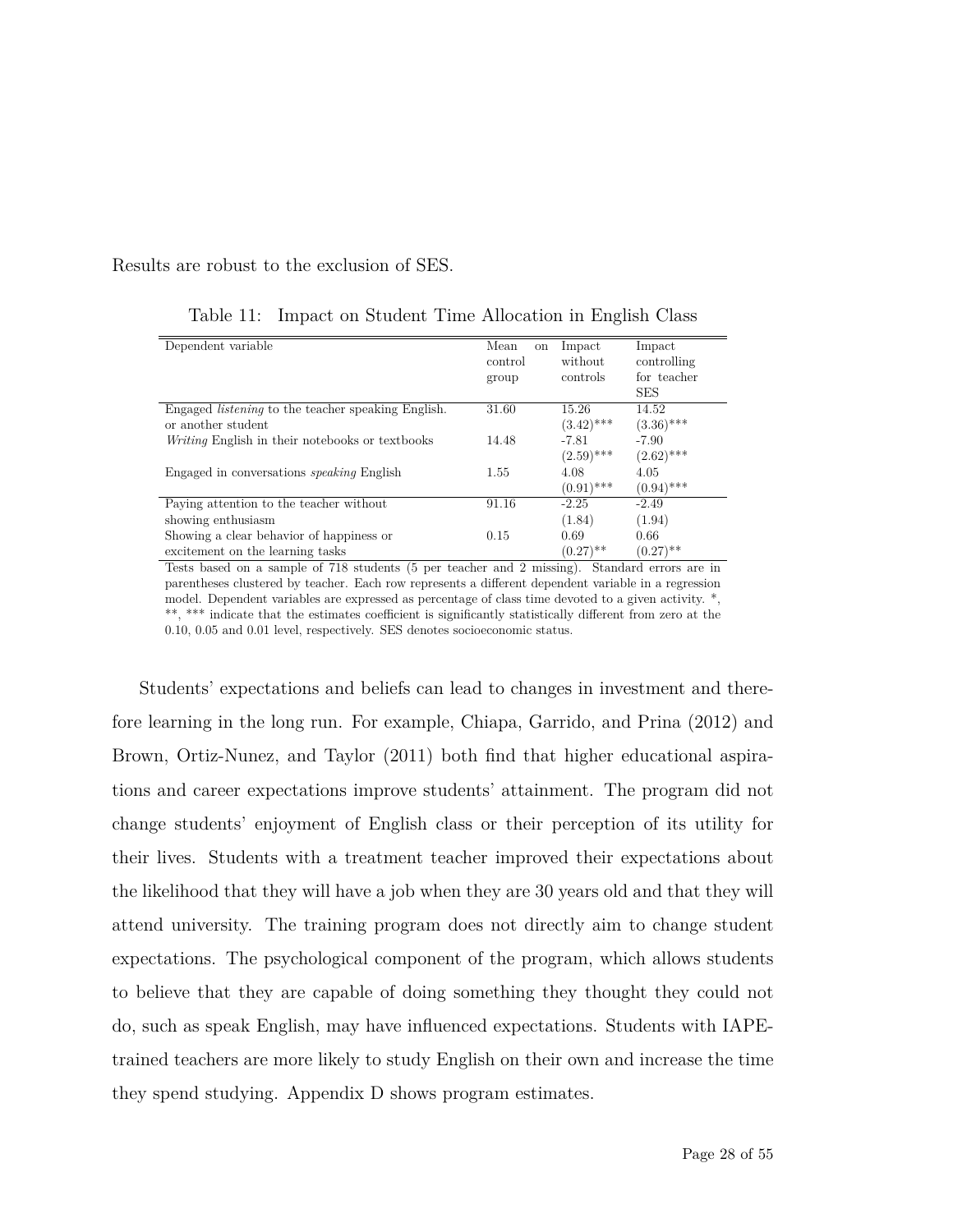## **6 Robustness Checks**

Program effects have been estimated with and without controlling for the SES of teachers. Controls have been introduced to address any potential bias derived from the 13 percent attrition rate observed between the baseline and the follow-up. This section presents four other checks to assess if potentially unobservable characteristics could threaten the validity of the results.

First, we estimate student effects, introducing additional controls and adding the 17 teachers in the omitted cohort in the main analysis. Tables [12](#page-32-0) and [13](#page-33-0) show estimated program effects. The results are consistent with those in the main analysis. This evidence suggests that attrition does not bias estimates and that observable characteristics are not correlated to treatment or outcomes. This evidence is consistent with identification resulting from exogenous variation in treatment and non-selective attrition.

<span id="page-32-0"></span>

|                |  | Table 12: Impact on Student English Proficiency: Adding the 17 Teachers in the |  |  |  |
|----------------|--|--------------------------------------------------------------------------------|--|--|--|
| Omitted Cohort |  |                                                                                |  |  |  |

|                       | Mean on | <i>Impact without controls</i> |       |                                         |        |       | Impact controlling for teacher SES      |
|-----------------------|---------|--------------------------------|-------|-----------------------------------------|--------|-------|-----------------------------------------|
| Dependent variable    | control |                                |       | Impact P-value WMW P-value <sup>†</sup> |        |       | Impact P-value WMW P-value <sup>†</sup> |
|                       | group   |                                |       |                                         |        |       |                                         |
| Total DIME (score120) | 26.96   | 1.89                           | 0.246 | 0.000                                   | 2.48   | 0.147 | 0.000                                   |
|                       |         | (1.62)                         |       |                                         | (1.70) |       |                                         |
| Listening (score 30)  | 7.91    | 0.41                           | 0.371 | 0.027                                   | 0.59   | 0.201 | 0.000                                   |
|                       |         | (0.45)                         |       |                                         | (0.46) |       |                                         |
| Reading (score 30)    | 10.60   | 0.61                           | 0.248 | 0.009                                   | 0.73   | 0.175 | 0.000                                   |
|                       |         | (0.53)                         |       |                                         | (0.53) |       |                                         |
| Writing (score 30)    | 4.83    | 0.29                           | 0.558 | 0.067                                   | 0.42   | 0.441 | 0.001                                   |
|                       |         | (0.50)                         |       |                                         | (0.54) |       |                                         |
| Speaking (score 30)   | 3.61    | 0.57                           | 0.297 | 0.004                                   | 0.74   | 0.199 | 0.000                                   |
|                       |         | (0.55)                         |       |                                         | (0.57) |       |                                         |

Tests based on a sample of 788 students (144 teachers, adding 17 teachers in the omitted cohort, of which only 14 have follow up information, resulting in 158 teachers. Five student per teacher and two missing). Standard errors are in parentheses clustered by teacher. Each row represents a different dependent variable in a regression model. \*, \*\*, \*\*\* indicate that the estimates coefficient is significantly statistically different from zero at the 0.10, 0.05 and 0.01 level, respectively. <sup>†</sup> WMW P-values correspond to Wilcoxon-Mann-Whitney tests of the null hypothesis that students in one group have higher ranks than the other group.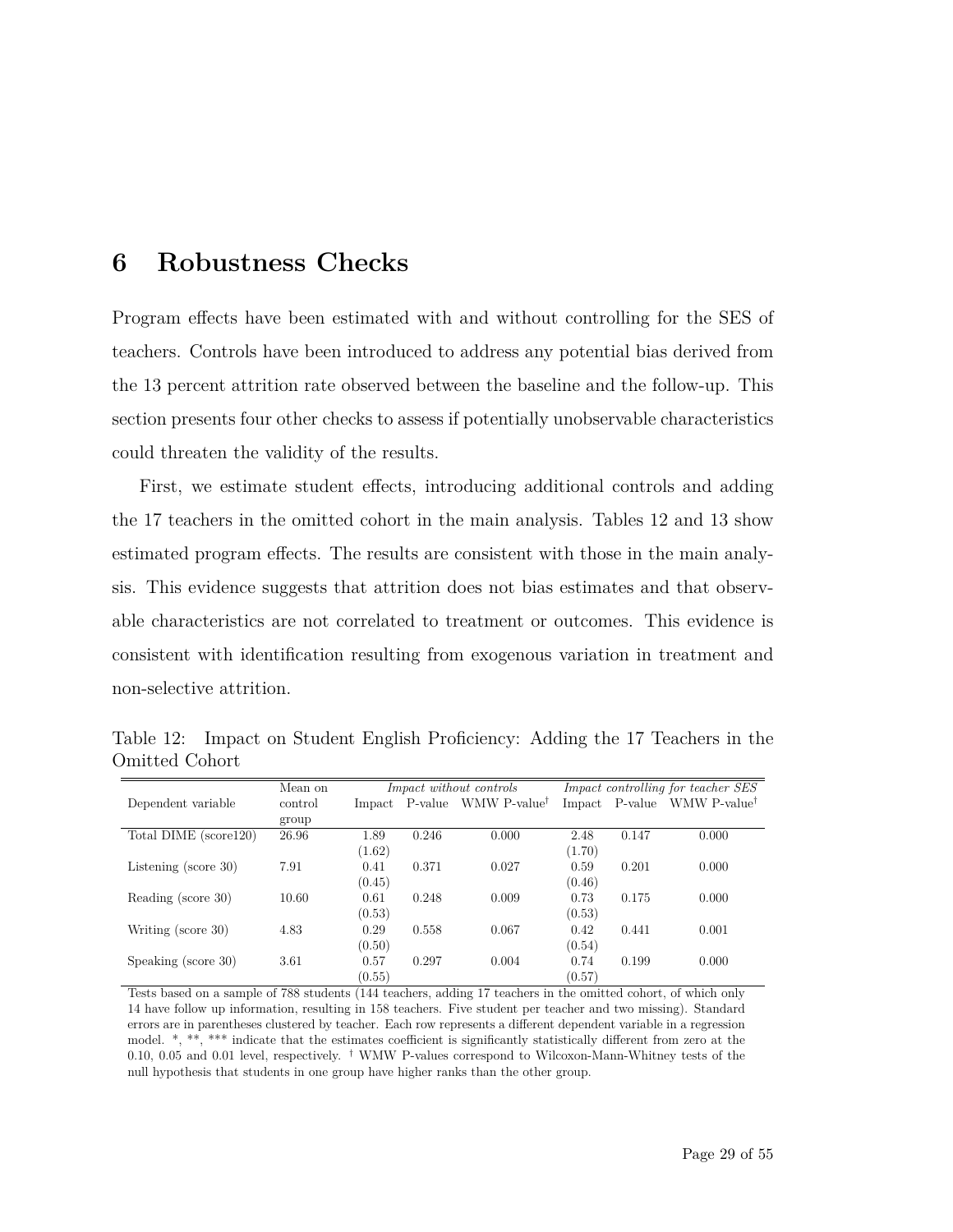|                         | Mean on |        |                | <i>Impact without controls</i> |        |                | <i>Impact controlling for teacher SES</i> |
|-------------------------|---------|--------|----------------|--------------------------------|--------|----------------|-------------------------------------------|
| Dependent variable      | control |        | Impact P-value | WMW P-value <sup>†</sup>       |        | Impact P-value | WMW P-value <sup>†</sup>                  |
|                         | group   |        |                |                                |        |                |                                           |
| Total DIME (score120)   | 26.91   | 1.75   | 0.261          | 0.000                          | 2.24   | 0.167          | 0.000                                     |
|                         |         | (1.55) |                |                                | (1.62) |                |                                           |
| Listening (score $30$ ) | 7.85    | 0.48   | 0.278          | 0.014                          | 0.63   | 0.163          | 0.000                                     |
|                         |         | (0.44) |                |                                | (0.45) |                |                                           |
| Reading (score 30)      | 10.54   | 0.64   | 0.236          | 0.010                          | 0.73   | 0.176          | 0.000                                     |
|                         |         | (0.54) |                |                                | (0.54) |                |                                           |
| Writing (score 30)      | 4.82    | 0.18   | 0.729          | 0.166                          | 0.28   | 0.607          | 0.003                                     |
|                         |         | (0.51) |                |                                | (0.55) |                |                                           |
| Speaking (score 30)     | 3.70    | 0.45   | 0.399          | 0.028                          | 0.61   | 0.271          | 0.000                                     |
|                         |         | (0.53) |                |                                | (0.55) |                |                                           |

<span id="page-33-0"></span>Table 13: Impact on Student English Proficiency: Introducing Additional Controls

Tests based on a sample of 718 students (5 per teacher and 2 missing), controlling for student's age, gender, years of education, has oportunidades scholarship or not, mother's education in years, and if school is located in home locality. Standard errors are in parentheses clustered by teacher. Each row represents a different dependent variable in a regression model. \*, \*\*, \*\*\* indicate that the estimates coefficient is significantly statistically different from zero at the 0.10, 0.05 and 0.01 level, respectively. † WMW P-values correspond to Wilcoxon-Mann-Whitney tests of the null hypothesis that students in one group have higher ranks than the other group.

Second, for the short-run results in terms of English proficiency of the teachers, there is information for all but two of the 165 teachers present at baseline. If the inclusion of these teachers result in estimates that differ from those from the restricted set of 144 teachers after attrition, then bias may be present in the main specification. Table 14 shows the estimation of effects based on 163 out of 165 teachers. Estimates including all observations are not statistically different from those estimated on the restricted sample of 144 teachers. Therefore attrition bias in the main specification is unlikely.

Third, program effects are calculated using difference in differences for the indicators for which there is available baseline data, which is teacher DIME and questionnaire but excludes student outcomes or classroom observations. Difference in differences allows for program estimation, controlling for characteristics that are invariant in time. Differentiating equation 2 with its lag: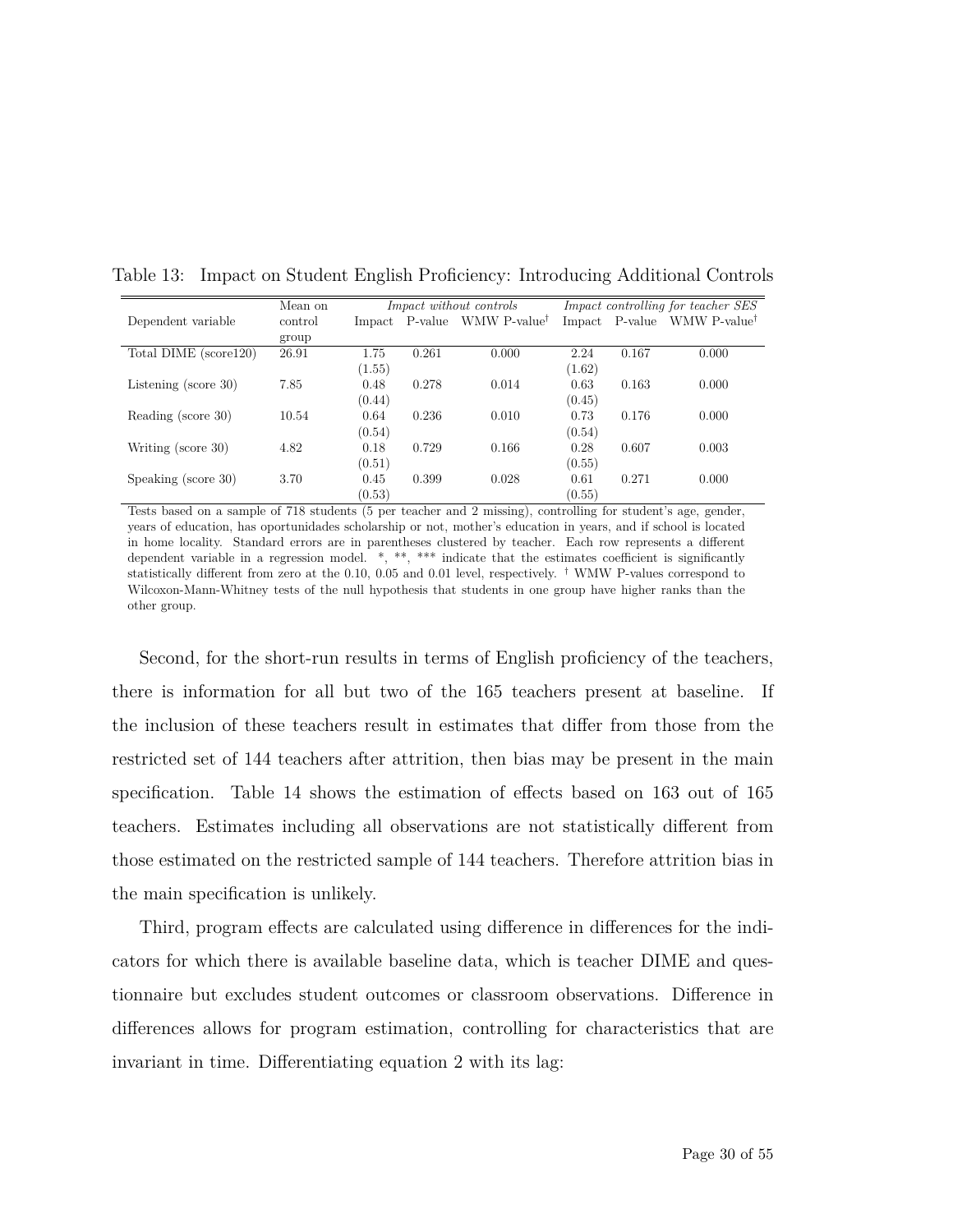| Dependent variable | Mean<br>on | Impact | P-value | WMW<br>$P-$        |
|--------------------|------------|--------|---------|--------------------|
|                    | control    |        |         | value <sup>†</sup> |
|                    | group      |        |         |                    |
| <b>Total DIME</b>  | 63.39      | 5.67   | 0.004   | 0.004              |
|                    |            | (1.97) |         |                    |
| Listening          | 12.93      | 3.22   | 0.000   | 0.000              |
|                    |            | (0.66) |         |                    |
| Reading            | 12.24      | 1.93   | 0.005   | 0.021              |
|                    |            | (0.68) |         |                    |
| Writing            | 19.98      | 0.46   | 0.540   | 0.666              |
|                    |            | (0.75) |         |                    |
| Speaking           | 18.23      | 0.38   | 0.570   | 0.839              |
|                    |            | (0.67) |         |                    |

Table 14: Impact of the IAPE Program on Teachers' English Proficiency

Estimation based on 163 teachers. Robust standard errors are in parentheses. Each row represents a different dependent variable in a regression model without controls. \*, \*\*, \*\*\* indicate that the estimates coefficient is significantly statistically different from zero at the 0.10, 0.05 and 0.01 level, respectively. <sup>†</sup> WMW P-values denotes correspond to Wilcoxon-Mann-Whitney tests of the null hypothesis that one group have larger values on the DIME test than the other.

$$
\Delta y_{jc} = \Delta \mu_c + \beta DT_{jc} + \Delta X_{jc} + \Delta \epsilon_{jc}
$$
\n(3)

Where:  $\Delta y_{jc} = y_{jc1} - y_{jc0}$  is the value added to teacher subject knowledge,  $\Delta \mu_c =$  $\mu_{c1} - \mu_{c0}$  and  $\Delta \epsilon_{jc} = \epsilon_{jc1} - \epsilon_{jc0}$ . Note that  $DT_{jc1} - DT_{jc0} = DT_{jc1} - 0 = DT_{jc1}$ denoted as  $DT_{jc}$  and  $\Delta X_{jc} = X_{jc1} - X_{jc0} = 0$ .

Time period 1 denotes the period after program intervention, at the end of the school year. Time period 0 denotes baseline observation. Simplifying notation making  $\nu_c = \Delta \mu_c$  and  $u_{jc} = \Delta \epsilon_{jc}$  equation 3 can be written as:

$$
\Delta y_{jc} = \nu_c + \beta DT_{jc} + u_{jc} \tag{4}
$$

The first difference estimation is equivalent to the estimation of program effects using teacher fixed effects because the panel has two periods. Tables 15 and 16 show the estimates for teachers' English proficiency and investment. The results are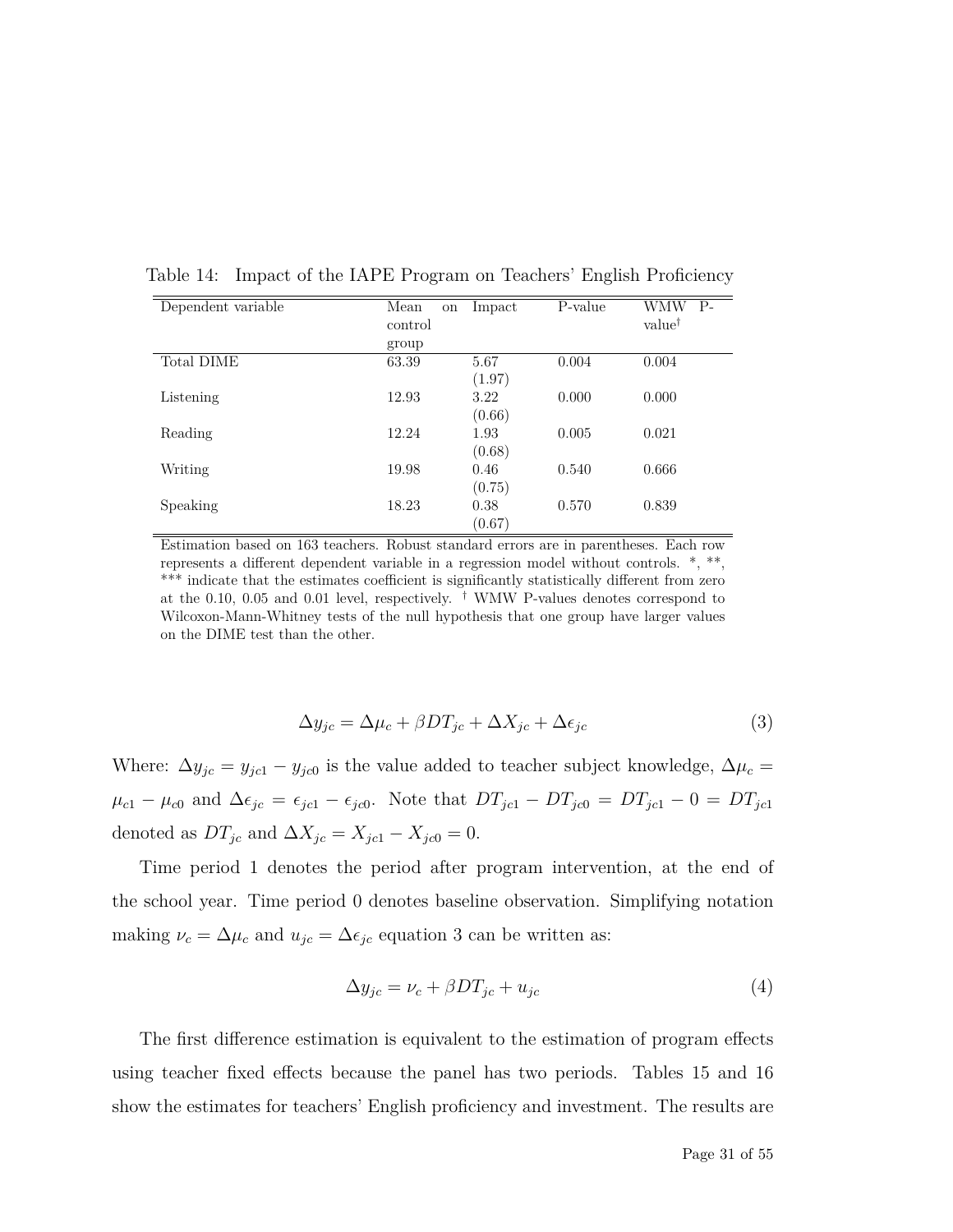consistent with the main specification both when these are significant and when they are not. Therefore, estimates on gains in teacher English proficiency and investment are likely to hold even in the presence of systematic attrition related to time-invariant observable and unobservable characteristics. There is no baseline information for student outcomes or classroom observations and this check is not possible.

|                    |                | Short-run |                                 |                   | $Long-run$ |                                   |
|--------------------|----------------|-----------|---------------------------------|-------------------|------------|-----------------------------------|
| Dependent variable | Impact         | P-value   | WMW<br>Р-<br>value <sup>†</sup> | Impact            | P-value    | $P-$<br>WMW<br>value <sup>†</sup> |
| Total DIME         | 3.03<br>(0.92) | 0.001     | 0.000                           | $-2.27$<br>(3.10) | 0.465      | 0.601                             |
| Listening          | 1.57<br>(0.40) | 0.000     | 0.000                           | $-2.22$<br>(0.94) | 0.020      | 0.065                             |
| Reading            | 1.44<br>(0.40) | 0.000     | 0.000                           | $-0.88$<br>(1.01) | 0.383      | 0.630                             |
| Writing            | 0.06<br>(0.46) | 0.893     | 0.347                           | $-0.58$<br>(1.38) | 0.673      | 0.796                             |
| Speaking           | 0.31<br>(0.37) | 0.400     | 0.043                           | 1.41<br>(1.43)    | 0.325      | 0.105                             |

Table 15: Impact on Changes in Teachers' English Proficiency

Tests based on a sample of 144 teachers. Robust standard errors are in parentheses. Each row represents a different dependent variable in a difference-in-differences regression model controlling for the socioeconomic status of teachers. Columns (2) to (4) include estimates in the short run (right after training is over). Columns (5) to (7) include estimates in the long run (end of school year)  $^*$ ,  $^*$ , \*\*\* indicate that the estimates coefficient is significantly statistically different from zero at the 0.10, 0.05 and 0.01 level, respectively. SES denotes socioeconomic status. † WMW P-values correspond to Wilcoxon-Mann-Whitney tests of the null hypothesis that students in one group have higher ranks than the other group.

Fourth, Manski-Lee bounds as described by Lee (2009) are calculated. The intuition behind Manski-Lee bounds is that within each stratum, the sample for the treatment group is trimmed to make attrition rates equal among both treatment and control groups. Trimming teachers with the highest DIME scores in the treatment group provides a lower bound.<sup>13</sup> Lee bounds can be tightened by introducing controls in estimation that have explanatory power on attrition. Therefore, strata fixed effects are included to tighten bounds (Tauchmann, 2012). Estimation results in

<sup>13</sup>Estimation is performed with the command lee-bounds in STATA.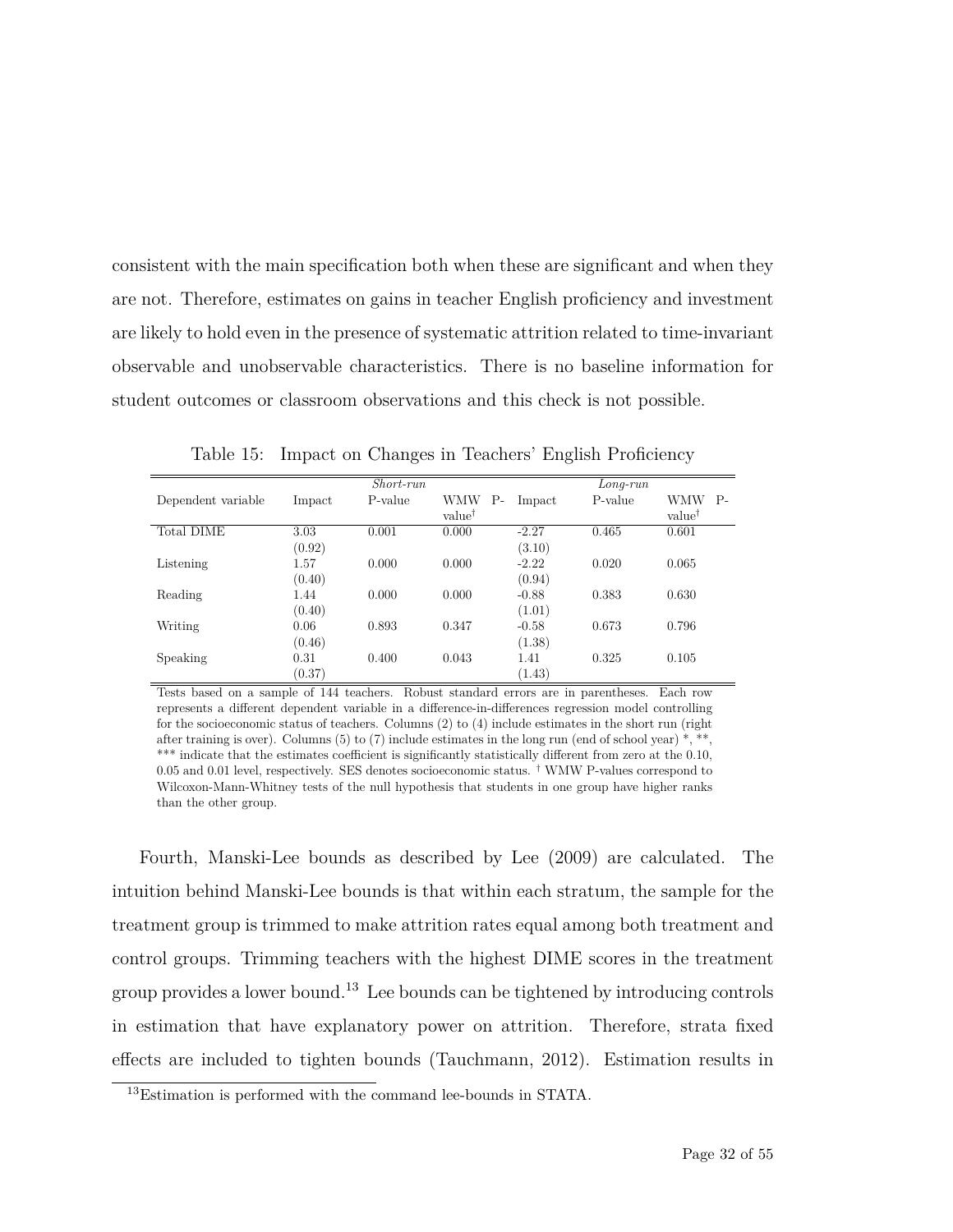Table 16: Impact on Changes in Teacher Investment

| Dependent variable                                          |          | Impact P-value | WMW P-value <sup>†</sup> |
|-------------------------------------------------------------|----------|----------------|--------------------------|
| <i>Private investment</i>                                   |          |                |                          |
| Buying methods or materials to improve your English -861.11 |          | 0.154          | 0.279                    |
| $(\text{In mexican } p\text{esos}^{\ddagger})$              | (601.44) |                |                          |

Tests Tests based on a sample of 144 teachers. Robust standard errors are in parentheses. Each row represents a different dependent variable in a difference-in-differences regression model.  $*, **$ \*\*\* indicate that the estimates coefficient is significantly statistically different from zero at the 0.10, 0.05 and 0.01 level, respectively. † WMW P-values correspond to Wilcoxon-Mann-Whitney tests of the null hypothesis that students in one group have higher ranks than the other group. ‡ One peso was equivalent to US\$.13 as of January 13, 2013 as established by the Mexican Central Bank and published in the *Diario Oficial de la Federación* .

Table 17: Manski-Lee Bounds

|                                    | Lower Coefficient | Upper Coefficient | Lower Bound | Upper Bound |
|------------------------------------|-------------------|-------------------|-------------|-------------|
| Percentage of class time that      | 10.97             | 19.25             | 4.50        | 25.34       |
| the teacher speaks English         | $(3.93)$ ***      | $(3.70)$ ***      |             |             |
| Investment on improving English    | $-2451.84$        | $-1523.23$        | $-3844.00$  | $-94.25$    |
| $(in$ mexican pesos <sup>†</sup> ) | $(831.71)$ ***    | $(853.71)$ **     |             |             |

Tests based on a sample of 144 teachers. Robust standard errors are in parentheses. Each row represents upper and lower bound estimation of Manski-Lee bounds for a different dependent variable. \*, \*\*, \*\*\* indicate that the estimates coefficient is significantly statistically different from zero at the 0.10, 0.05 and 0.01 level, respectively. † One peso was equivalent to US\$.13 as of January 13, 2013 as established by the Mexican Central Bank and published in the *Diario Oficial de la Federación* . Estimates for other dependent variables not shown because bounds are too wide to be informative.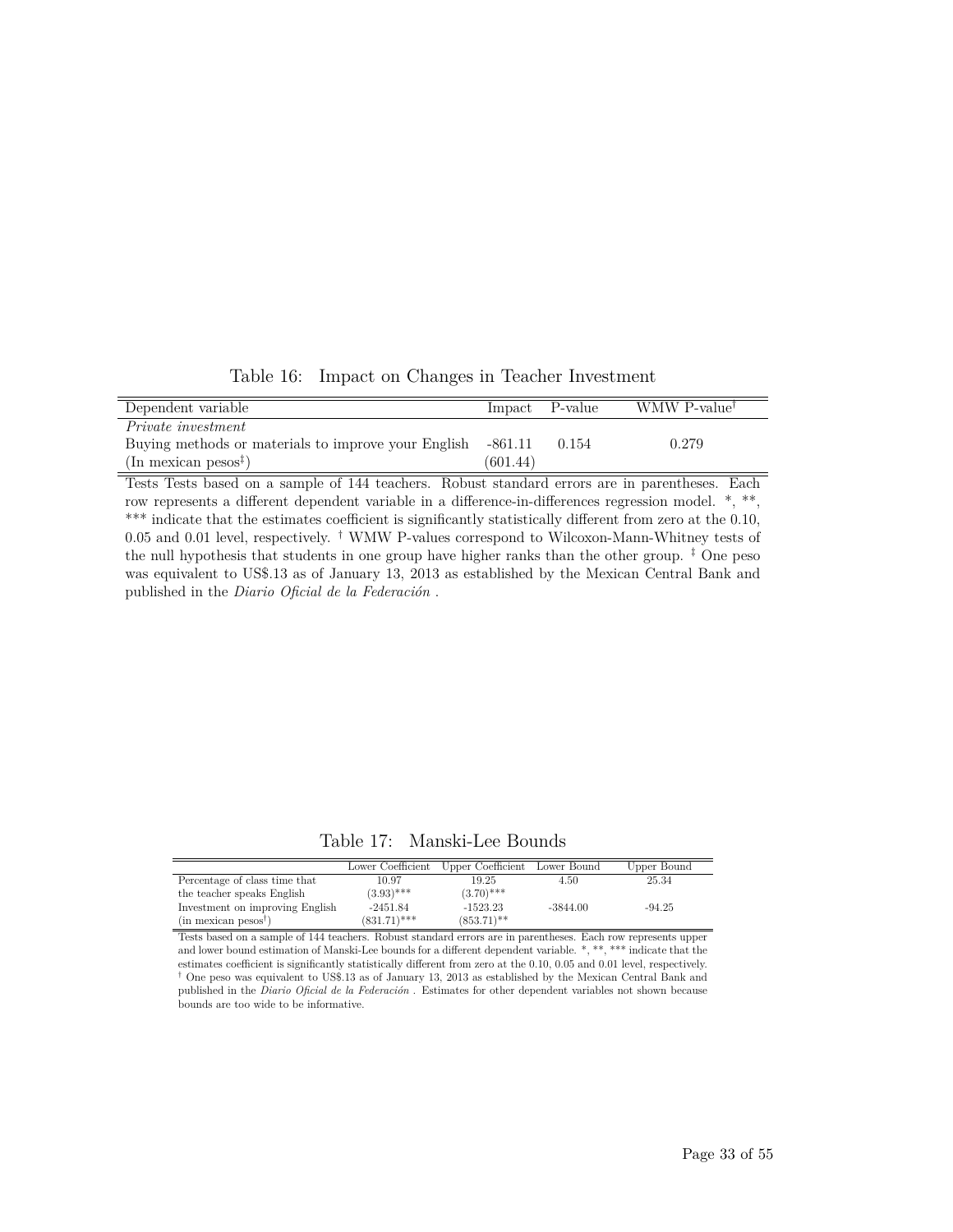wide intervals for most estimates on program effects. In spite of this limitation, intervals of estimates of program effects on the amount of time that teachers speak English in class and on changes on investment confirm previous findings. Table 17 shows estimates for these two outcomes. For the rest, intervals are too wide to be informative and are not reported. Lee bounds are not calculated for students, as that would require further assumptions on what represents a teacher with better student results.14

Teacher results are robust even in scenarios where selective attrition is not addressed with observable characteristics. These robustness checks cannot be carried out for students because there are no baseline data available. Student outcomes are very likely correlated with teacher outcomes, and patterns are likely to be similar. No program effects are calculated with propensity score matching because balance at baseline on observables implies that results will not change matching for observable characteristics.

## **7 Summary, Discussion, and Policy Implications**

The Inter-American Partnership for Education Program in Mexico aims to improve English proficiency and change pedagogical practices of English teachers in public schools. The goal of the program is to provide students with the English skills to be competitive in a more globalized labor market and benefit from increased access to resources available in English, such as publications, instructions for technology adoption, and communication. Program effects are estimated through a randomized controlled trial. This study shows that teacher training led to improvements in

<sup>&</sup>lt;sup>14</sup>The O'Brien  $(1984)$  test for multiple outcomes is not carried out because it requires the assumption of effects in a specific direction. For a large number of outcomes, especially those related to time allocation in class, there are no theoretical priors to encourage one-sided tests.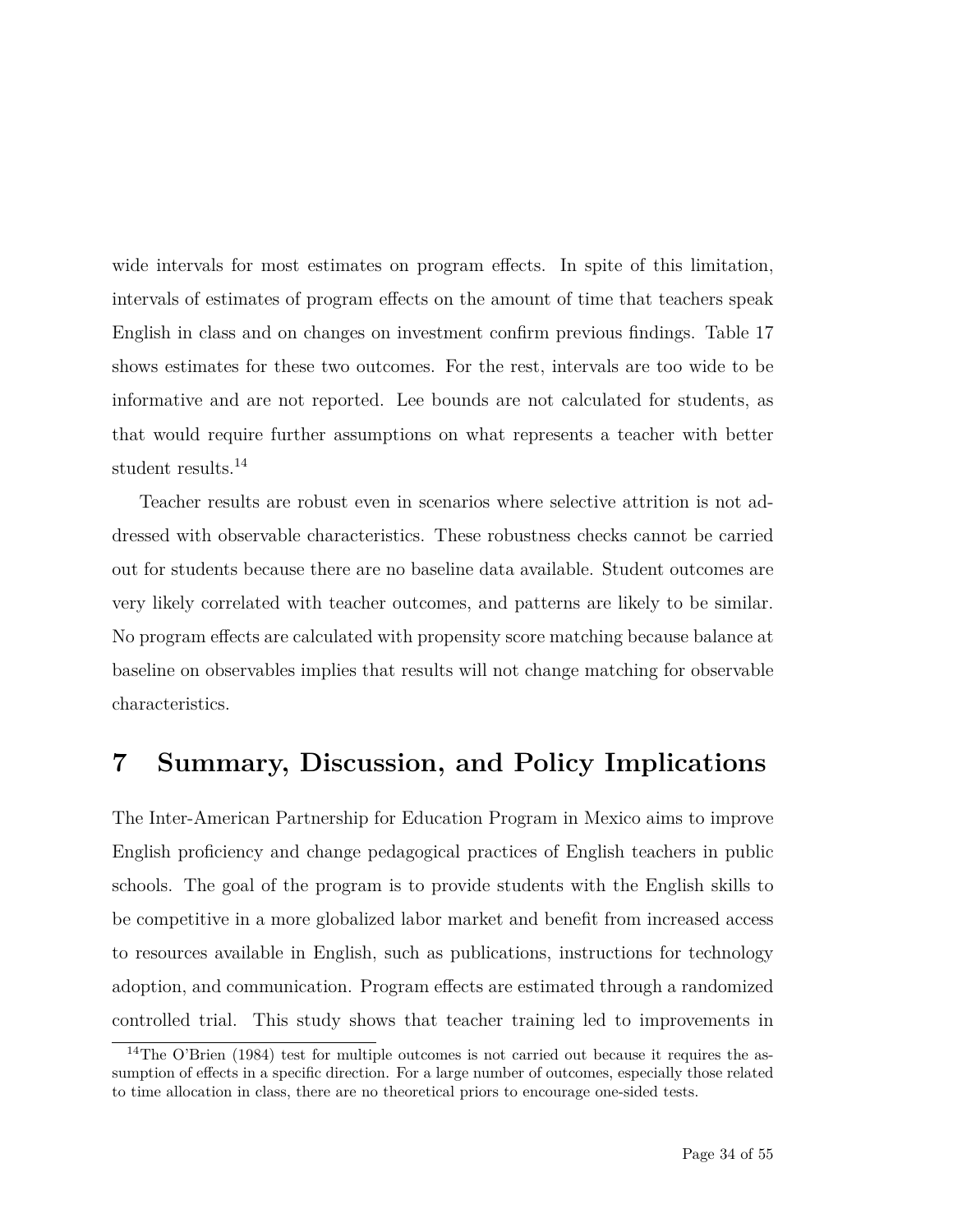teacher knowledge and in pedagogical techniques. Classroom activities changed by the end of the school year, with more time spent on games or dynamic activities and less time on tasks in their notebooks or books while sitting at their desks. Trained teachers spend more class time speaking English. As a result, students improved their English by around 0.16 standard deviations.

These findings support those in the education literature. Teacher training may lead to improvements in student learning but only under certain conditions. Teacher training is likely to need aligned teacher incentives and continuous training to achieve sustained gains. The decrease in teacher private investment to improve English may be a result of a lack of incentives. Teachers improved their reading and listening skills in English, but the control group caught up with them by the end of the school year. Improving the quality of education provision is challenging, and many studies show that complementarities play a key role in human capital formation.

The long-run gains of the program will depend on how sustainable the benefits are. To get a sense of the sensitivity of the analysis to assumptions, assume the effects of the program increase in English proficiency of 2.3 out of 120 points, an unemployment rate of 8.5 percent, that half of the students for each teacher benefits from a return to English of 24 percent constant over time, and that students earn a constant MXN\$4,000 per month, which is the urban salary for high school graduates.15 If the teacher only benefits one cohort of 4 groups with 33 students and the students obtain returns to English for five years, then the return rate is 196 percent. If the program provides benefits to students less than 24 months and teachers forget

<sup>15</sup>Salary according to Panorama Educativo, INEE (Institute of the Evaluation of Education, Mexico). Unemployment rate according to INEGI. Encuesta Nacional de Ocupación y Empleo, second quarter of 2013. The rate of return to skill acquisition according to Azam, Chin, and Prakash (2013) is 14 percent for speaking little English and 34 percent for speaking fluent English. A midpoint is chosen.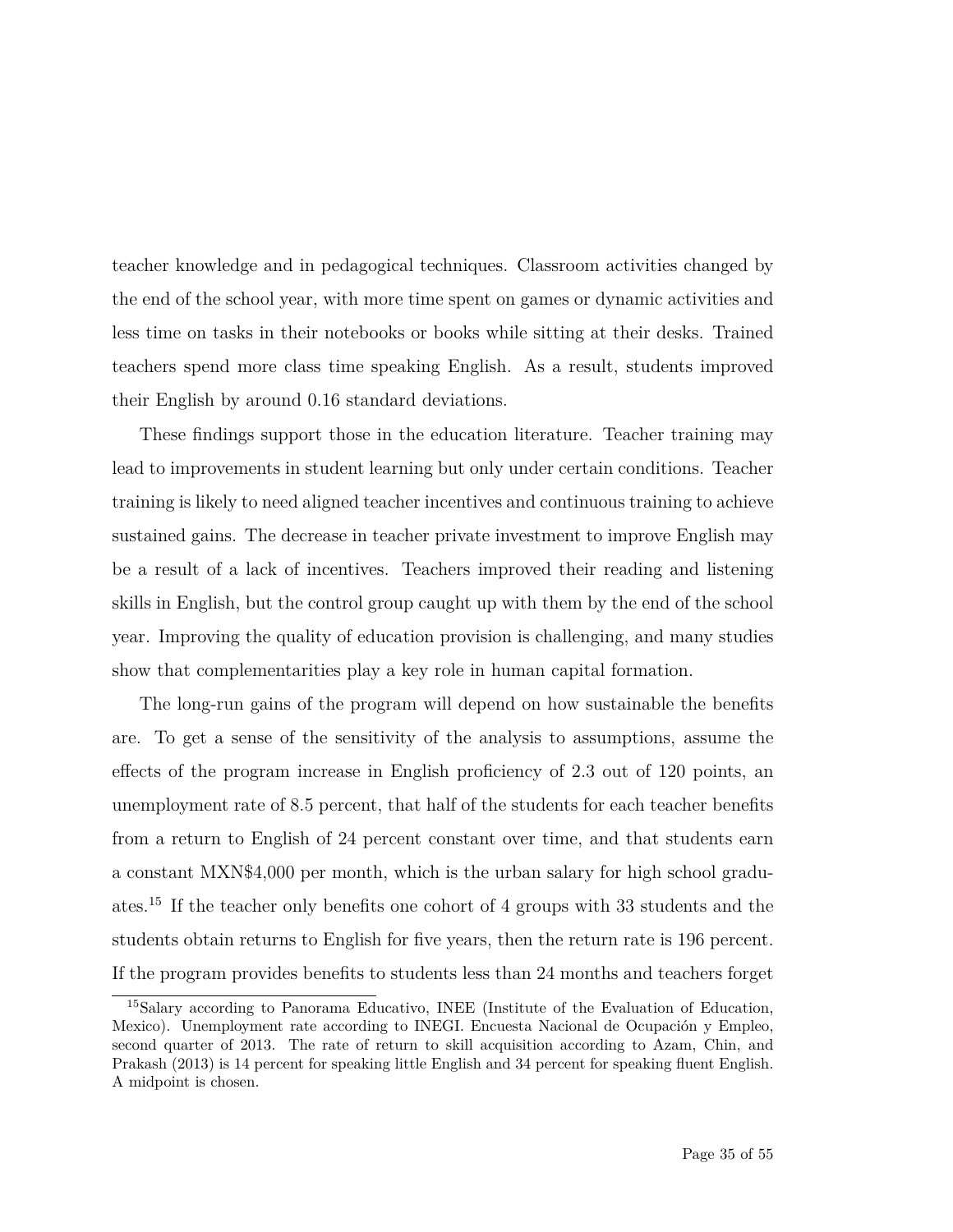within one school year and do not benefit any other generations, then the investment is a loss. This calculation shows just how sensitive the calculation of benefits is to assumptions. If students continue to learn and benefits are larger and sustained over time, the benefits will be much larger. On the other hand, if teachers and students forget, then the benefits of the program may be null. Therefore attention should be given to complements that lead to sustainable learning.

Many areas remain to be explored. It is important to explore whether changes in teacher and student behavior are sustainable over time and, if so, for how long. Another area to explore is how complementarities affect the effectiveness of teacher training. It is especially relevant to explore how to link teacher incentives to training. Answering these questions may provide clues on how to provide equitable access to skills acquisition for all students.

### **References**

- Angrist, J.D., and V. Lavy. 2001. "Does Teacher Training Affect Pupil Learning? Evidence from Matched Comparisons in Jerusalem Public Schools." *Journal of Labor Economics* 19:343–69.
- Azam, M., A. Chin, and N. Prakash. 2013. "The Returns to English-Language Skills in India." *Economic Development and Cultural Change* 61:335 – 367.
- Bleakley, H., and A. Chin. 2004. "Language Skills and Earnings: Evidence from Childhood Immigrants." *The Review of Economics and Statistics* 86:pp. 481–496.
- Brown, S., A. Ortiz-Nunez, and K. Taylor. 2011. "What will I be when I grow up? An analysis of childhood expectations and career outcomes." *Economics of Education Review* 30:493 – 506.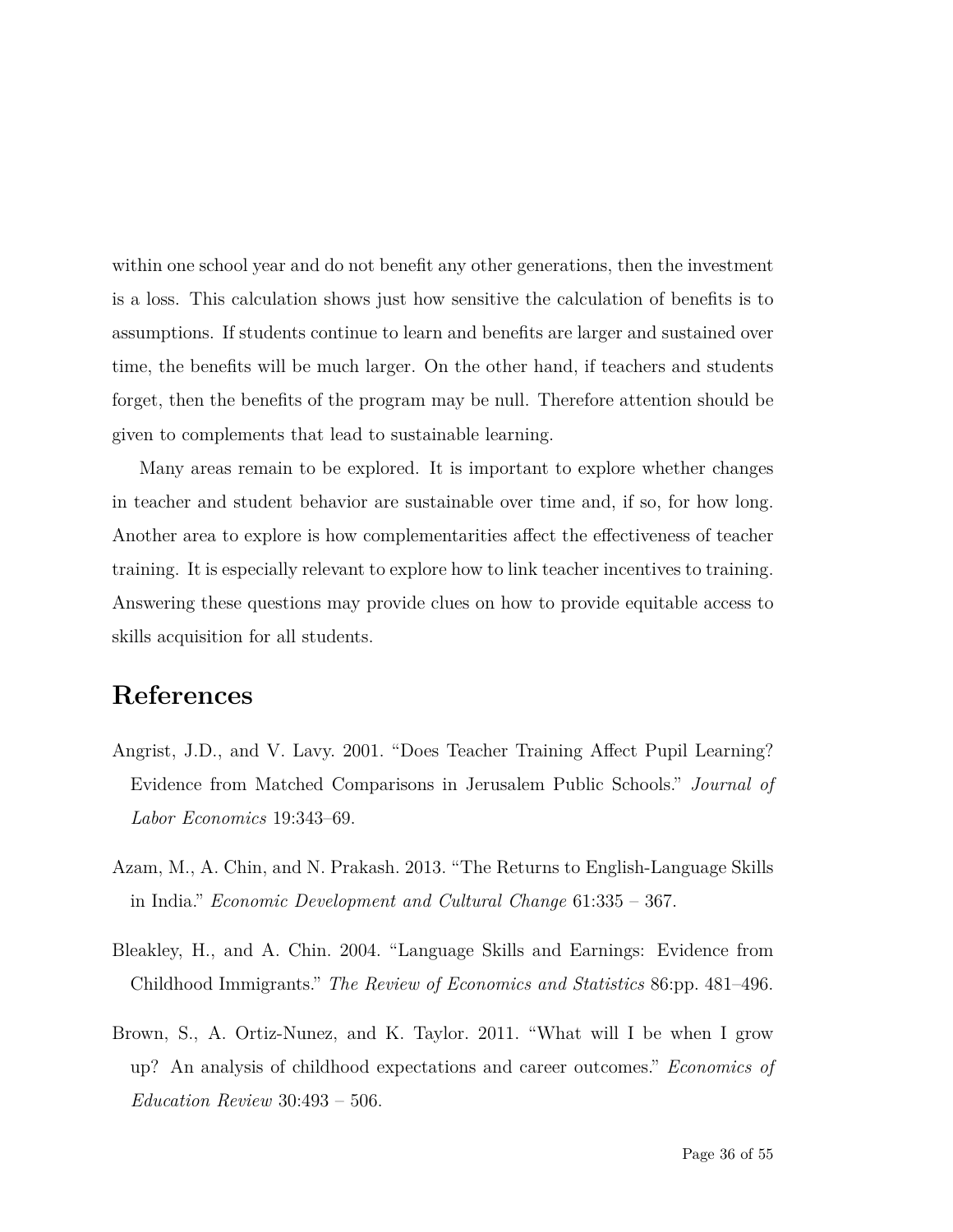- Carnoy, M., et al. 2008. "How schools and students respond to school improvement programs: The case of Brazil's PDE." *Economics of Education Review* 27:22 – 38.
- Chiapa, C., J.L. Garrido, and S. Prina. 2012. "The effect of social programs and exposure to professionals on the educational aspirations of the poor." *Economics of Education Review* 31:778 – 798.
- Chingos, M.M., and P.E. Peterson. 2011. "It's easier to pick a good teacher than to train one: Familiar and new results on the correlates of teacher effectiveness." *Economics of Education Review* 30:449 – 465.
- Cummins, J. 1986. "Empowering minority students: A framework for intervention." *Harvard Educational Review* 56:18–36.
- Darling-Hammond, L., et al. 2009. "Professional Learning in the Learning Profession: A Status Report on Teacher Development in the United States and Abroad." Working paper, National Staff Development Council and The School Redesign Network at Stanford University.
- Das, J., et al. 2013. "School Inputs, Household Substitution, and Test Scores." *American Economic Journal: Applied Economics* 5:29–57.
- de Mel, S., D. McKenzie, and C. Woodruff. 2014. "Business training and female enterprise start-up, growth, and dynamics: Experimental evidence from Sri Lanka." *Journal of Development Economics* 106:199 – 210.
- Ellis, R. 1986. *Second Language Acquisition. Oxford Introductions to Language Study*. ISBN 978-0-19-437212-1, Oxford, New York: Oxford University Press.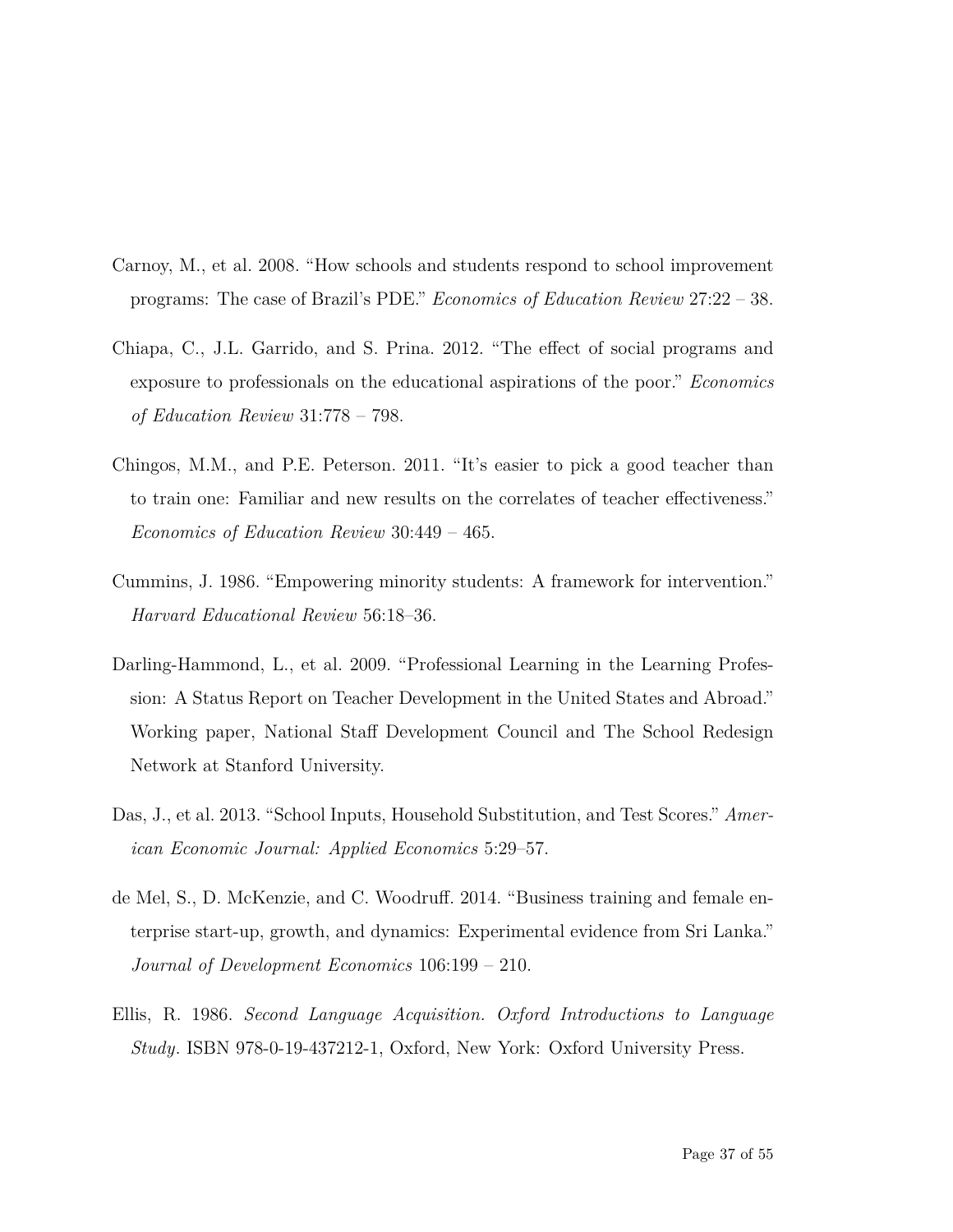- Galdo, J., and A. Chong. 2012. "Does the quality of public-sponsored training programs matter? Evidence from bidding processes data." *Labour Economics* 19:970 – 986.
- Galliher, R., et al. 1995. "Preparing Technical Educators for Interactive Instructional Technolgies: A Review of Research and Practice." Working paper.
- <span id="page-41-0"></span>Garet, M., et al. 2011. "Middle school mathematics professional development impact study: Findings after the second year of implementation." Working paper, Washington, DC: National Center for Education Evaluation and Regional Assistance, Institute of Education Sciences, U.S. Department of Education.
- Goldhaber, D., S. Liddle, and R. Theobald. 2013. "The gateway to the profession: Assessing teacher preparation programs based on student achievement." *Economics of Education Review* 34:29 – 44.
- Goldschmidt, P., and G. Phelps. 2010a. "Does teacher professional development affect content and pedagogical knowledge: How much and for how long?" *Economics of Education Review* 29:432 – 439.
- —. 2010b. "Does teacher professional development affect content and pedagogical knowledge: How much and for how long?" *Economics of Education Review* 29:432 – 439.
- Gonzalez, L. 2005. "Nonparametric Bounds on the Returns to Language Skills." *Journal of Applied Econometrics* 20:pp. 771–795.
- Hamalainen, K., R. Uusitalo, and J. Vuori. 2008. "Varying biases in matching estimates: Evidence from two randomised job search training experiments." *Labour*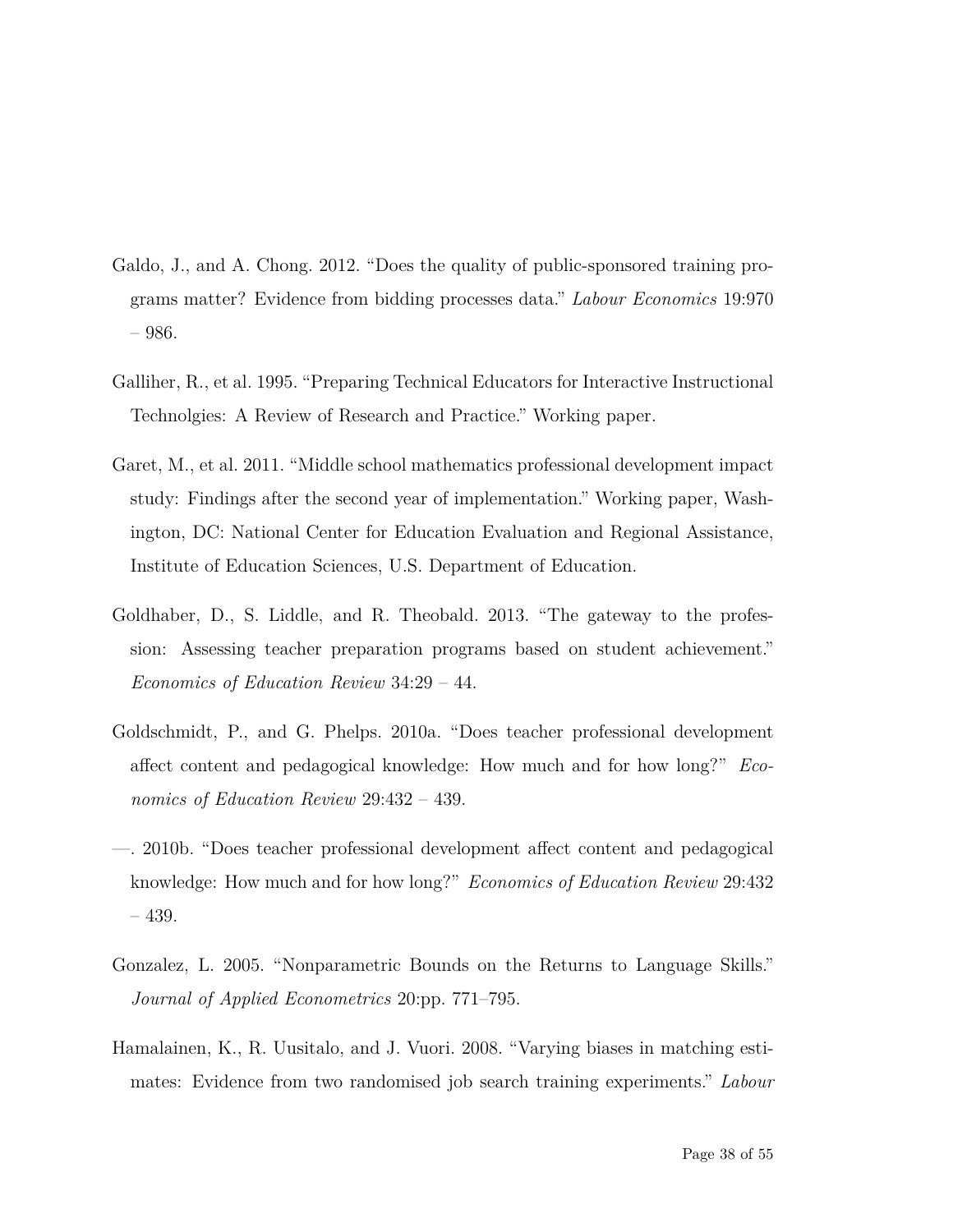*Economics* 15:604 – 618, European Association of Labour Economists 19th annual conference/Firms and Employees.

- Harris, D.N., and T.R. Sass. 2011. "Teacher Training, Teacher Quality and Student Achievement." *Journal of Public Economics* 95:798–812.
- He, F., L. Linden, and M. MacLeod. 2008. "How to Teach English in India: Testing the Relative Productivity of Instruction Methods within the Pratham English Language Education Program." *Colubia University Working Paper*, pp. .
- Hotz, V.J., G.W. Imbens, and J.H. Mortimer. 2005. "Predicting the efficacy of future training programs using past experiences at other locations." *Journal of Econometrics* 125:241 – 270, Experimental and non-experimental evaluation of economic policy and models.
- Hsiao, C., Y. Shen, B. Wang, and G. Weeks. 2008. "Evaluating the effectiveness of Washington state repeated job search services on the employment rate of primeage female welfare recipients." *Journal of Econometrics* 145:98 – 108, The use of econometrics in informing public policy makers.
- Imbens, G.W., and J.M. Wooldridge. 2009. "Recent Developments in the Econometrics of Program Evaluation." *Journal of Economic Literature* 47:5–86.
- INEGI. 2012. "El Ingreso y el Gasto Público en México 2012." Working paper No. 24.
- Jacob, B.A., and L. Lefgren. 2004. "The Impact of Teacher Training on Student Achievement: Quasi-Experimental Evidence from School Reform Efforts in Chicago." *Journal of Human Resources* 39.
- Lee, D.S. 2009. "Training, Wages, and Sample Selection: Estimating Sharp Bounds on Treatment Effects." *The Review of Economic Studies* 76:pp. 1071–1102.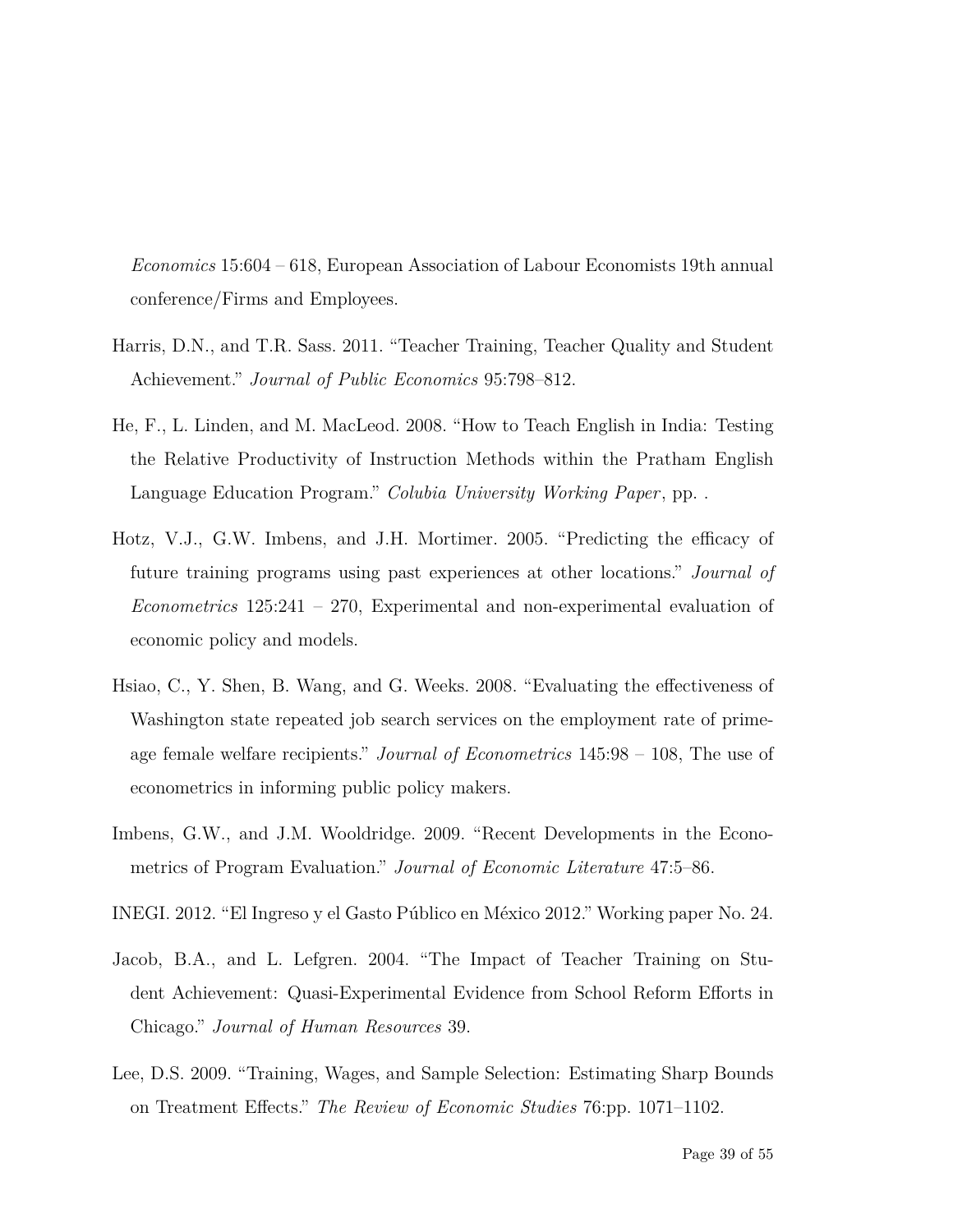- Mano, Y., J. Akoten, Y. Yoshino, and T. Sonobe. 2013. "Teaching KAIZEN to Small Business Owners: An Experiment in a Metalworking Cluster in Nairobi.", May, pp. .
- Mason, G., B. O'Leary, and M. Vecchi. 2012. "Certified and uncertified skills and productivity growth performance: Cross-country evidence at industry level." *Labour Economics* 19:351 – 360.
- Metzler, J., and L. Woessmann. 2010. "The Impact of Teacher Subject Knowledge on Student Achievement: Evidence from Within-Teacher Within-Student Variation." IZA Discussion Papers No. 4999, Institute for the Study of Labor (IZA).
- Munshi, K., and M. Rosenzweig. 2006. "Traditional Institutions Meet the Modern World: Caste, Gender, and Schooling Choice in a Globalizing Economy." *American Economic Review* 96:1225–1252.
- Muralidharan, K., and V. Sundararaman. 2010. "The Impact of Diagnostic Feedback to Teachers on Student Learning: Experimental Evidence from India." *The Economic Journal* 120:F187–F203.
- <span id="page-43-0"></span>National Center for Education Statistics. 2003. "Teaching Mathematics in seven Contries. Results from the TIMSS 1999 Video Study." Working paper No. NCES 2003-013, U. S. Department of Education. Institute of Education Sciences., March.
- Nielsen, S. 2010. "Vocational Education and Training Teacher Training." In P. Peterson, E. Baker, and B. McGaw, eds. *International Encyclopedia of Education (Third Edition)*. Oxford: Elsevier, third edition ed., pp. 503 – 512.
- O'Brien, P.C. 1984. "Procedures for comparing samples with multiple endpoints." *Biometrics* 40:pp. 1079–1087.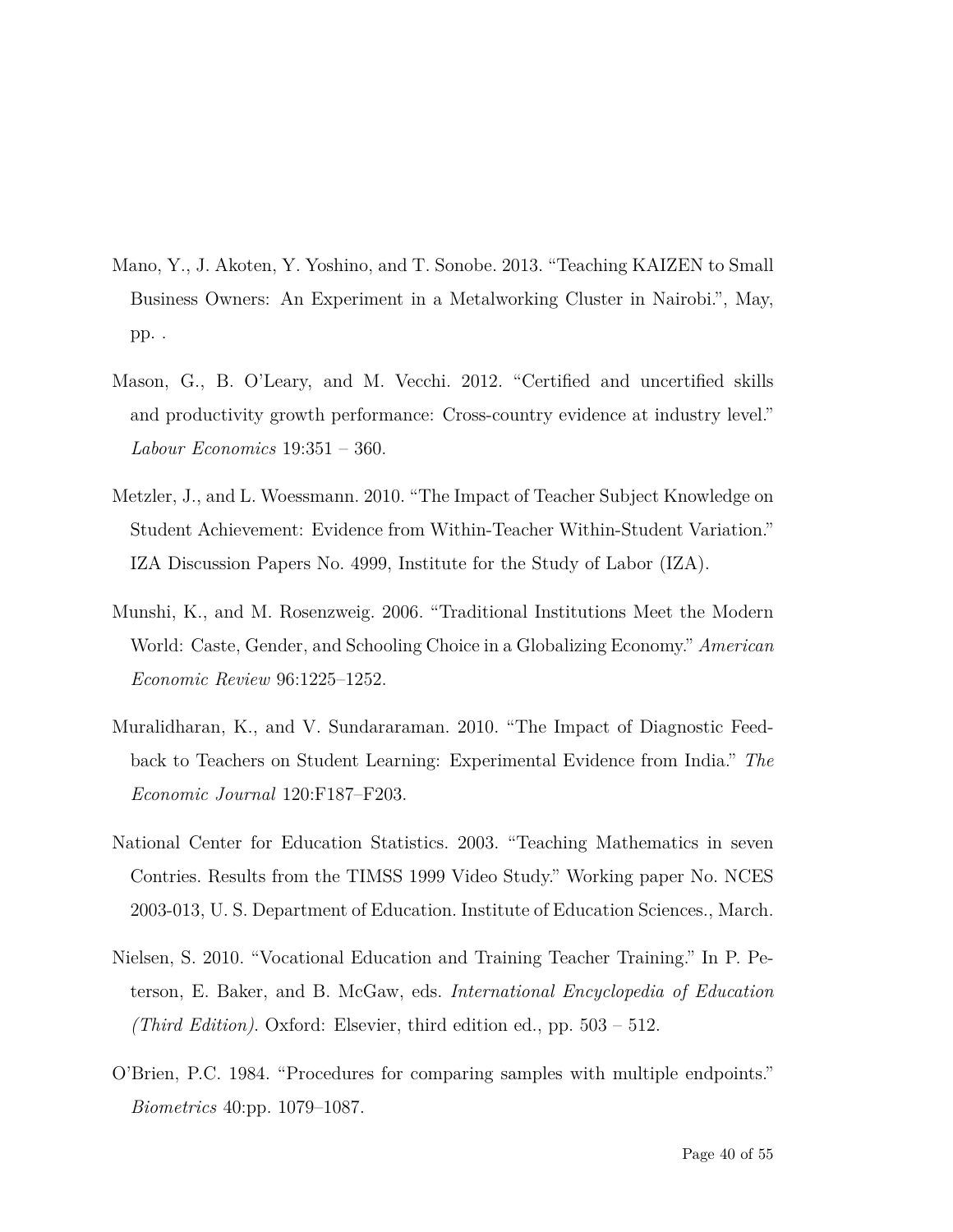- Omaggio, A. 1986. *Teaching language in context: Proficiency oriented instruction*. Boston, MA: Heinle and Heinle Publishers.
- Presidencia de la República. 2013. Working paper, Presidencia de la República, Estados Unidos Méxicanos.
- Rockoff, J.E. 2004. "The Impact of Individual Teachers on Student Achievement: Evidence from Panel Data." *The American Economic Review* 94:pp. 247–252.
- Stallings, J. 1980. "Allocated Academic Learning Time Revisited, or beyond Time on Task." *Educational Researcher* 9:pp. 11–16.
- <span id="page-44-0"></span>Sunardi, O., M. Widyarini, and J.H. Tjakraatmadja. 2012. "The Impact of Sales Forces Training Program to Employees Behaviour Styles (A Quasi-experimental Case Study In a Medium Sized Enterprise)." *Procedia Economics and Finance* 4:264 – 273, International Conference on Small and Medium Enterprises Development with a Theme? Innovation and Sustainability in SME Development? (ICSMED 2012).
- <span id="page-44-1"></span>Suzuki, A., H.N. Vu, and T. Sonobe. 2013. "Willingness to pay for managerial training: A case from the knitwear industry in Northern Vietnam." *Journal of Comparative Economics*, pp. .
- Tauchmann, H. 2012. "LEEBOUNDS: Stata module for estimating Lee (2009) treatment effect bounds." Statistical Software Components, Boston College Department of Economics.
- Tomlinson, P., A. Hobson, and A. Malderez. 2010. "Mentoring in Teacher Education." In E. in Chief: Penelope Peterson, E. Baker, and B. McGaw, eds. *Interna-*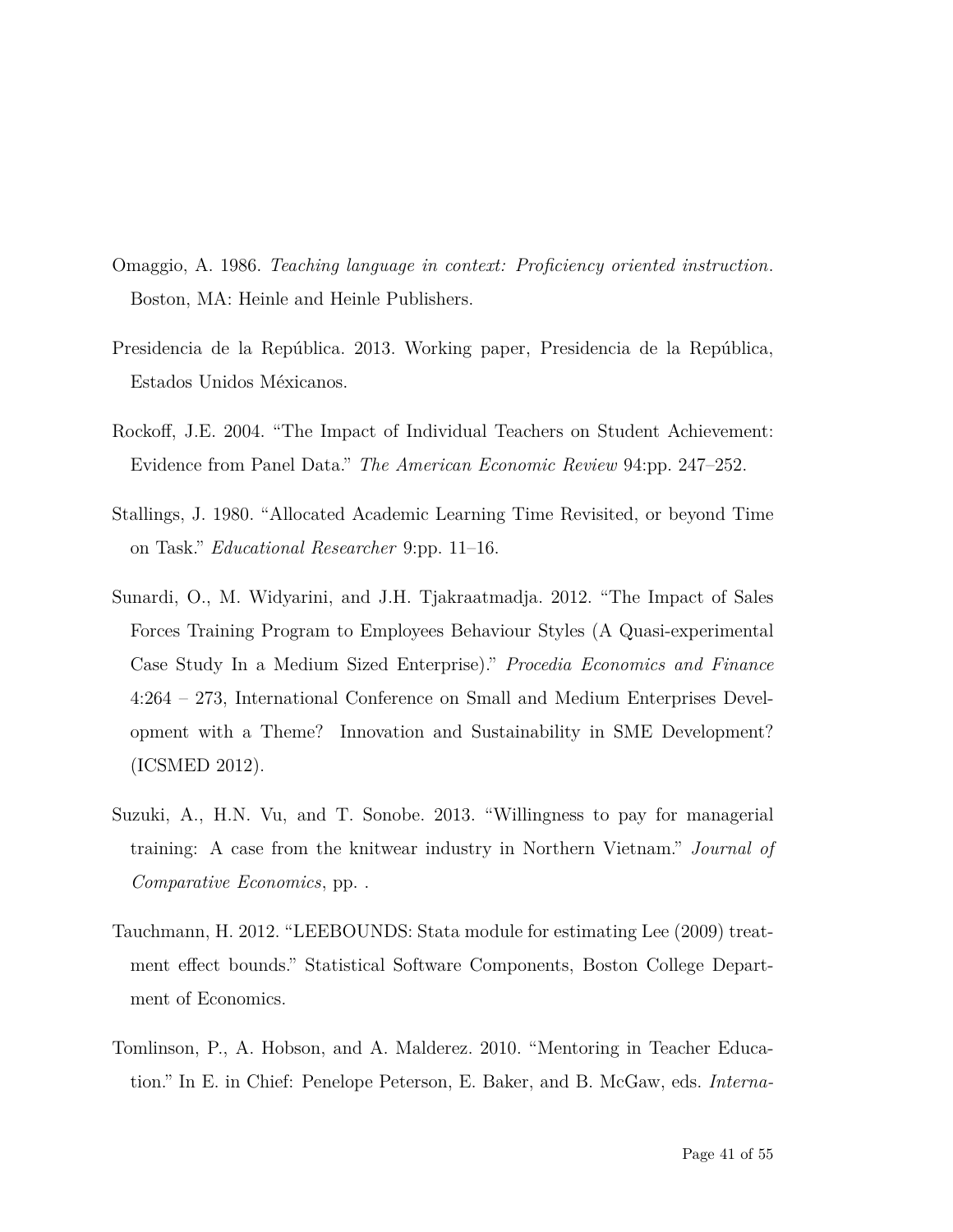*tional Encyclopedia of Education (Third Edition)*. Oxford: Elsevier, third edition ed., pp. 749 – 756.

- Tosenthal, R., and L.F. Jacobson. 1968. "Teacher Expectations for the Disadvantaged." *Scientific American* 218.
- Vegas, E., and J. Petrow. 2008. *Raising Student Learning in Latin America: The Challenge for the Twenty-First Century*. The World Bank.
- <span id="page-45-0"></span>Wayne, A.J., et al. 2008. "Experimenting With Teacher Professional Development: Motives and Methods." *Educational Researcher* 37:469–479.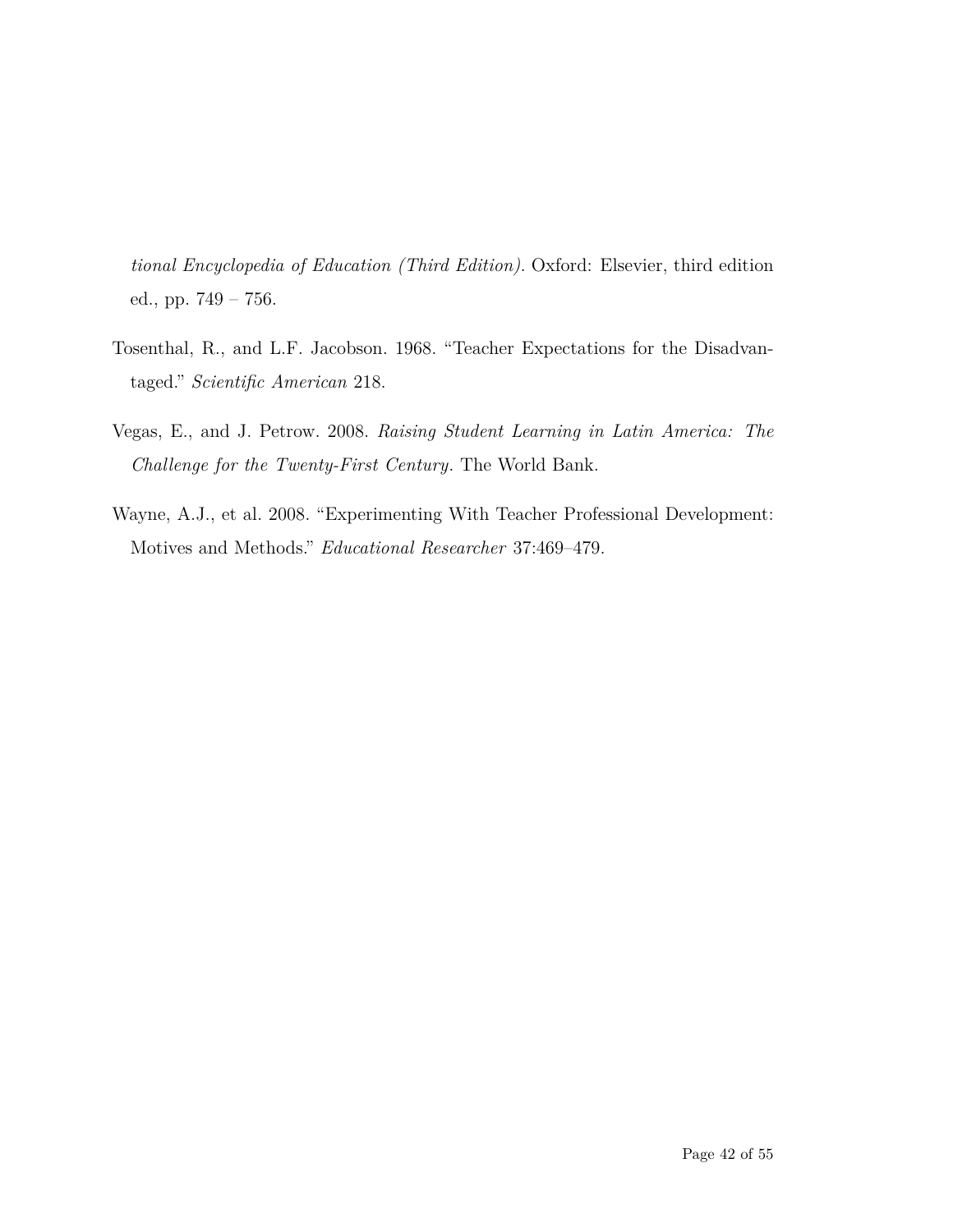## **Appendix A Characteristics of the IAPE Teacher Training Program**

Darling-Hammond et al. (2009) review the literature and conclude that the minimal conditions for a teacher training program to be effective are: (i) it should be intensive enough to cause a change in teacher behavior (over 50 hours), (ii) it should be connected to practice, (iii) it should be continuous, and (iv) it must be aligned with teacher incentives. The program is described in the context of these four conditions.

First, the IAPE program provides 100 hours of intensive training, 80 of which are devoted to intensive English instruction and 20 to pedagogical training. Although the program may not be intensive enough to make teachers completely fluent in English, the amount of time is enough to make it feasible to observe improvements. We find no evidence on how many hours a Spanish-speaking learner would need to be exposed to English to master it. Omaggio (1986) estimates that a student of average aptitude in the United States will require about 480 hours to achieve an advanced level of proficiency in Spanish. Cummins (1986) states that when exposed to a foreign language for more hours per day on a consistent basis, the learning process is different and often more efficient.16. More time exposed to the language and more frequency of exposure improve learning outcomes (Galliher et al., 1995; Omaggio, 1986).

Second, the program has six characteristics that aim to change classroom practices. The first characteristic is that teachers pledge to speak only English during their course of study and teachers are encouraged to only use English as the language of instruction in their own practices. The second characteristic is that the

 $16$  For a discussion on the cognitive approach and brain activity related to language acquisition please see Ellis (1986)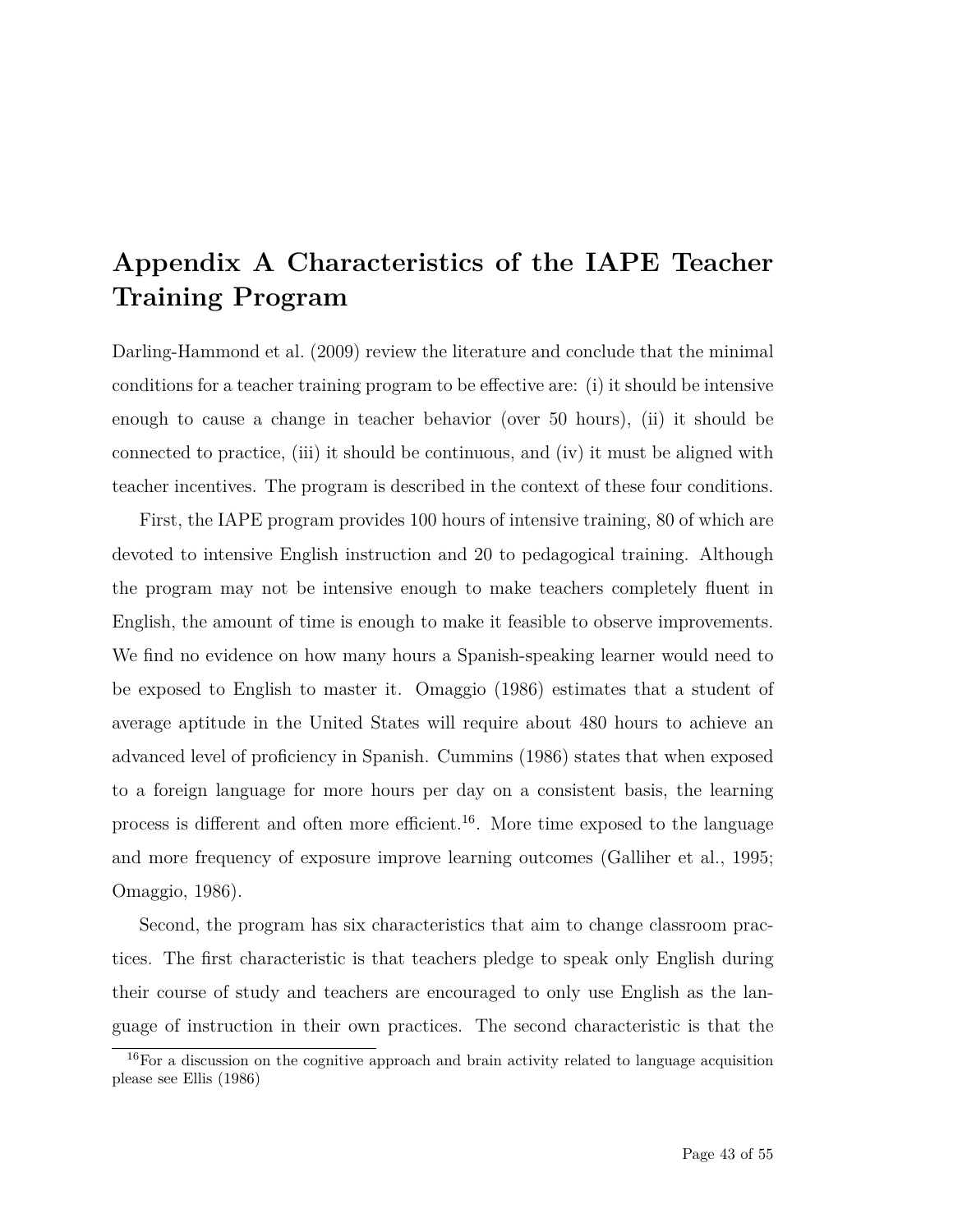program demonstrates and encourages the use of dynamic activities sustained in repeated interactions under a rhythm. For example, the teacher states "I am feeling happy", then student 1 says "I am feeling energetic", student 2 says "I am feeling relaxed", and so forth. Proponents of the method claim that using these types of strategies can increase class participation from an average 4 to 5 times per student to up to 60 times per class under optimal conditions. The third characteristic is that the program encourages teachers to show enthusiasm when providing feedback to students, to look confused when they are wrong, to correct them and make them repeat. The fourth characteristic is that the program encourages humor and drama in class and encourages the teacher to be active while delivering the lesson in order to keep students engaged and speaking. The fifth characteristic is that the system introduces the philosophy that, in the classroom, the student in not an outside observer, but an active participant. Increased participation and unpredictability together make the discipline of learning a language real. The program encourages changes in classroom culture by maintaining an active choreography that helps remove traditional barriers between teachers and students. The sixth characteristic is that the program and techniques encourage teachers and students to rid themselves of the inhibitions often associated with language learning and simply speak. By removing inhibitions, students participate more and therefore increase production.<sup>17</sup>. These program features are relevant as there is evidence that the contents of a program are likely to strongly influence program effectiveness. Galdo and Chong (2012) find that there is a strong correlation between training expenditures per trainee and labor market outcomes and Goldhaber, Liddle, and Theobald (2013) and Nielsen (2010) finds that the quality of pre-service training programs explain differences in

 $17$ For more information on the Rassias method on which the program is based, please go to <http://rassias.dartmouth.edu/method/>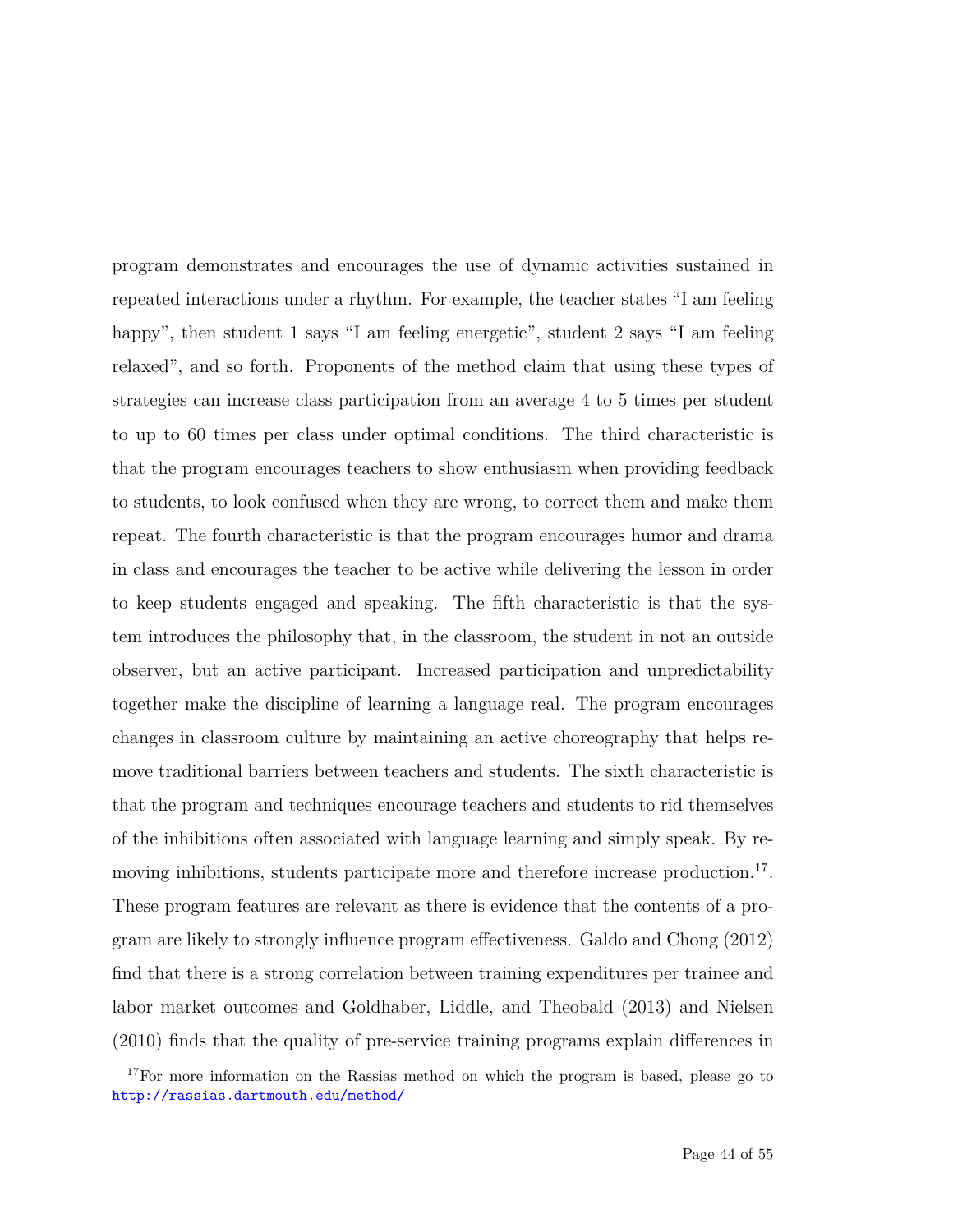teacher effectiveness.

Third, the program is designed to offer periodic follow ups. The evaluation team decided that training for mentors should be postponed as contamination into control teachers would had been very likely. As a result, the program was incorporated without the follow-up components for the school year studied. IAPE procedure is that, after training, participants in the IAPE Intensive English course agree to actively engage in a virtual community where they provide support to each other and commit to continue to teach English in public schools for another three years. The program also contemplates the supply of post-training workshops with the frequency and intensity determined by the state, combining the experiences of both the IAPE Teachers' Collaborative and IAPE Intensive alumni. Evidence in the past shows that the lack of continuous and proper teacher support may lead to losses in investment. For example Goldschmidt and Phelps (2010b) find that teacher training in the United States leads to significant knowledge growth between pre- and post-assessments but that knowledge retention was hindered six months later. For a review on the conditions for productive mentoring programs, see Tomlinson, Hobson, and Malderez (2010).

Fourth, the program is currently not aligned with teacher incentives. The main path through which the government provides incentives for teachers to receive inservice training is the Carrera Magisterial (CM) program, which gives a weight of up to 20 percent to teacher training. The program allows for promotion every 3 to 4 years and provides salary increases of between 11 and 21 percent. The program validates training programs, certificates and completion of degrees as long as they are listed in a catalog of programs previously revised and approved by the Ministry of Education and the teachers union. IAPE is currently not listed in the catalog.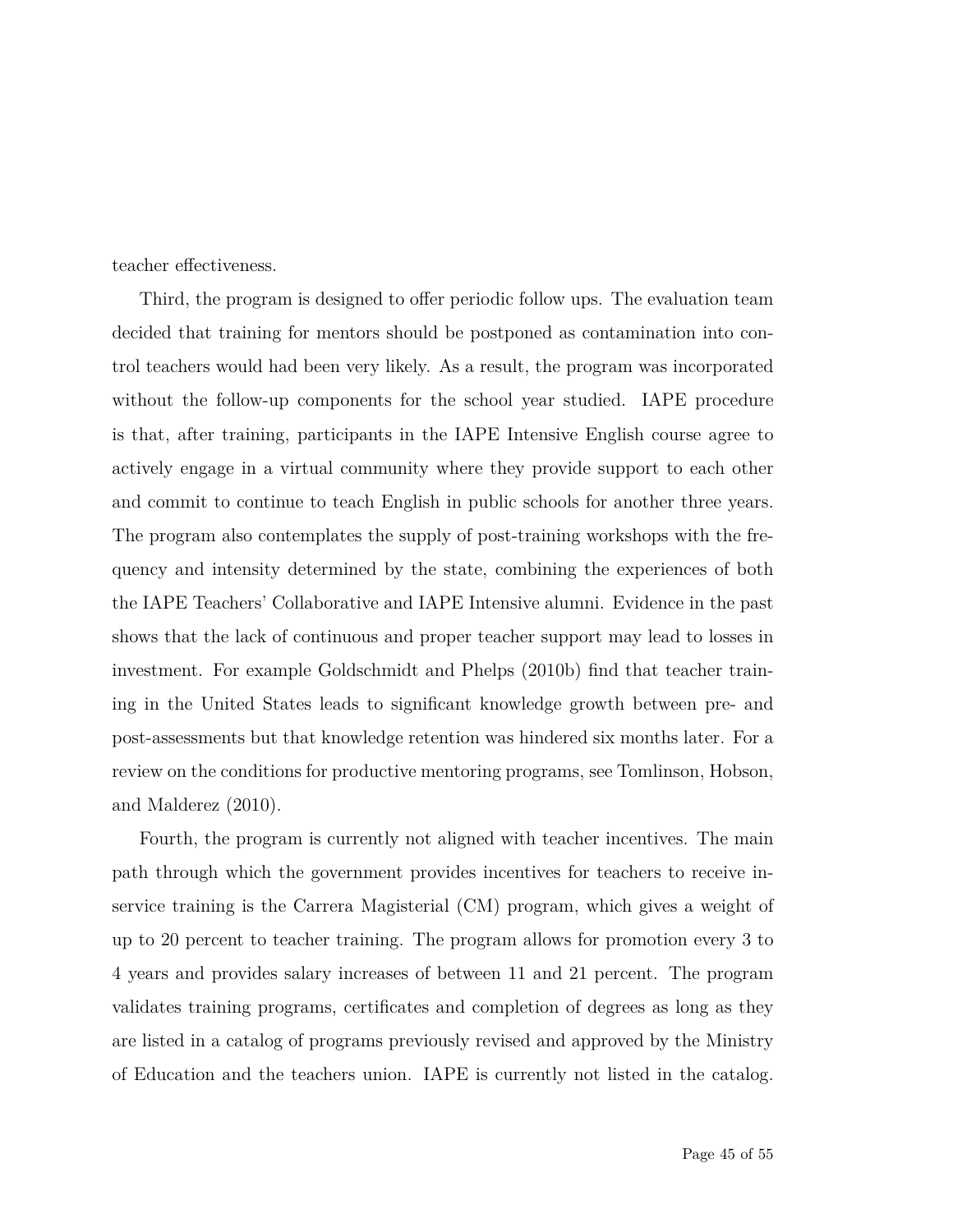The second path through which teachers receive incentives for in-service training is the Escalafon del Magisterio (EM) law. The EM law states the rules to promote teachers either to principals or to make them able to take posts in the state capitals. The law establishes a point system where teacher education is given a weight of 45 percent of the score. Teacher education is measured as program completion of official programs, with more points given for tracks leading to degrees with a focus on pedagogical content. The absence of teacher incentives to participate in the program was evident on program applications, as about one-third of qualifying teachers applied to the program. Communication problems between the state and the teachers cannot be ruled out, but teachers received an email invitation and an invitation from the regional coordinator. The team also worked with the teachers union to ensure that all potential communication mechanisms with the teachers were exploited. Many other rounds of invitations were sent to the teachers but interest never exceeded the number of places available.

Incentives for training affect not only participation, but also effectiveness. For example, Muralidharan and Sundararaman (2010) study the effects of teacher incentives on student performance in India and find that teacher incentives were especially effective among teachers with more training but that training alone was not a predictor of student improvement.

The role of incentives on the effects of training is not exclusive to in-service teachers. [Suzuki, Vu, and Sonobe](#page-44-1) [\(2013\)](#page-44-1) finds that individuals with high prior demand for training to increase productivity in knitwear in rural Vietnam benefited more. de Mel, McKenzie, and Woodruff (2014) find that a training program for women to start their own businesses caused changes in business practices only in those that received a grant to own the business.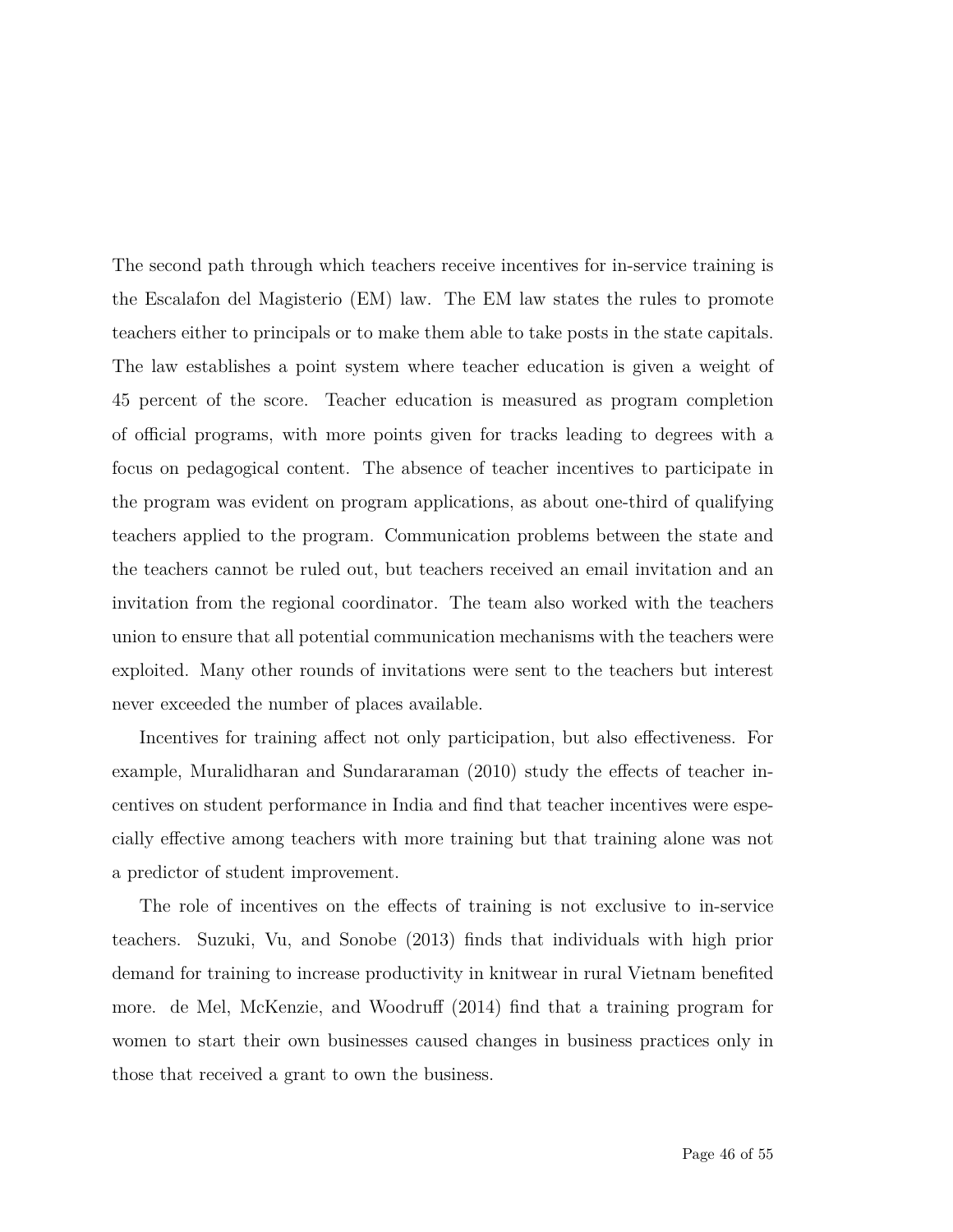## **Appendix B Teacher Labor Supply and Expectations**

This section shows estimates of the effects of teacher training on teacher labor supply and expectations. Table 18 shows that random allocation of teacher to treatment and control groups created two groups that are not different before treatment teachers.

|                                                                                                                         | Treatment                                             | Control | Standardized P-value** |       | P-value                       |  |  |  |
|-------------------------------------------------------------------------------------------------------------------------|-------------------------------------------------------|---------|------------------------|-------|-------------------------------|--|--|--|
|                                                                                                                         |                                                       |         | differences            |       | $(SES)$ ***                   |  |  |  |
|                                                                                                                         |                                                       |         | in means <sup>*</sup>  |       | (value for tests of equality) |  |  |  |
|                                                                                                                         | Labor supply: Do you currently $(1$ if yes, 0 if not) |         |                        |       |                               |  |  |  |
| Teach in other public schools?                                                                                          | 0.15                                                  | 0.16    | 0.02                   | 0.868 | 0.853                         |  |  |  |
|                                                                                                                         | (0.04)                                                | (0.04)  |                        |       |                               |  |  |  |
| Teach in other private schools/private                                                                                  | 0.03                                                  | 0.17    | 0.37                   | 0.002 | 0.005                         |  |  |  |
| English classes                                                                                                         | (0.02)                                                | (0.04)  |                        |       |                               |  |  |  |
| Make translations or other English classes                                                                              | 0.19                                                  | 0.14    | $-0.10$                | 0.397 | 0.216                         |  |  |  |
| English classes                                                                                                         | (0.04)                                                | (0.04)  |                        |       |                               |  |  |  |
| Expectations: How likely is it that most of your students(1 if very likely or likely, 0 if little likely or not likely) |                                                       |         |                        |       |                               |  |  |  |
| Will have a job when they are 30?                                                                                       | 0.62                                                  | 0.66    | 0.06                   | 0.609 | 0.459                         |  |  |  |
| years old                                                                                                               | (0.05)                                                | (0.05)  |                        |       |                               |  |  |  |
| Will graduate from high school?                                                                                         | 0.70                                                  | 0.78    | 0.13                   | 0.265 | 0.219                         |  |  |  |
|                                                                                                                         | (0.05)                                                | (0.05)  |                        |       |                               |  |  |  |
| Attend university?                                                                                                      | 0.30                                                  | 0.26    | $-0.07$                | 0.571 | 0.613                         |  |  |  |
|                                                                                                                         | (0.05)                                                | (0.05)  |                        |       |                               |  |  |  |
| Observations                                                                                                            | 77                                                    | 67      |                        |       |                               |  |  |  |

Table 18: Baseline Means on Teacher Labor Supply and Expectations

Standard errors are in parentheses. This table shows that the means of impact indicators between treatment and control groups were not significantly different before program implementation. \*Differences above 0.25 may denote problems with linearity assumptions. \*\*P-values are tests of the null hypothesis of equality of means.\*\*\*P-values for tests for the null of hypothesis of equality of means with controls for the socioeconomic status of teachers to consider the possibility of selection on observables due to attrition.

Teachers may change the number of hours worked. The cost of an increased workload could offset the benefits to the students. One possibility is that teachers change the time allotted to teaching in other schools or other non-teaching jobs. Fifteen percent of the teachers in the control group teach in other public schools, 7 percent teach in private schools or provide private English classes, and 3 percent of teachers do translations or other non-teaching work. 10 percent of teachers that participated in the IAPE program did translations or other non-teaching work. This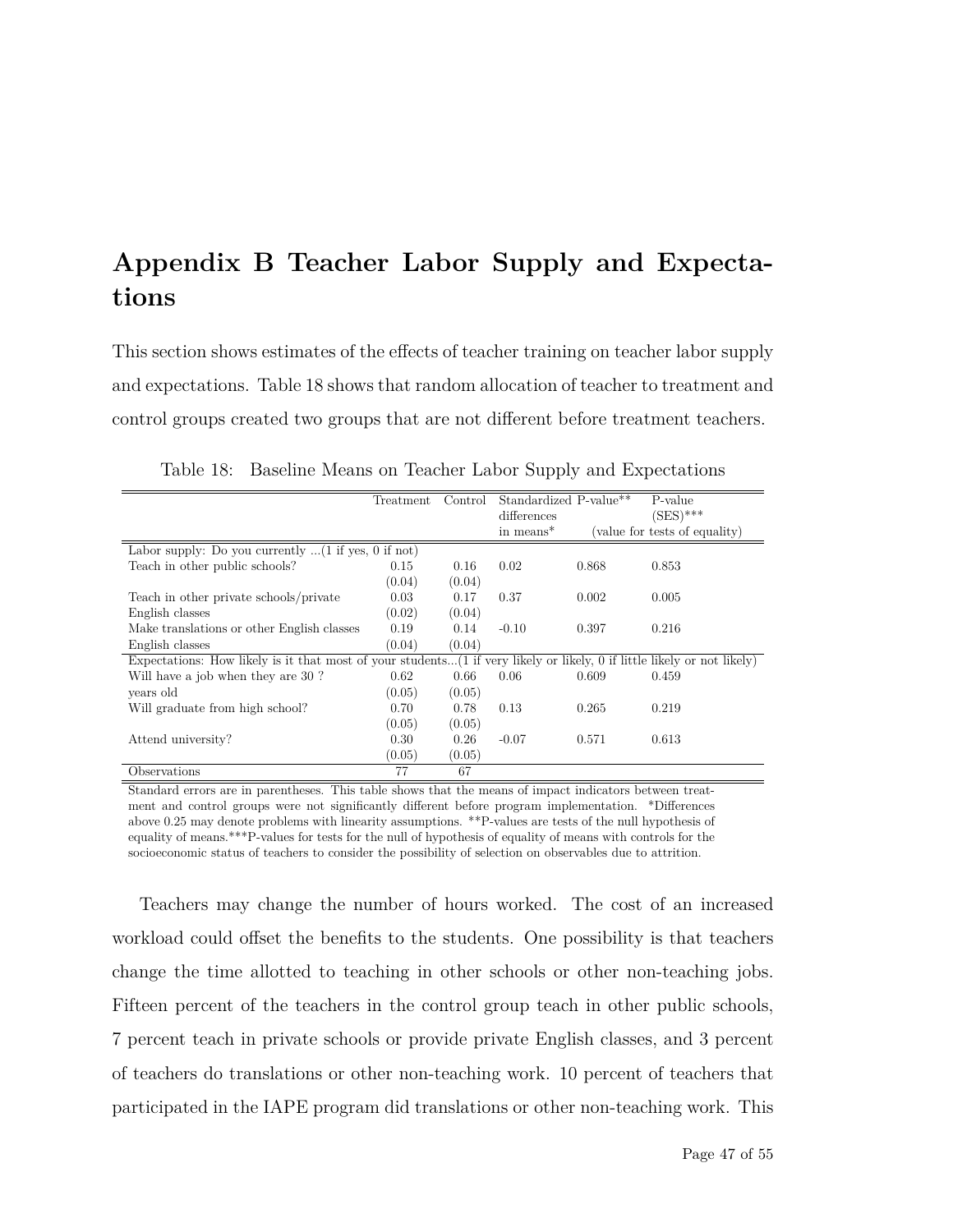difference does not hold if socioeconomic status is removed as a control.

| Dependent variable                                                                                | Mean<br><sub>on</sub> | Impact without | Impact<br>control- |
|---------------------------------------------------------------------------------------------------|-----------------------|----------------|--------------------|
|                                                                                                   | control               | controls       | ling for teacher   |
|                                                                                                   | group                 |                | <b>SES</b>         |
| Labor supply. Did you have any income in the last month derived from $\ldots$ (1 if yes, 0 if no) |                       |                |                    |
| Teaching in other public schools                                                                  | 0.15                  | 0.07           | 0.06               |
|                                                                                                   |                       | (0.07)         | (0.07)             |
| Teaching English in other private schools                                                         | 0.07                  | 0.01           | 0.01               |
| /private English classes                                                                          |                       | (0.04)         | (0.04)             |
| Made translations or other                                                                        | 0.03                  | 0.07           | 0.07               |
| non-teaching work                                                                                 |                       | (0.04)         | $(0.04)^*$         |

Table 19: Impact on Teacher Investment and Labor Supply

Tests based on a sample of 144 teachers. Robust standard errors are in parentheses. Each row represent a different dependent variable in a regression model. \*, \*\*, \*\*\* indicate that the estimates coefficient is significantly statistically different from zero at the 0.10, 0.05 and 0.01 level, respectively. SES denotes socioeconomic status. † One peso was equivalent to US\$.13 as of January 13, 2013 as established by the Mexican Central Bank and published in the *Diario Oficial de la Federación* .

Students who have teachers who expect them to succeed later in life perform better than those who do not (Tosenthal and Jacobson, 1968). Table 20 shows that 75 percent of the teachers believe it is likely that their students will have a job when they are 30 years old and 32 percent believe that it is likely their students will attend a university. There are no effects of the program on teacher expectations of students at the end of the school year.

Table 21 shows program effects calculated with difference-in-differences. Differencein-differences allow for program estimation controlling for characteristics that are invariant in time. Results show that there were no changes in the labor supply or teacher expectations except for the probability that a teacher increases labor supply in other private schools or by teaching private classes. At baseline, 17 percent of teachers in the control group were teaching in other private schools/private English classes, and this fell to 7 percent in the follow-up. In the treatment group, however, teachers teaching in other private schools/private English classes increased from 3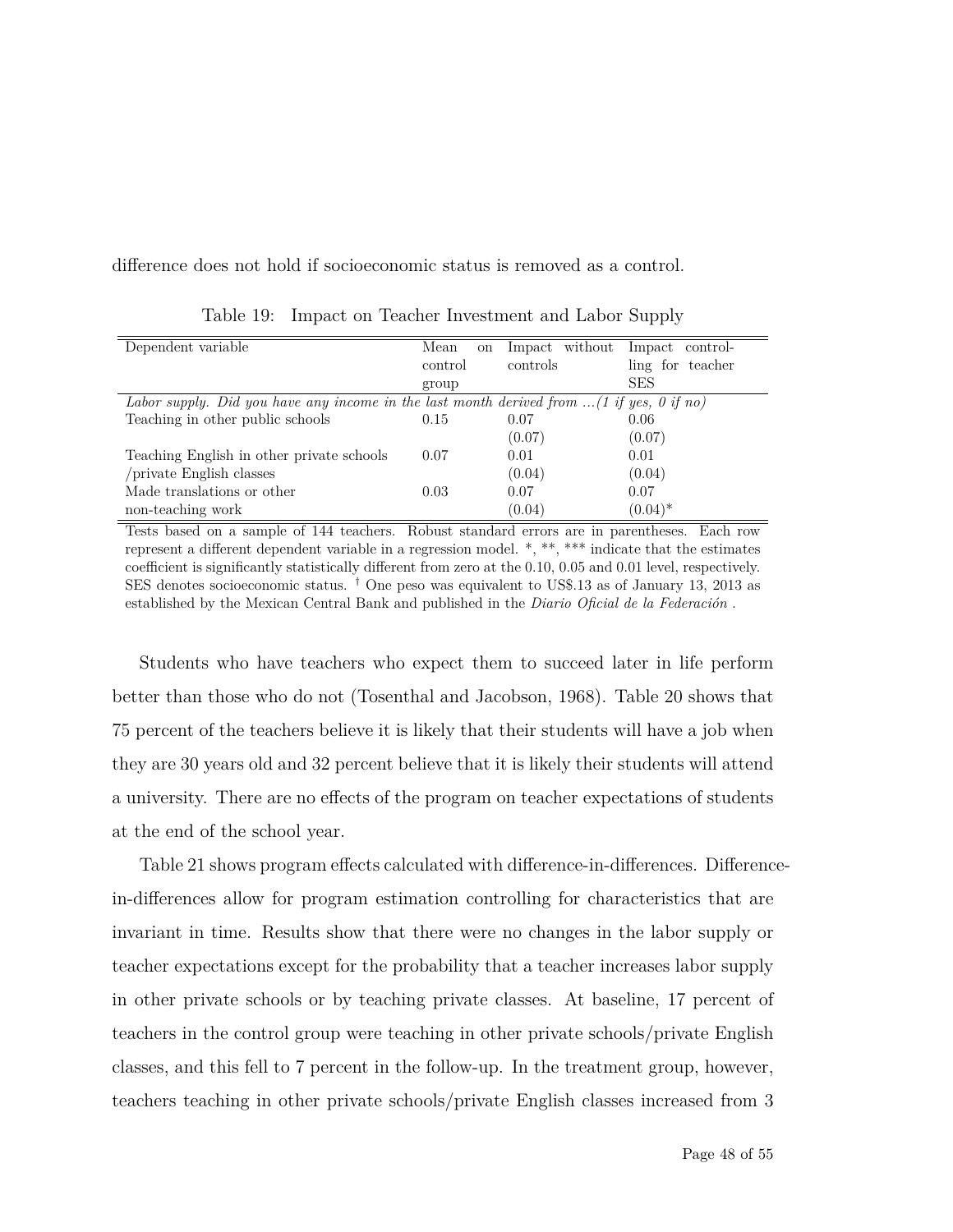| Dependent variable                                                                                         | Mean<br><sub>on</sub> | Impact without | Impact<br>control- |
|------------------------------------------------------------------------------------------------------------|-----------------------|----------------|--------------------|
|                                                                                                            | control               | controls       | ling for teacher   |
|                                                                                                            | group                 |                | <b>SES</b>         |
| How likely is it that most of your students(1 if very likely or likely, 0 if little likely or not likely.) |                       |                |                    |
| Will have a job when they are $30$ years old? $0.75$                                                       |                       | $-0.01$        | $-0.01$            |
|                                                                                                            |                       | (0.08)         | (0.08)             |
| Attend university?                                                                                         | 0.32                  | $-0.00$        | $-0.00$            |
|                                                                                                            |                       | (0.08)         | (0.08)             |

Table 20: Impact on Teacher Expectations of Students

Tests based on a sample of 144 teachers. Robust standard errors are in parentheses. Each row represents a different dependent variable in a regression model. \*, \*\*, \*\*\* indicate that the estimates coefficient is significantly statistically different from zero at the 0.10, 0.05 and 0.01 level, respectively. SES denotes socioeconomic status.

to 8 percent. As a result, the difference in levels is not detected, but once initial differences are incorporated, the change becomes clear. It cannot be ruled out that the program caused increases in teacher labor supply in private schools or private classes.

## **Appendix C Impact of the Program on Class Structure**

This section describes dimensions measured related to the structure of class where no program effects were found. Table 22 shows that the program did not have an effect on the time on task or the purpose of the lesson. Time on task is 95 percent of class time. Teachers spend less than 1 percent of time outside the classroom without a teaching purpose. Regarding the purpose of the class, teachers spend 32 percent of their time practicing a previously covered topic but only 23 percent practicing new content. The time presenting new content is about the same as reviewing content that has been covered in previous classes - 18 percent. There is no evidence of program effects on the purpose of the class.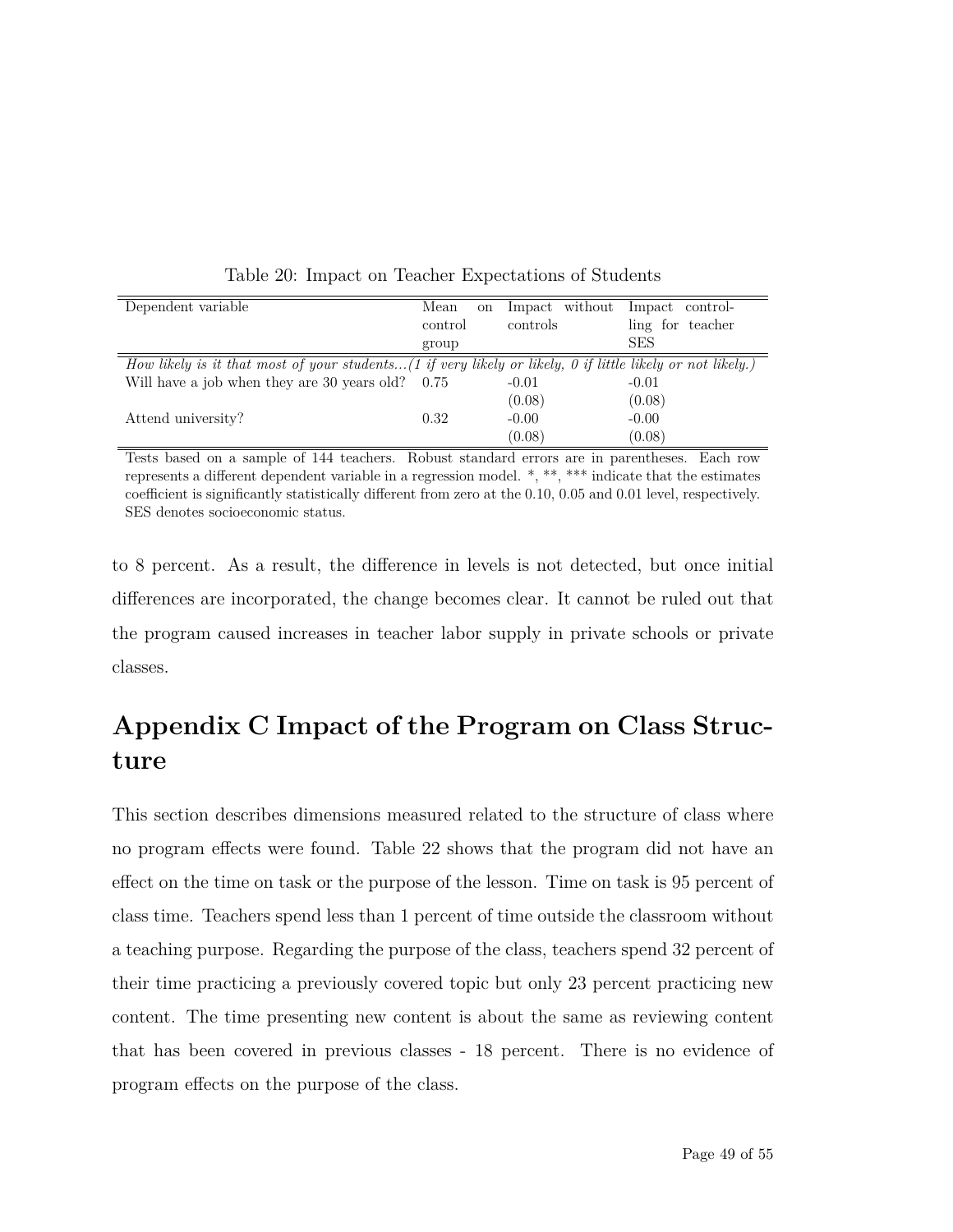Table 21: Difference-in-differences Impact on Changes in Labor Supply and Expectations

| Dependent variable                                                                      | Impact      |  |  |  |
|-----------------------------------------------------------------------------------------|-------------|--|--|--|
| Labor supply. Did you have any income in the last month derived from(1 if yes, 0 if no) |             |  |  |  |
| Teaching in other public schools                                                        | 0.07        |  |  |  |
|                                                                                         | (0.06)      |  |  |  |
| Teaching in other private schools/                                                      | 0.16        |  |  |  |
| private English classes                                                                 | $(0.05)$ ** |  |  |  |
| Making translations or other non-teaching work                                          | 0.03        |  |  |  |
|                                                                                         | (0.07)      |  |  |  |
| <i>Teacher expectations</i>                                                             |             |  |  |  |
| Will have a job when they are 30 years old?                                             | 0.02        |  |  |  |
|                                                                                         | (0.09)      |  |  |  |
| Attend university?                                                                      | $-0.04$     |  |  |  |
|                                                                                         | (0.09)      |  |  |  |

Tests based on a sample of 144 teachers. Robust standard errors are in parentheses. Each row represents a different dependent variable in a differences in differences regression model. \*, \*\*, \*\*\* indicate that the estimates coefficient is significantly statistically different from zero at the 0.10, 0.05 and 0.01 level, respectively.  $\frac{1}{4}$  One peso was equivalent to US\$.13 as of January 13, 2013 as established by the Mexican Central Bank and published in the *Diario Oficial de la Federación* .

Table 23 shows the effects of teacher training on organization, grading, homework, and other pedagogical features. Regarding class organization, 55 percent of the time, teachers address the whole class. The time spent addressing an individual student rose from 17 to 23 percent. The time the teacher addresses a group remains at 1 percent in the two groups. There are no program effects on how much the teacher encourages students to correct each other.

Teachers grade according to the following weights: 37 percent for exams, 29 percent for homework, 14 percent for participation, 10 percent for presentation, and 9 percent for attendance and others. The program does not affect the way that teachers grade.

The program estimated effects show that trained teachers assign 3 percentage points more to participation but only when controlling for the socioeconomic status of the teacher. Regarding pedagogical features, it is found that 47 percent of teachers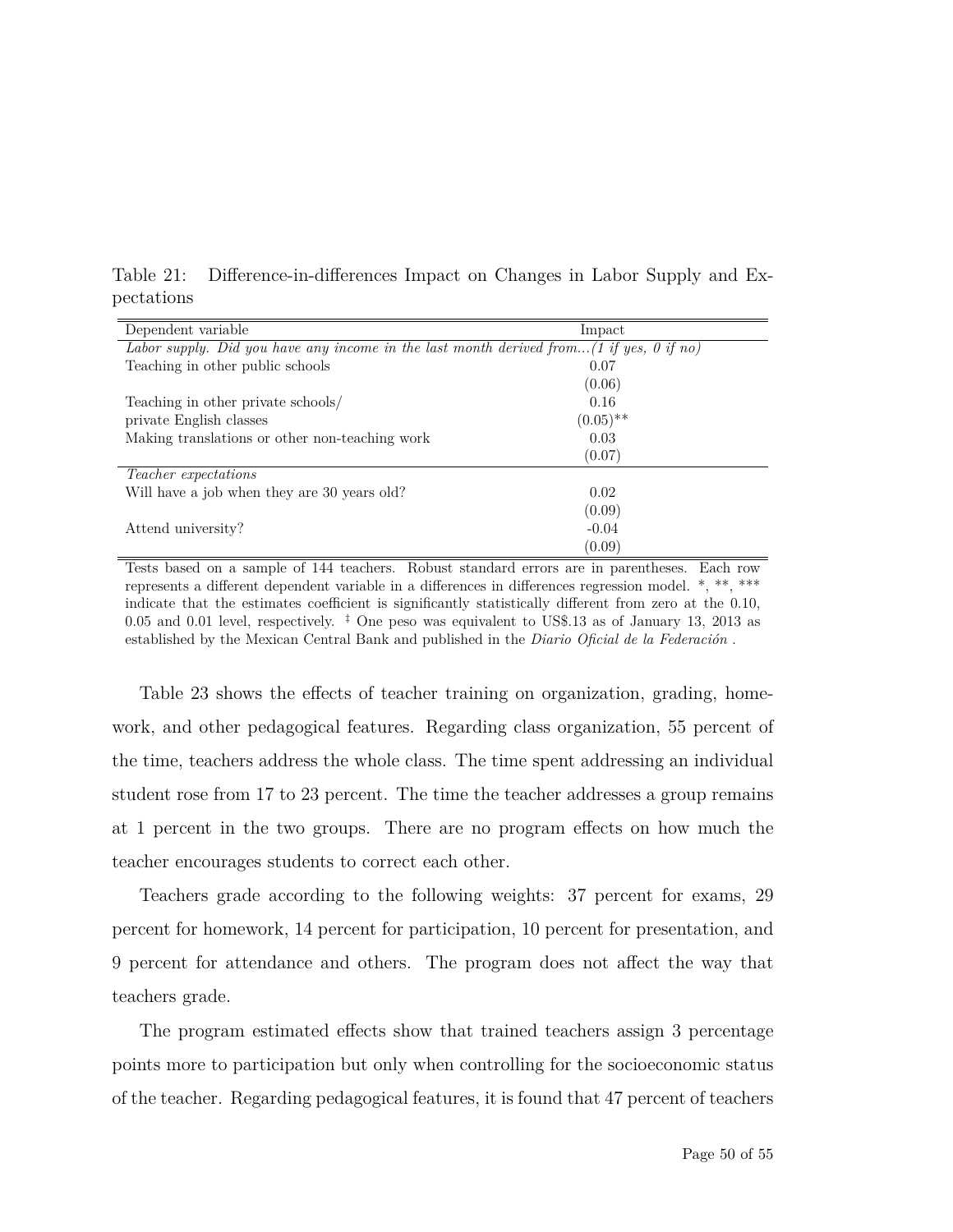in the control group assign homework and 12 percent reviews homework during class. There are no program effects on homework-related activities except for the share of teachers that review homework. The program reduces homework revision from 12 percent to 3 percent. Forty seven percent of teachers state a goal or purpose of the lesson, and 16 percent present a summary of the key aspects of the lesson. The program does not seem to have an effect on any of these pedagogical features.

| Dependent variable                                                | Mean<br><sub>on</sub> | Impact without | Impact control-  |
|-------------------------------------------------------------------|-----------------------|----------------|------------------|
|                                                                   | control               | controls       | ling for teacher |
|                                                                   | group                 |                | <b>SES</b>       |
| Time on task                                                      |                       |                |                  |
| Length of the lesson                                              | 41.13                 | $-1.36$        | $-1.20$          |
| (In minutes)                                                      |                       | (1.90)         | (1.95)           |
| Time on task (Percentage)                                         | 94.88                 | $-0.48$        | $-0.74$          |
| of class time)                                                    |                       | (1.38)         | (1.47)           |
| Time the teacher spends outside the                               | 0.81                  | $-0.14$        | $-0.15$          |
| classroom without a teaching purpose                              |                       | (0.72)         | (0.78)           |
| (Percentage if class time)                                        |                       |                |                  |
| Purpose of the lesson. Percentage of class time where the teacher |                       |                |                  |
| Reviews previously presented content                              | 17.40                 | $-2.66$        | $-2.42$          |
| (in a previous lesson)                                            |                       | (4.32)         | (4.46)           |
| Presents new content                                              | 18.09                 | $-5.73$        | $-5.73$          |
|                                                                   |                       | (4.21)         | (4.32)           |
| Practices a previously covered topic                              | 31.74                 | 1.45           | $-1.79$          |
|                                                                   |                       | (6.34)         | (6.26)           |
| Practices new content                                             | 22.72                 | 3.79           | 5.93             |
|                                                                   |                       | (5.98)         | (6.00)           |
| Spends on improving English grammar                               | 14.06                 | 6.45           | 6.15             |
|                                                                   |                       | (4.56)         | (4.32)           |

Table 22: Impact on the Structure of Class

Tests based on a sample of 144 teachers. Robust standard errors are in parentheses. Each row represents a different dependent variable in a regression model. \*, \*\*, \*\*\* indicate that the estimates coefficient is significantly statistically different from zero at the 0.10, 0.05 and 0.01 level, respectively. SES denotes socioeconomic status.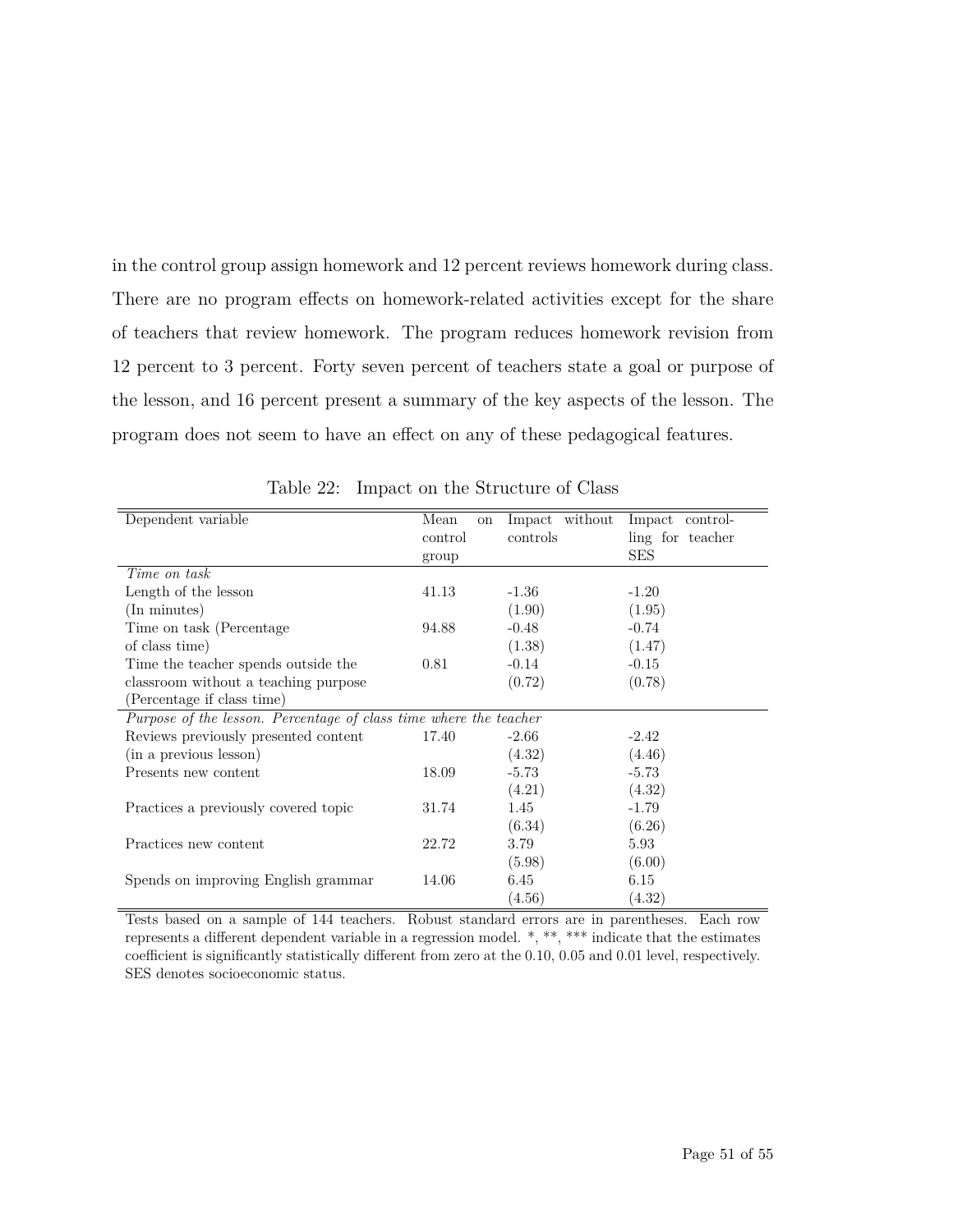| Dependent variable                                                  | Mean<br>on | Impact without | Impact control-  |
|---------------------------------------------------------------------|------------|----------------|------------------|
|                                                                     | control    | controls       | ling for teacher |
|                                                                     | group      |                | <b>SES</b>       |
| Organization. Percentage of class time where the teacher            |            |                |                  |
| Addresses the whole class                                           | 55.12      | $-0.81$        | $-1.15$          |
|                                                                     |            | (3.82)         | (3.92)           |
| Addresses a group of students                                       | 1.30       | 0.77           | 0.54             |
|                                                                     |            | (0.92)         | (0.91)           |
| Addresses an individual student                                     | 17.22      | 4.91           | 5.60             |
|                                                                     |            | (3.21)         | $(3.28)^*$       |
| Encourages students to correct each other                           | 0.62       | 0.36           | 0.19             |
| (1 if any, 0 if nothing)                                            |            | (0.37)         | (0.33)           |
| Percentage of grading weight given to                               |            |                |                  |
| Exams                                                               | 37.40      | $-3.03$        | $-3.14$          |
|                                                                     |            | (2.53)         | (2.58)           |
| Homework                                                            | 29.41      | 0.48           | $-0.27$          |
|                                                                     |            | (2.22)         | (2.22)           |
| Participation                                                       | 14.27      | 2.37           | 2.78             |
|                                                                     |            | (1.58)         | $(1.59)^*$       |
| Presentations                                                       | 9.74       | $-0.70$        | $-0.76$          |
|                                                                     |            | (1.38)         | (1.42)           |
| Attendance                                                          | 9.18       | 0.89           | 1.40             |
|                                                                     |            | (1.68)         | (1.80)           |
| Pedagogical features. During class, the teacher (1 if yes, 0 if no) |            |                |                  |
| Assigns homework.                                                   | 0.47       | $-0.13$        | $-0.12$          |
|                                                                     |            | (0.08)         | (0.09)           |
| Reviews homework.                                                   | 0.12       | $-0.09$        | $-0.10$          |
|                                                                     |            | $(0.05)^*$     | $(0.05)^*$       |
| States a goal/purpose of the lesson                                 | 0.47       | $-0.12$        | $-0.11$          |
|                                                                     |            | (0.09)         | (0.09)           |
| Presents a summary of the key aspects of                            | 0.16       | $-0.05$        | $-0.06$          |
| the lesson                                                          |            | (0.06)         | (0.06)           |

#### Table 23: Impact on the Structure of Class

Tests based on a sample of 144 teachers. Robust standard errors are in parentheses. Each row represents a different dependent variable in a regression model. \*, \*\*, \*\*\* indicate that the estimates coefficient is significantly statistically different from zero at the 0.10, 0.05 and 0.01 level, respectively. SES denotes socioeconomic status.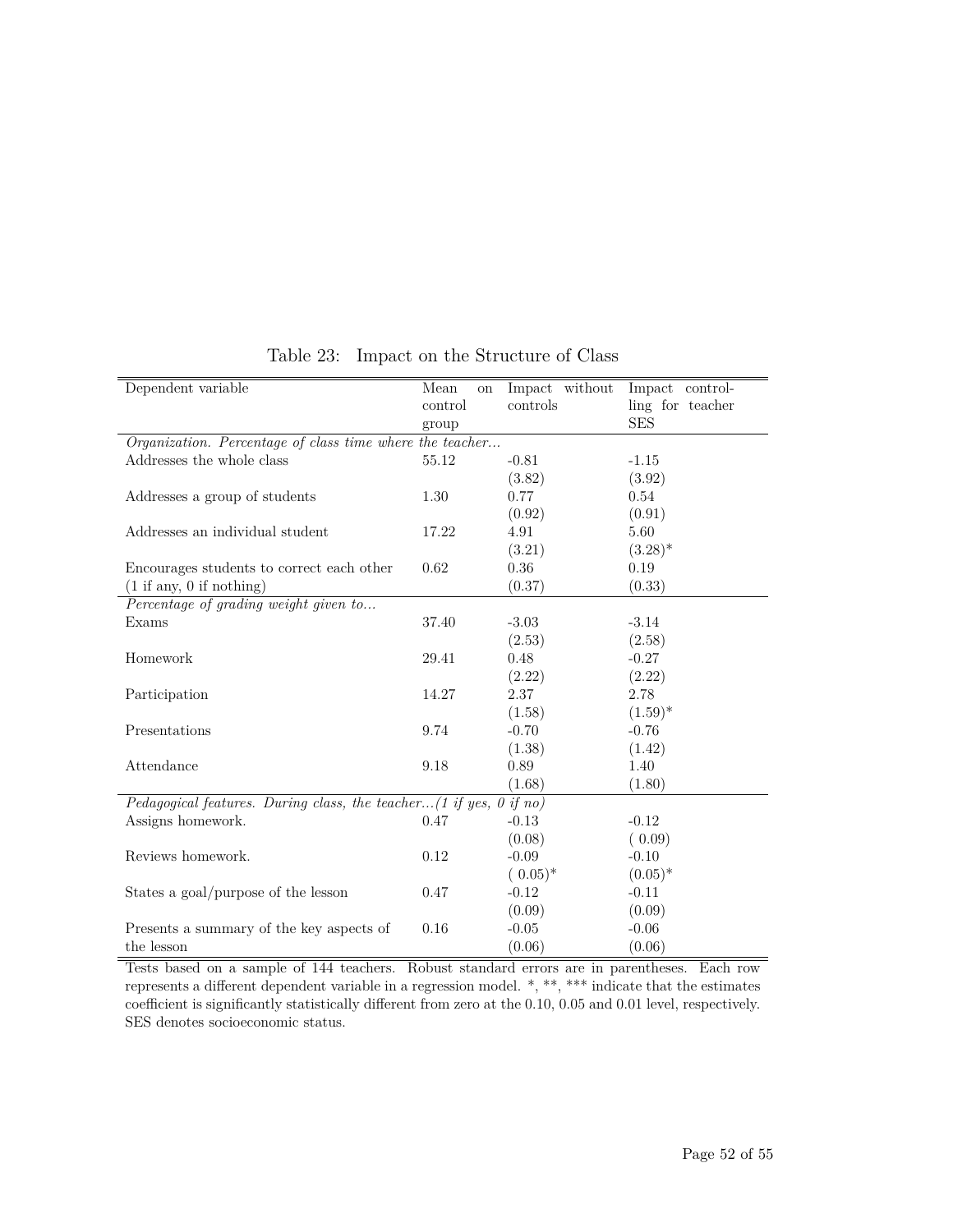## **Appendix D Student Investment, Expectations, and Beliefs**

#### **Student investment**

If the program successfully motivates students to learn English, students may change the amount of time and resources they devote to improving English outside the classroom. Increases in student investment in the short run may result in benefits in the long run. Table 24 shows estimations of program effects. Students with IAPEtrained teachers are more likely to study English on their own and increase the time they study. There is no evidence of an effect on the likelihood of students taking English classes outside of school or the time they spend on homework.

| Dependent variable                                     | Mean<br>on | Impact without | Impact<br>control- |  |
|--------------------------------------------------------|------------|----------------|--------------------|--|
|                                                        | control    | controls       | ling for teacher   |  |
|                                                        | group      |                | <b>SES</b>         |  |
| How many hours did you spend last week                 |            |                |                    |  |
| Studying English on your own                           | 0.40       | 0.26           | 0.28               |  |
|                                                        |            | $(0.13)^*$     | $(0.13)$ **        |  |
| Having a conversation in English                       | 0.37       | 0.05           | 0.08               |  |
|                                                        |            | (0.18)         | (0.19)             |  |
| Doing homework                                         | 2.09       | 0.05           | 0.04               |  |
|                                                        |            | (0.20)         | (0.20)             |  |
| Do you currently $(1 \text{ if yes}, 0 \text{ if no})$ |            |                |                    |  |
| Study English on your own?                             | 0.19       | 0.08           | 0.10               |  |
|                                                        |            | $(0.04)^*$     | $(0.04)$ **        |  |
| Take English classes out of school?                    | 0.07       | 0.01           | 0.01               |  |
|                                                        |            | (0.02)         | (0.02)             |  |

Table 24: Impact on Student Investment

Tests based on a sample of 718 students (5 per teacher and 2 missing). Standard errors in parenthesis clustered by teacher. Each row represents a different dependent variable in a regression model. \*, \*\*, \*\*\* indicate that the estimates coefficient is significantly statistically different from zero at the 0.10, 0.05 and 0.01 level, respectively. SES denotes socioeconomic status.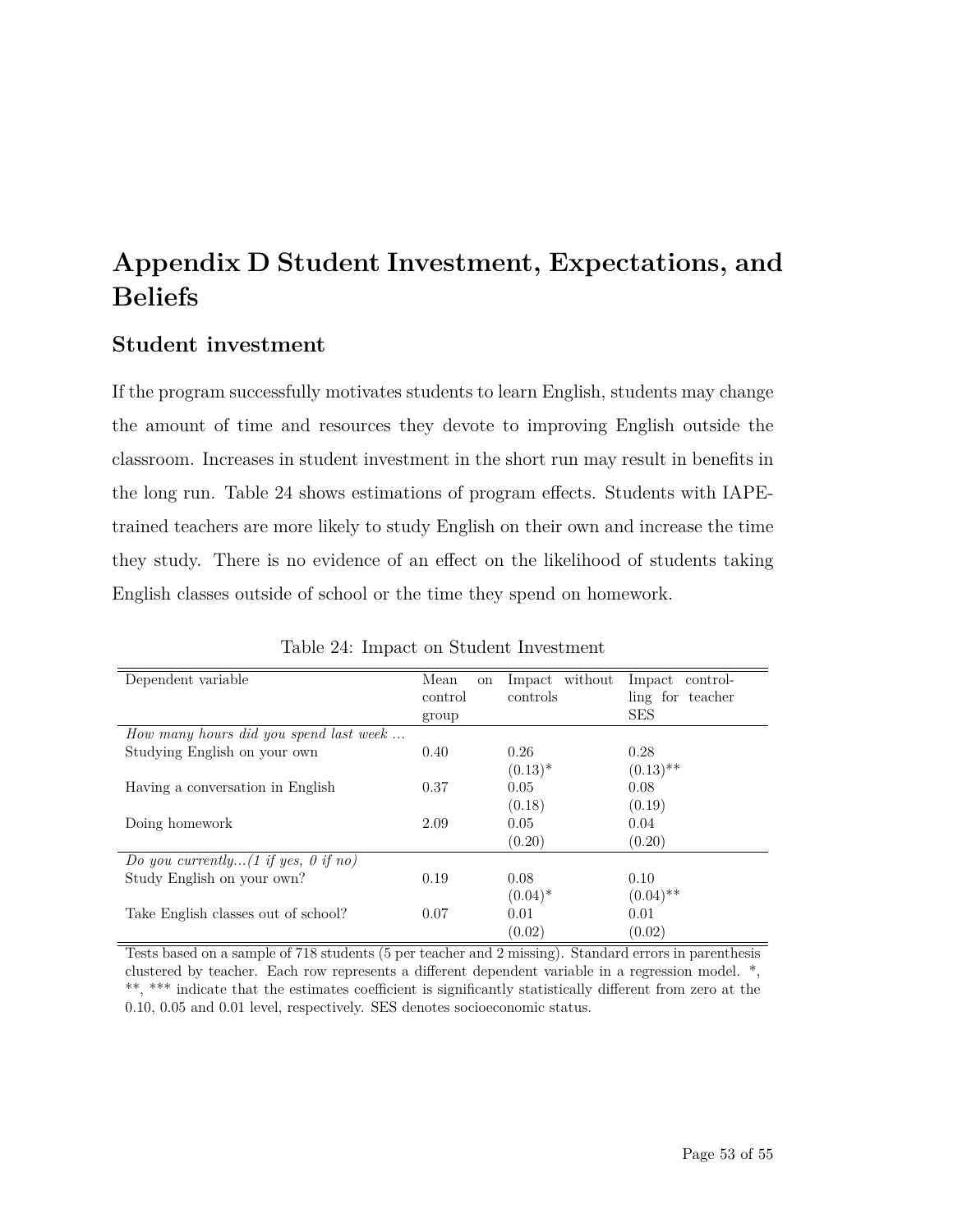#### **Student Expectations and Beliefs**

The program may change student expectations and beliefs, which in turn can affect private investment. If the program makes a student believe that English class is useful in life or increases her expectations about future use of the language, then the student may study longer hours or put more attention in class leading to enhanced learning. Likewise, if students find they enjoy English class more, they may choose to devote more time related to the activity. Expectations of attending university increase. This result is not robust to exclude socioeconomic status as a control. The program did not change students' perceptions of how much they like English class or how useful it is for their lives. Students with an IAPE teacher change their expectations about the likelihood that they will have a job when they are 30 years old and that they will attend university. The IAPE program does not directly aim to change students' expectations. The psychological component of the program, which allows students to believe that they are capable of doing something they thought they could not do, such as speak English, could have influenced expectations. Table 25 show estimates of program effects on these dimensions.